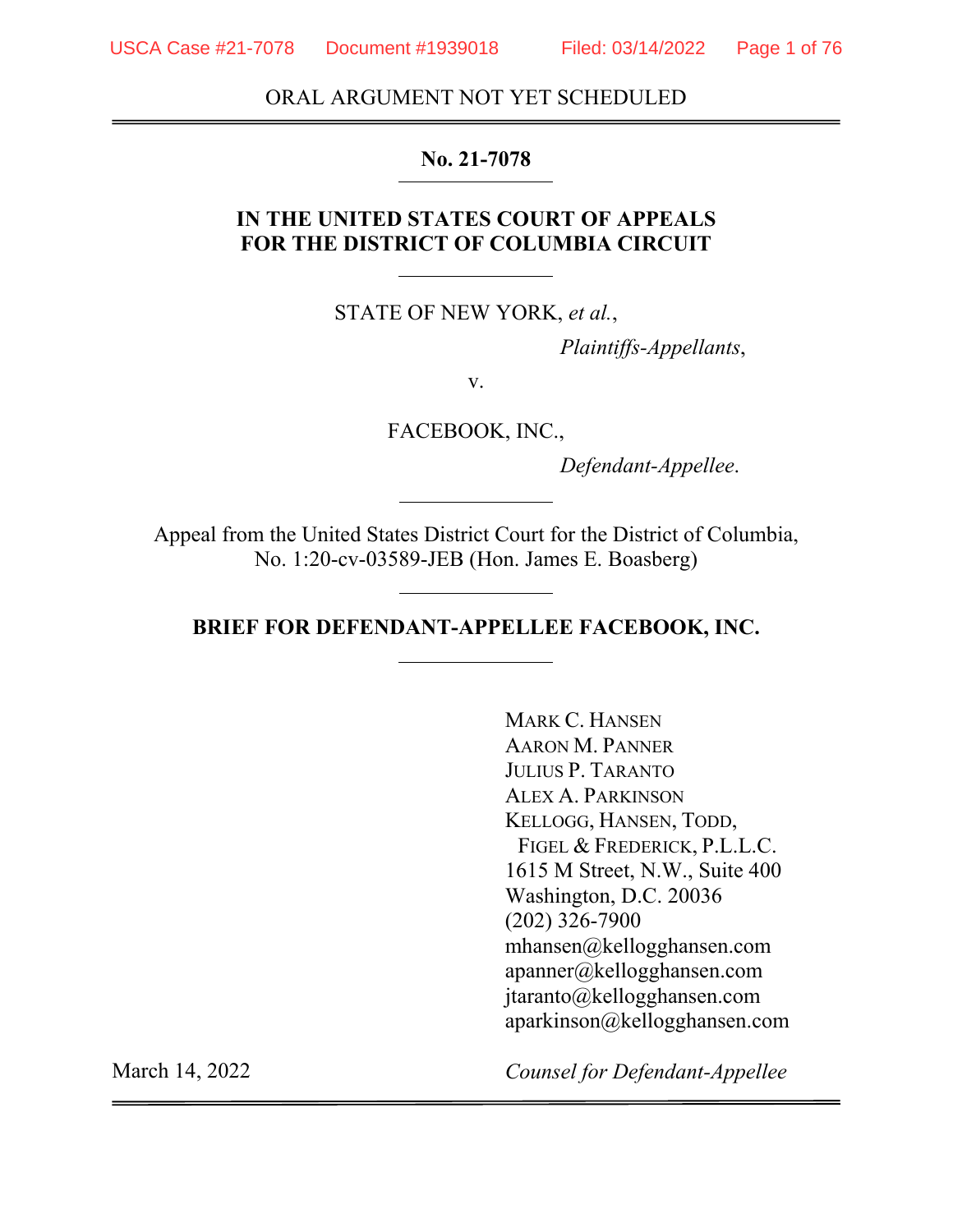#### **CERTIFICATE AS TO PARTIES, RULINGS, AND RELATED CASES**

Pursuant to D.C. Circuit Rule 28(a)(1), Defendant-Appellee certifies as follows:

#### **A. Parties and** *Amici*

Appellants in this Court and Plaintiffs in the district court are State of New York, District of Columbia, State of California, State of Colorado, State of Florida, State of Iowa, State of Nebraska, State of North Carolina, State of Ohio, State of Tennessee, State of Alaska, State of Arizona, State of Arkansas, State of Connecticut, State of Delaware, Territory of Guam, State of Hawaii, State of Idaho, State of Illinois, State of Indiana, State of Kansas, Commonwealth of Kentucky, State of Louisiana, State of Maine, State of Maryland, Commonwealth of Massachusetts, State of Michigan, State of Minnesota, State of Mississippi, State of Missouri, State of Montana, State of Nevada, Commonwealth of Pennsylvania, Commonwealth of Virginia, State of New Hampshire, State of New Jersey, State of New Mexico, State of North Dakota, State of Oklahoma, State of Oregon, State of Rhode Island, State of Texas, State of Utah, State of Vermont, State of Washington, State of West Virginia, State of Wisconsin, and State of Wyoming.

Appellee in this Court and Defendant in the district court is Facebook, Inc. (now Meta Platforms, Inc.).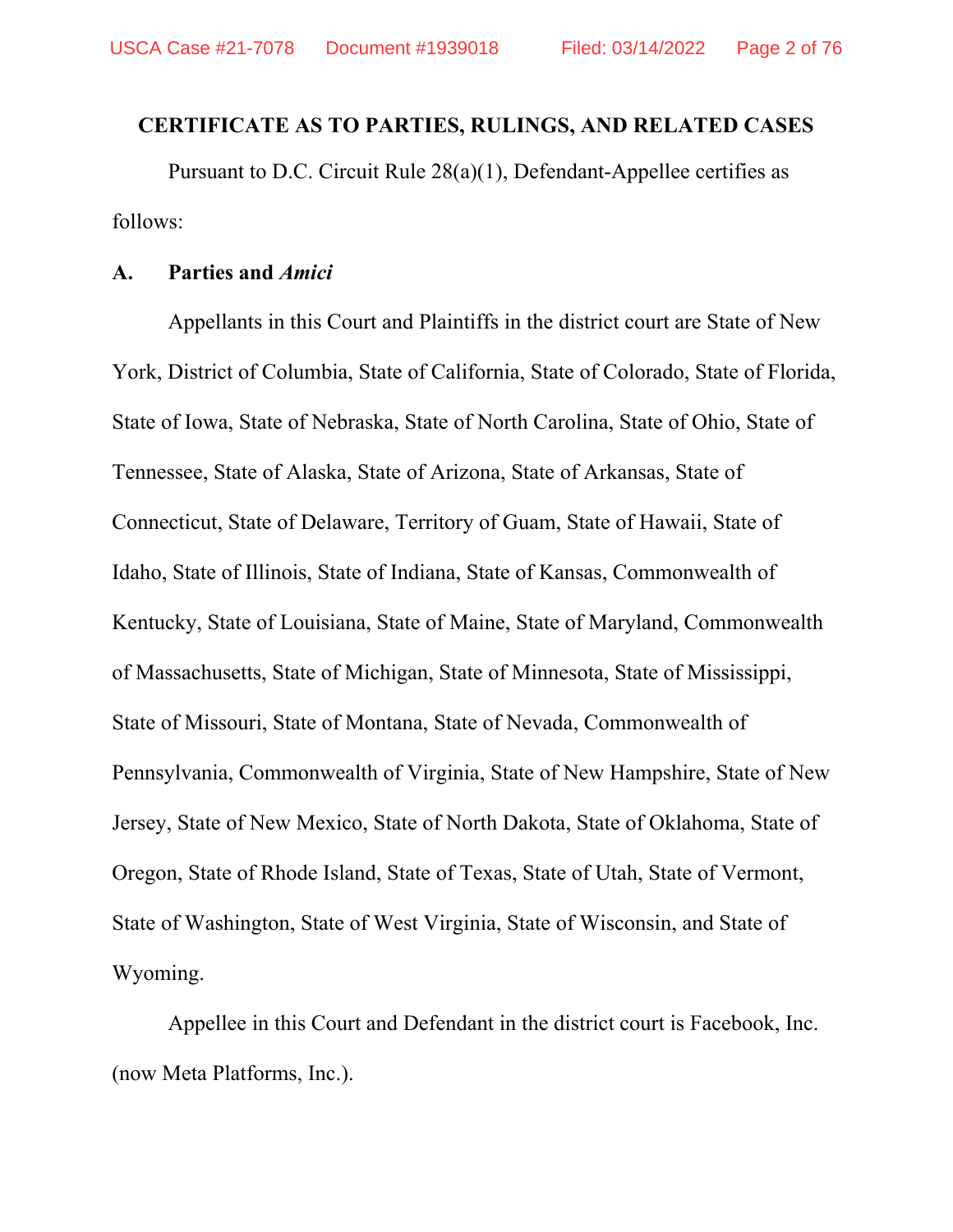After Appellants filed their opening brief on January 14, 2022 (Doc.

1930765), the following entities and individuals appeared in this Court as *amici curiae* for Appellants:

- United States of America;
- American Antitrust Institute;
- Committee to Support the Antitrust Laws;
- Daron Acemoglu, Cristina Caffarra, Gregory S. Crawford, Tomaso Duso, Florian Ederer, Massimo Motta, Martin Peitz, Thomas Philippon, Nancy L. Rose, Robert Seamans, Hal J. Singer, Marshall Steinbaum, Joseph Stiglitz, Ted Tatos, Tommaso Valletti, and Luigi Zingales; and
- Lloyd Constantine, Harry First, Aaron Edlin, Andrew Chin, Andrew I. Gavil, Andrew Rossner, Anne Schneider, Barak Richman, Barak Y. Orbach, Charles G. Brown, Christopher L. Sagers, Dan Drachler, Darren Bush, Don Allen Resnikoff, Edward Cavanagh, Fox Eleanor, Ellen Cooper, George Sampson, James Tierney, Jeffrey L. Harrison, John B. Kirkwood, Joshua P. Davis, Kevin J. O'Connor, Marina L. Lao, Maurice Eitel Stucke, Norman W. Hawker, Pamela Jones Harbour, Paul F. Novak, Peter C. Carstensen, Rebecca Haw Allensworth, Robert Abrams, Robert H. Lande, Samuel N. Weinstein, Steven M. Rutstein, Susan Beth Farmer, Tam B. Ormiston, Thomas Greaney, Thomas J. Horton, and Warren S. Grimes.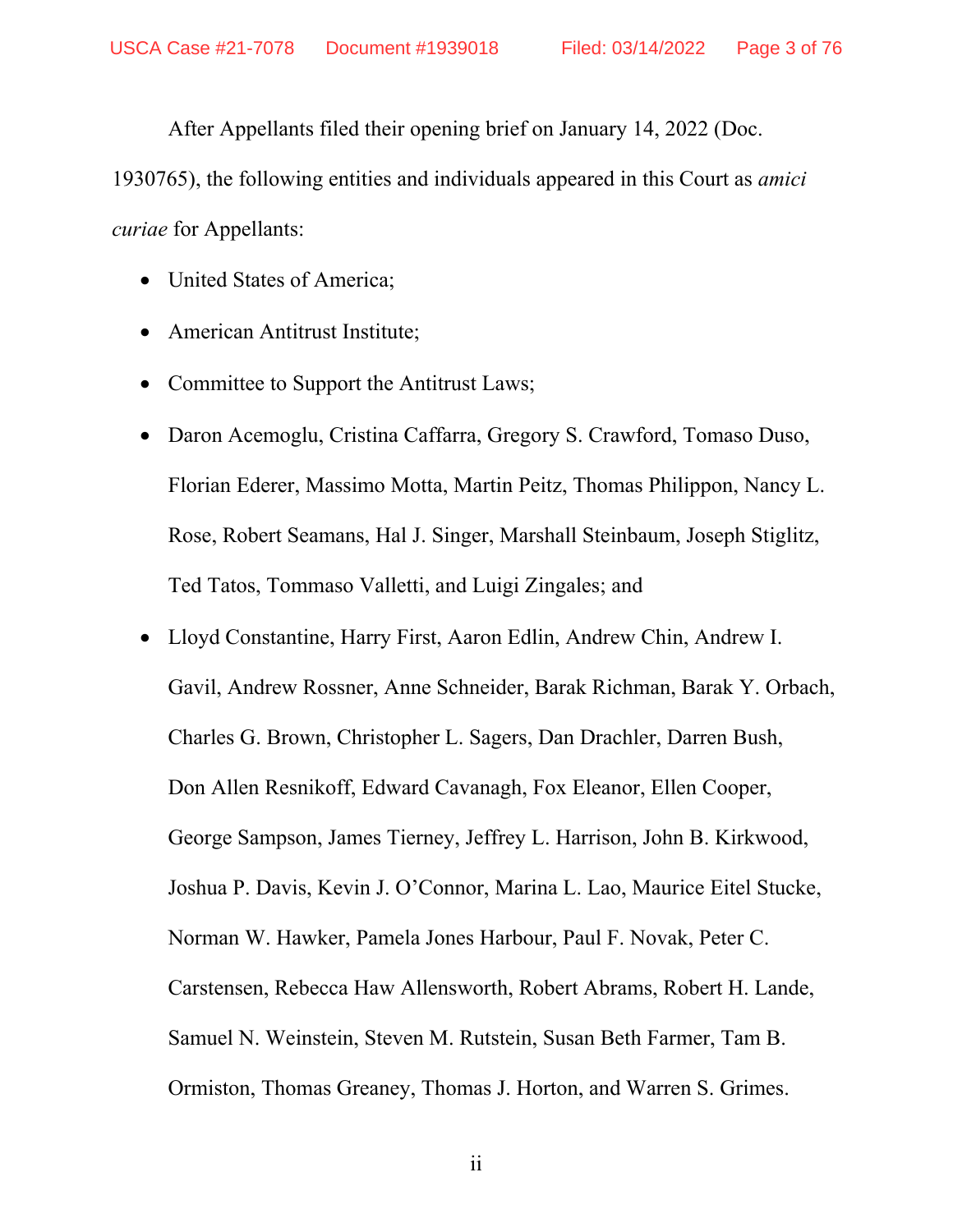#### **B. Rulings Under Review**

The States appeal the Memorandum Opinion of the Honorable James E. Boasberg (Dkt. 137) (JA217-83) and accompanying Order (Dkt. 136) (JA216), both dated June 28, 2021, granting Defendant-Appellee Facebook, Inc.'s motion to dismiss and dismissing the case without leave to amend. The Memorandum Opinion ("Op.") is reported at 549 F. Supp. 3d 6.

#### **C. Related Cases**

*FTC v. Meta Platforms, Inc.*, No. 1:20-cv-03590, pending before the United States District Court for the District of Columbia.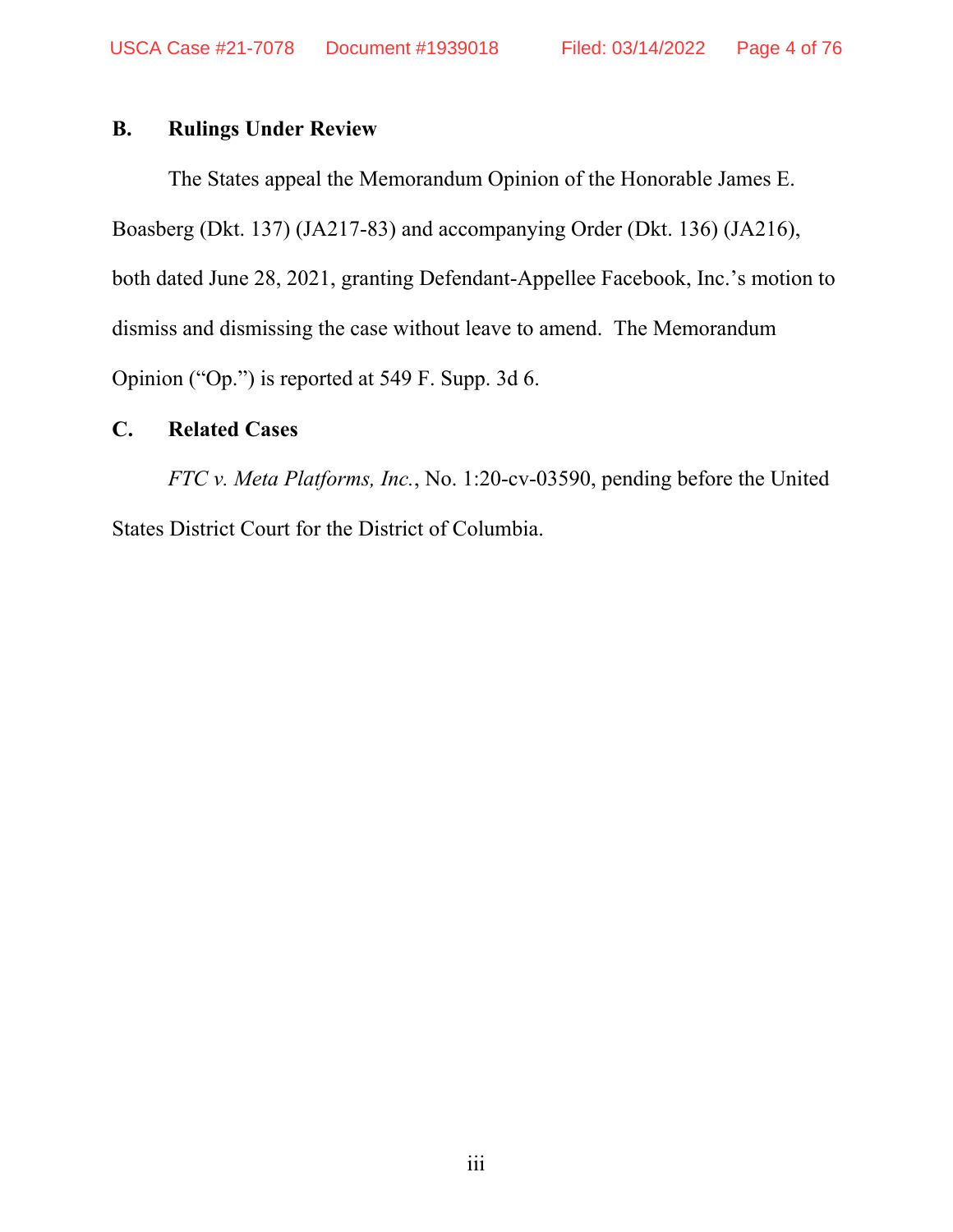#### **CORPORATE DISCLOSURE STATEMENT**

Pursuant to Federal Rule of Appellate Procedure 26.1 and D.C. Circuit Rule 26.1, Defendant-Appellee Meta Platforms, Inc. (formerly known as Facebook, Inc.) submits the following corporate disclosure statement: Meta Platforms, Inc. has no parent corporation, and there is no publicly held corporation that owns 10% or more of its stock. Meta Platforms, Inc.'s general nature and purpose is to build useful and engaging products that enable people to connect and share through mobile devices, personal computers, virtual reality headsets, and in-home devices. Meta Platforms, Inc. generates substantially all its revenues from selling advertising placements.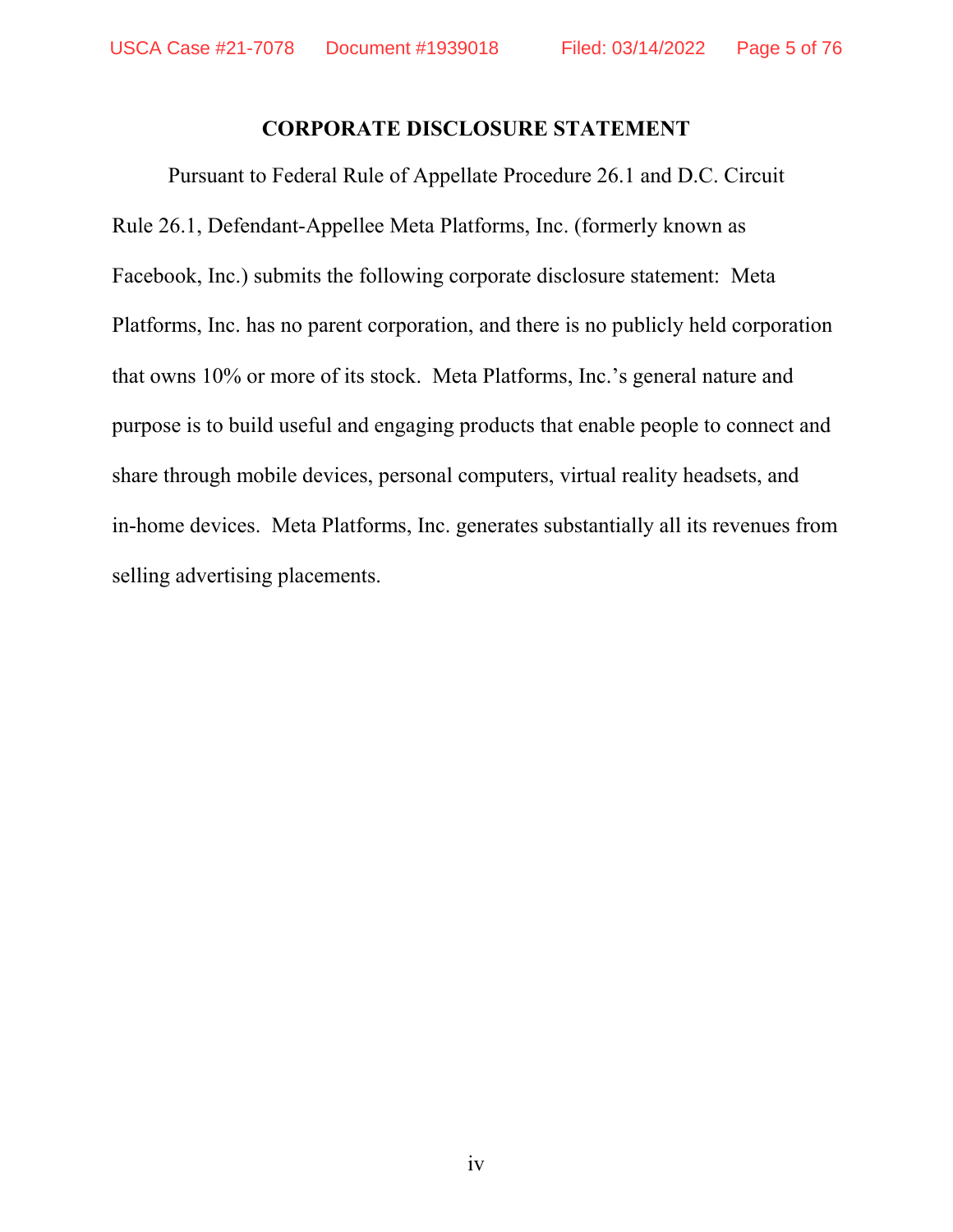## **TABLE OF CONTENTS**

|                |           | Page                                            |
|----------------|-----------|-------------------------------------------------|
|                |           | CERTIFICATE AS TO PARTIES, RULINGS, AND RELATED |
|                |           |                                                 |
|                |           |                                                 |
|                |           |                                                 |
|                |           |                                                 |
|                |           |                                                 |
|                |           |                                                 |
|                |           |                                                 |
| $\mathbf{I}$ . |           |                                                 |
| II.            |           |                                                 |
|                | A.        |                                                 |
|                | <b>B.</b> |                                                 |
| III.           |           |                                                 |
| IV.            |           |                                                 |
|                | A.        |                                                 |
|                | <b>B.</b> |                                                 |
|                |           |                                                 |
|                |           |                                                 |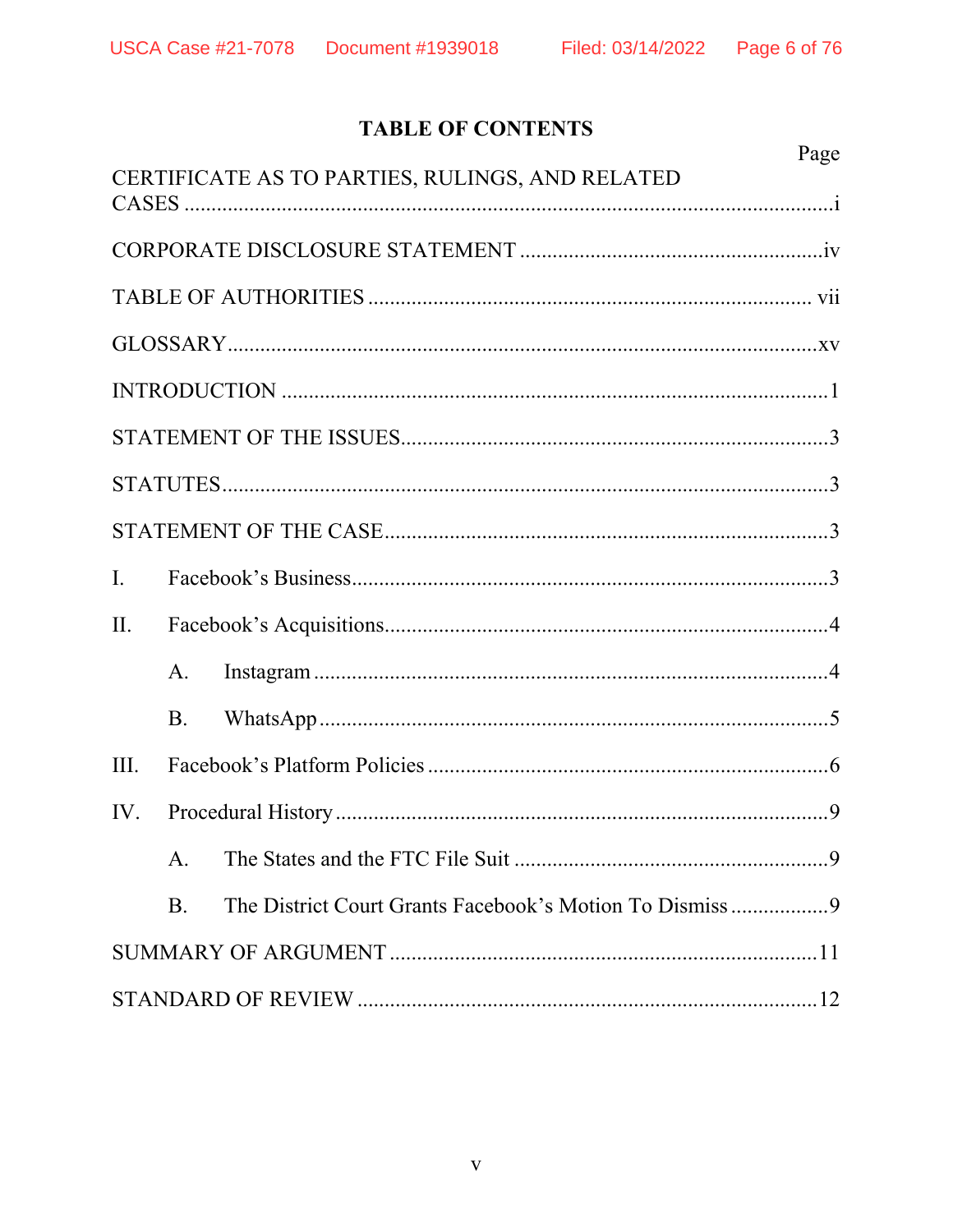| I.  |                 | The District Court Properly Held That Laches Bars The States'                                               |
|-----|-----------------|-------------------------------------------------------------------------------------------------------------|
|     | A.              |                                                                                                             |
|     | <b>B.</b>       |                                                                                                             |
|     |                 | The district court correctly found that the States<br>1.                                                    |
|     |                 | The district court correctly found that the States'<br>2.<br>unreasonable delay would prejudice Facebook 24 |
| II. |                 | The District Court Properly Rejected The States' Platform                                                   |
|     | A.              | Facebook's Alleged Platform Conduct Was Lawful 31                                                           |
|     | <b>B.</b>       | Facebook's Alleged Policies Were Not Unlawful                                                               |
|     | $\mathcal{C}$ . | The States' "Course of Conduct" and "Intent" Arguments<br>Cannot Undermine the Lawfulness of Facebook's     |
|     | D.              | The District Court Correctly Found That No Remedy Is<br>Available for Facebook's Past Policy Enforcement 51 |
|     |                 |                                                                                                             |
|     |                 | <b>CERTIFICATE OF COMPLIANCE</b>                                                                            |
|     |                 |                                                                                                             |

ADDENDUM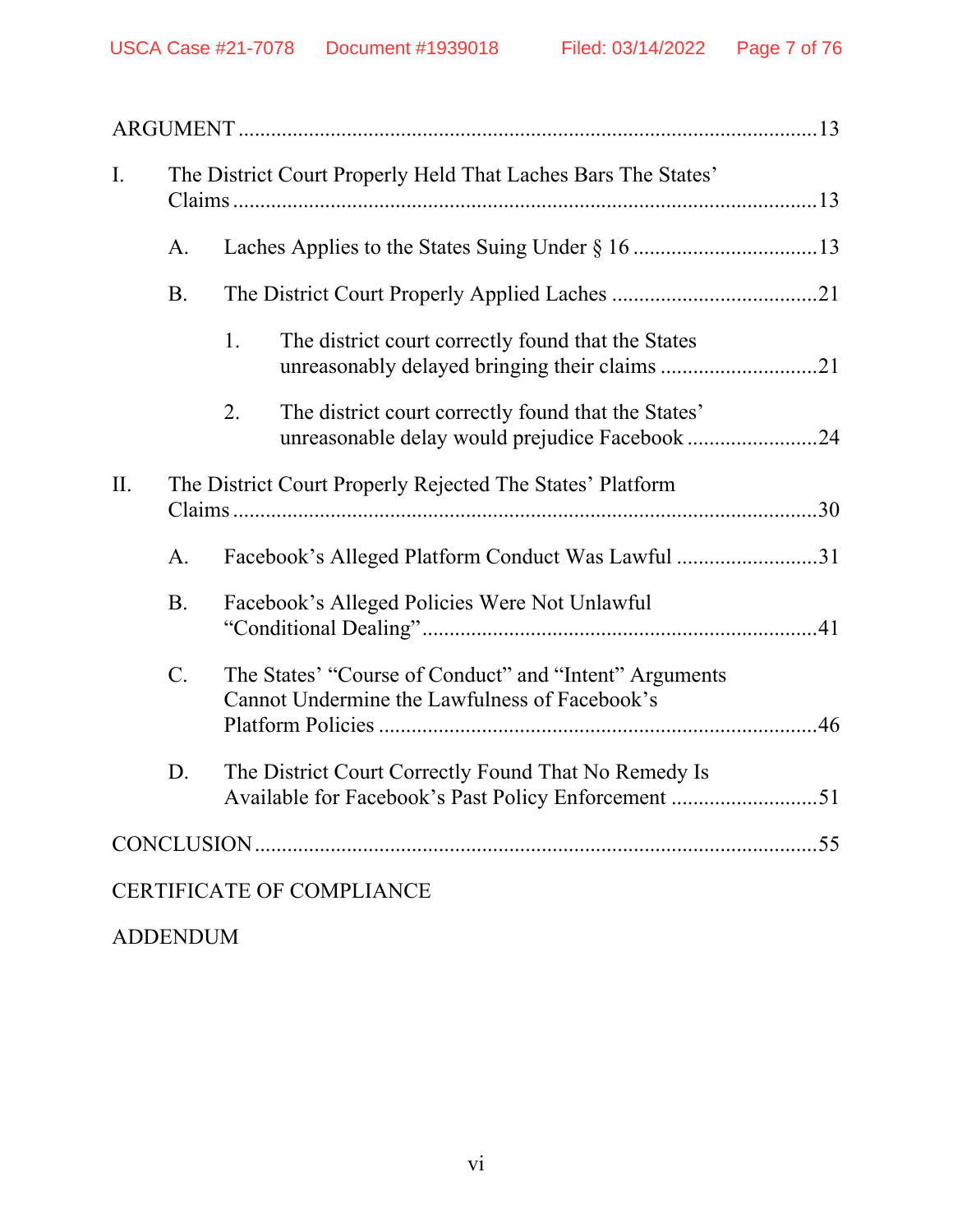Page

# **TABLE OF AUTHORITIES**\*

| Aerotec Int'l, Inc. v. Honeywell Int'l, Inc., 836 F.3d 1171                                |
|--------------------------------------------------------------------------------------------|
| Alfred L. Snapp & Son, Inc. v. Puerto Rico ex rel. Barez,                                  |
| Antoine L. Garabet, M.D., Inc. v. Autonomous Techs. Corp.,                                 |
| * Aspen Skiing Co. v. Aspen Highlands Skiing Corp., 472 U.S. 585<br>36, 37, 38, 40, 46, 49 |
|                                                                                            |
| Bridgestone/Firestone Rsch., Inc. v. Automobile Club de L'Ouest de                         |
| Brooke Grp. Ltd. v. Brown & Williamson Tobacco Corp.,                                      |
| * California v. American Stores Co., 495 U.S. 271 (1990)11, 13, 15, 18, 20                 |
|                                                                                            |
| CarrAmerica Realty Corp. v. Kaidanow, 321 F.3d 165 (D.C. Cir.),                            |
| City of Anaheim v. Southern California Edison Co., 955 F.2d 1373                           |
|                                                                                            |
|                                                                                            |
| Cohen v. Capital One Funding, LLC, 489 F. Supp. 3d 33                                      |
|                                                                                            |

 <sup>\*</sup> Authorities principally relied upon are designated by an asterisk (\*).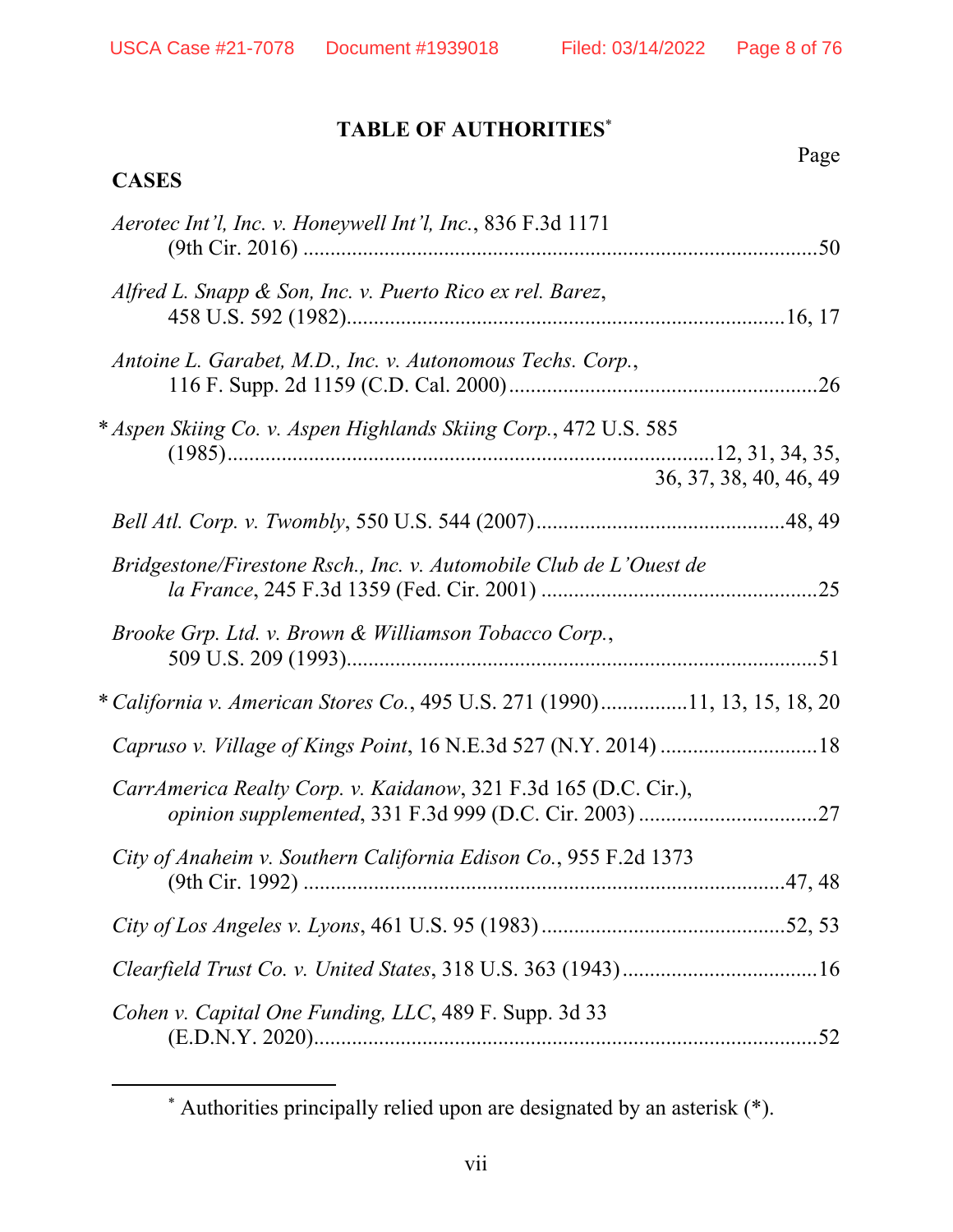| Continental Ore Co. v. Union Carbide & Carbon Corp., 370 U.S. 690                                                                      |
|----------------------------------------------------------------------------------------------------------------------------------------|
| Covad Commc'ns Co. v. Bell Atl. Corp., 407 F.3d 1220 (D.C. Cir. 2005) 53                                                               |
| Daingerfield Island Protective Soc'y v. Lujan, 920 F.2d 32                                                                             |
| Eatoni Ergonomics, Inc. v. Research In Motion Corp., 826 F. Supp.<br>2d 705 (S.D.N.Y. 2011), aff'd, 486 F. App'x 186 (2d Cir. 2012) 47 |
| Evergreen Safety Council v. RSA Network Inc., 697 F.3d 1221                                                                            |
| Facebook, Inc. v. Power Ventures, Inc., 2010 WL 3291750                                                                                |
| FDA v. Brown & Williamson Tobacco Corp., 529 U.S. 120 (2000)18                                                                         |
| Federal Home Loan Bank Bd. v. Elliott, 386 F.2d 42 (9th Cir. 1967) 26, 27                                                              |
|                                                                                                                                        |
| $FTC$ v. Facebook, Inc.:                                                                                                               |
|                                                                                                                                        |
| --- F. Supp. 3d ---, 2022 WL 103308 (D.D.C. Jan. 11, 2022)10                                                                           |
|                                                                                                                                        |
|                                                                                                                                        |
|                                                                                                                                        |
| Georgia v. Pennsylvania R.R. Co., 324 U.S. 439 (1945) 14, 15, 17                                                                       |
| * Ginsburg v. InBev NV/SA, 623 F.3d 1229 (8th Cir. 2010) 22, 26, 29, 54                                                                |
|                                                                                                                                        |
| Guaranty Tr. Co. of New York v. United States, 304 U.S. 126 (1938)16, 19, 20                                                           |
| Hawaii v. Standard Oil Co. of California, 405 U.S. 251 (1972)16                                                                        |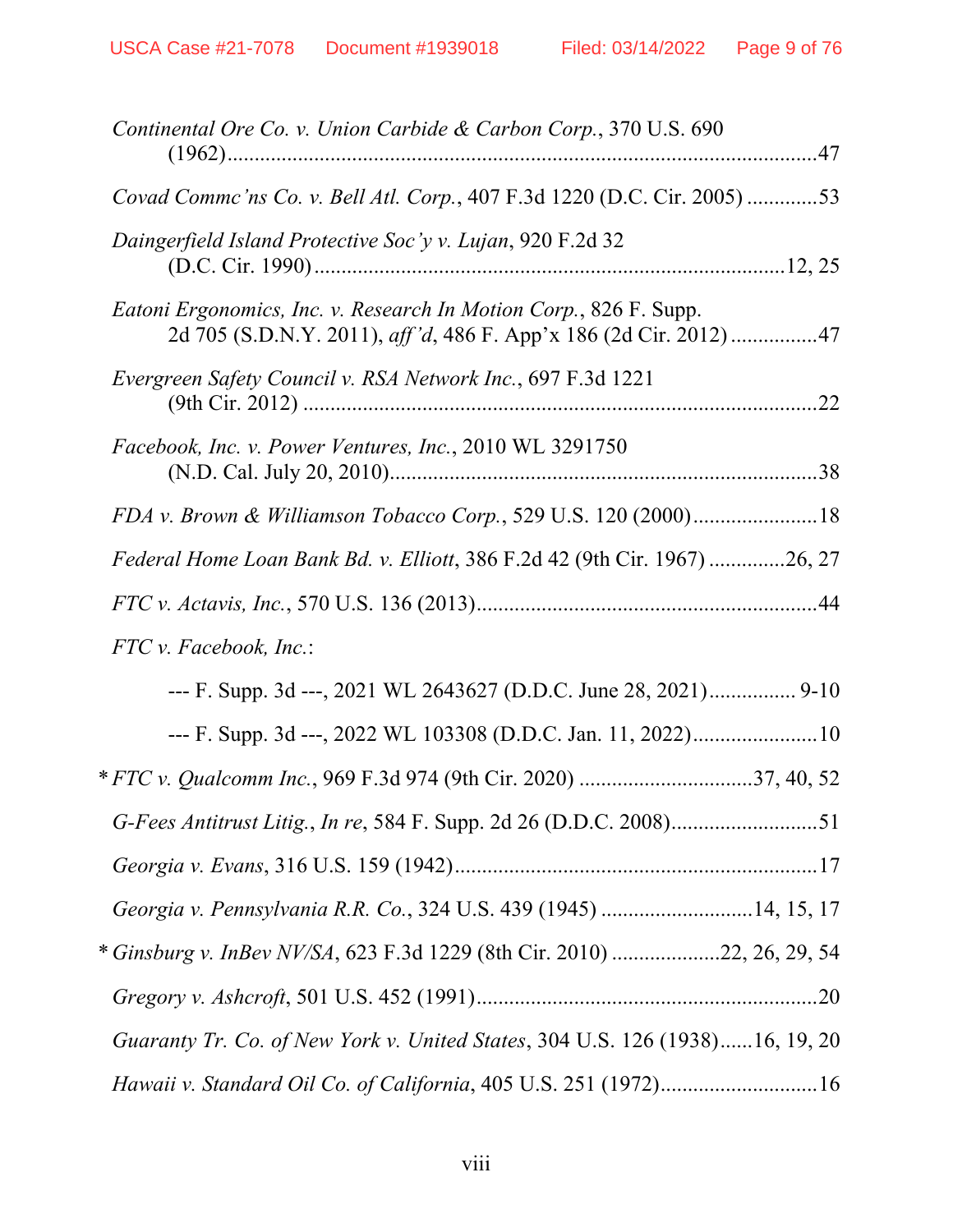| * IT&T Corp. v. General Tel. & Elecs. Corp., 518 F.2d 913                                                                     |  |
|-------------------------------------------------------------------------------------------------------------------------------|--|
|                                                                                                                               |  |
| Kaiser Aluminum & Chem. Sales, Inc. v. Avondale Shipyards, Inc.,                                                              |  |
| Kehoe Component Sales Inc. v. Best Lighting Prods., Inc.,                                                                     |  |
|                                                                                                                               |  |
| LiveUniverse, Inc. v. MySpace, Inc., 2007 WL 6865852 (C.D. Cal.                                                               |  |
|                                                                                                                               |  |
|                                                                                                                               |  |
|                                                                                                                               |  |
|                                                                                                                               |  |
| Massachusetts ex rel. Bellotti v. Russell Stover Candies, Inc.,                                                               |  |
|                                                                                                                               |  |
| Menominee Indian Tribe of Wisconsin v. United States, 614 F.3d 519                                                            |  |
| Midwestern Mach. Co. v. Northwest Airlines, Inc., 392 F.3d 265                                                                |  |
| Nebraska ex rel. Nelson v. Central Interstate Low-Level Radioactive<br>Waste Comm'n, 834 F. Supp. 1205 (D. Neb. 1993), aff'd, |  |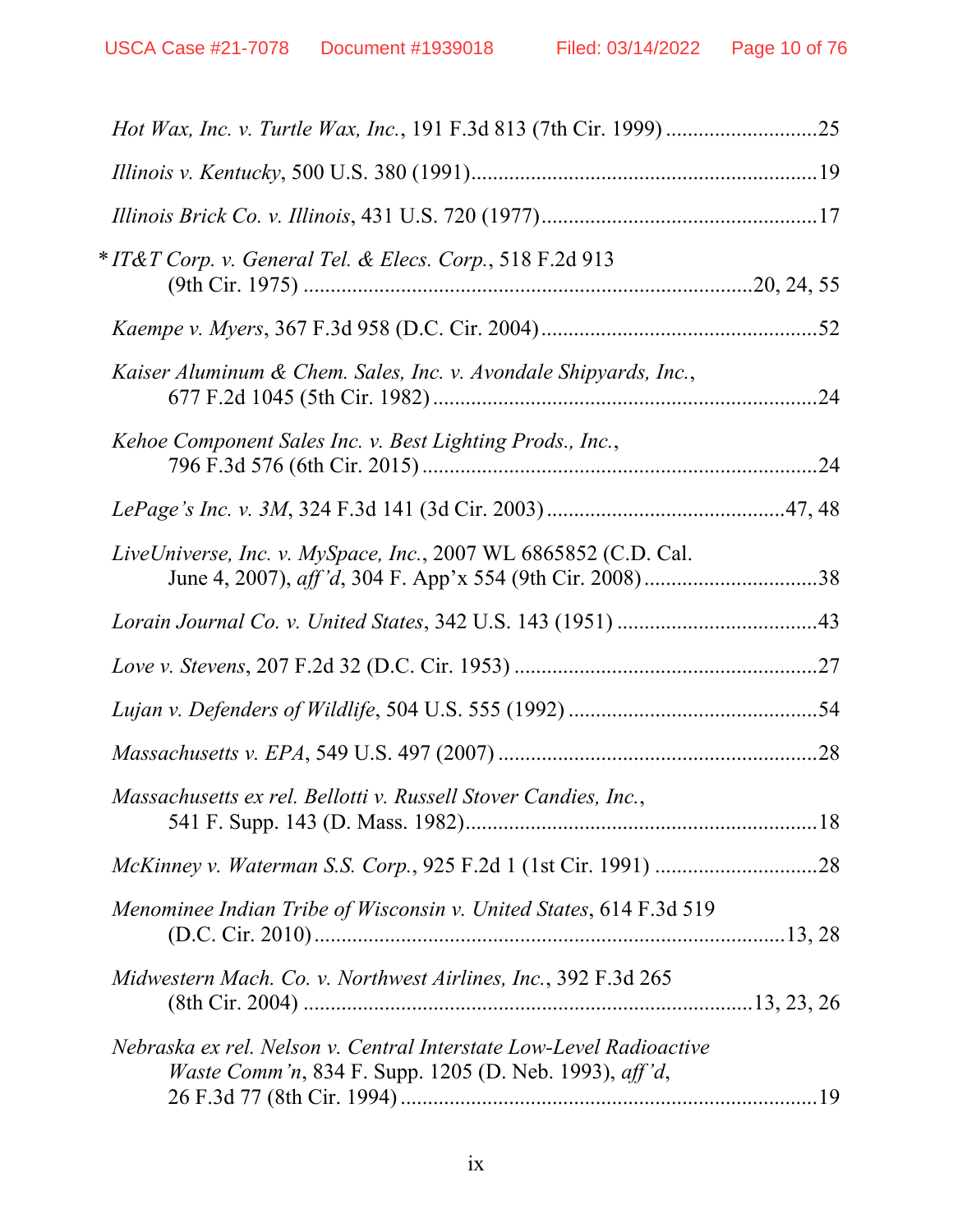| New York v. Deutsche Telekom AG, 439 F. Supp. 3d 179                                                                                                                                 |                |
|--------------------------------------------------------------------------------------------------------------------------------------------------------------------------------------|----------------|
| New York v. Kraft Gen. Foods, Inc., 862 F. Supp. 1030 (S.D.N.Y.),                                                                                                                    |                |
| New York v. Microsoft Corp., 209 F. Supp. 2d 132 (D.D.C. 2002) 17                                                                                                                    |                |
| * Novell, Inc. v. Microsoft Corp., 731 F.3d 1064 (10th Cir. 2013)32, 33, 35,                                                                                                         | 36, 38, 43, 45 |
| Olympia Equip. Leasing Co. v. Western Union Tel. Co., 797 F.2d 370                                                                                                                   |                |
|                                                                                                                                                                                      |                |
| * Pacific Bell Tel. Co. v. linkLine Commc'ns, Inc.,                                                                                                                                  | 47, 48, 50, 51 |
| Packaged Seafood Prods. Antitrust Litig., In re, 338 F. Supp. 3d 1079                                                                                                                |                |
|                                                                                                                                                                                      |                |
|                                                                                                                                                                                      |                |
| Pro-Football, Inc. v. Harjo:                                                                                                                                                         |                |
| 567 F. Supp. 2d 46 (D.D.C. 2008), aff'd, 565 F.3d 880                                                                                                                                | .27            |
|                                                                                                                                                                                      |                |
| <i>Puerto Rico v. Carpenter Co.</i> , 442 F. Supp. 3d 464 (D.P.R. 2020) 17, 19                                                                                                       |                |
| Reveal Chat Holdco, LLC v. Facebook, Inc., 471 F. Supp. 3d 981                                                                                                                       | .23            |
| Reveal Chat Holdco LLC v. Facebook, Inc., 2021 WL 1615349<br>(N.D. Cal. Apr. 26, 2021), aff'd in part, dismissed in part<br>sub nom. Reveal Chat HoldCo LLC v. Meta Platforms, Inc., | .23            |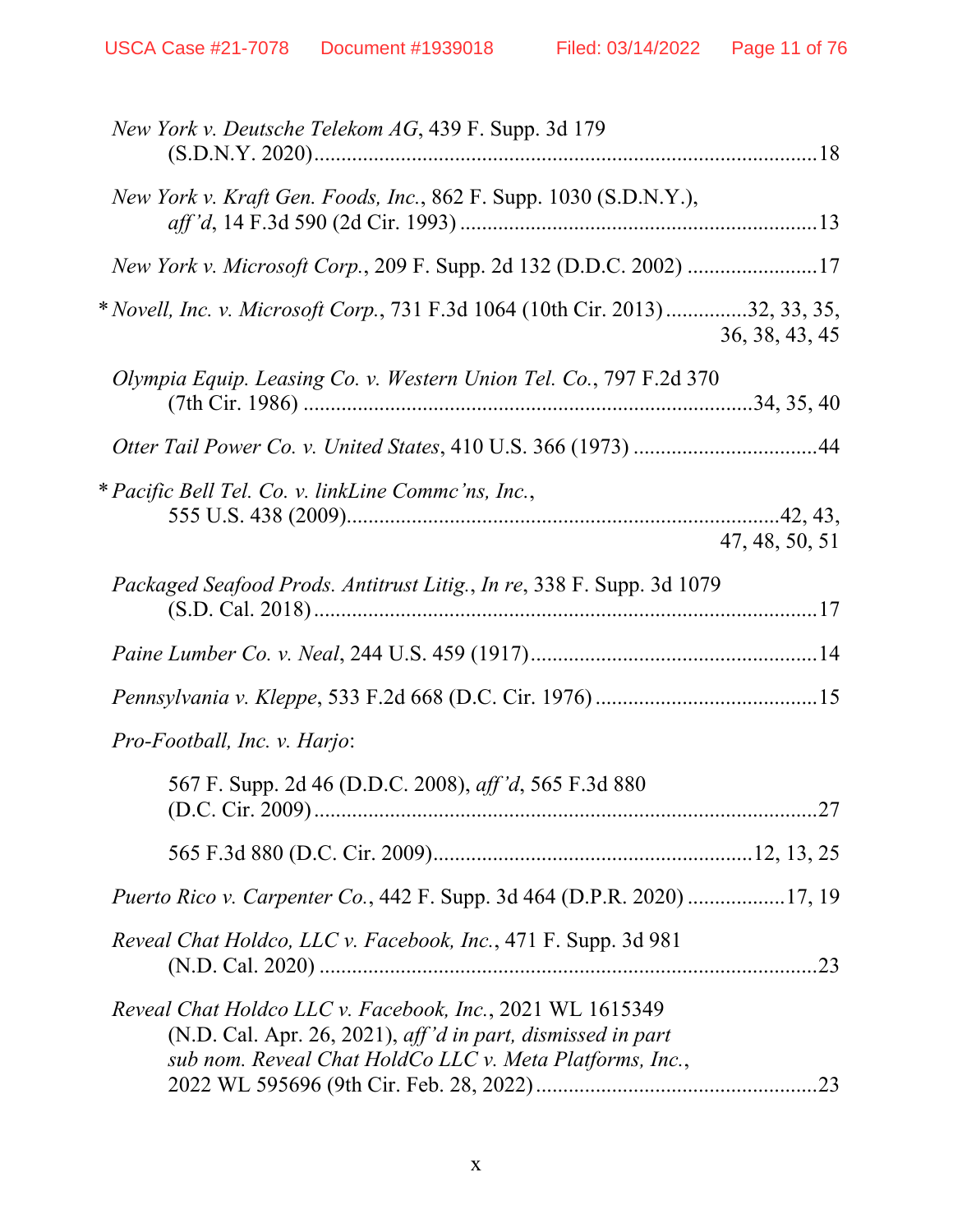| Reveal Chat HoldCo LLC v. Meta Platforms, Inc., 2022 WL 595696                                                                   |
|----------------------------------------------------------------------------------------------------------------------------------|
| Sambreel Holdings LLC v. Facebook, Inc., 906 F. Supp. 2d 1070                                                                    |
| Samsung Elecs. Co. v. Panasonic Corp., 747 F.3d 1199 (9th Cir. 2014) 22                                                          |
| Skinner v. United States Dep't of Justice, 584 F.3d 1093 (D.C. Cir. 2009)54                                                      |
| St. Luke's Hosp. v. ProMedica Health Sys., Inc., 8 F.4th 479                                                                     |
| State ex. rel. Miller v. Vertrue, Inc., 834 N.W.2d 12 (Iowa 2013)18                                                              |
| Steves & Sons, Inc. v. JELD-WEN, Inc., 988 F.3d 690 (4th Cir. 2021) 26                                                           |
| Taleff v. Southwest Airlines Co., 828 F. Supp. 2d 1118 (N.D. Cal.<br>2011), aff'd, 554 F. App'x 598 (9th Cir. 2014)  22, 25-26   |
| Tellabs, Inc. v. Makor Issues & Rights, Ltd., 551 U.S. 308 (2007)46                                                              |
| United States v. E.I. du Pont de Nemours & Co., 366 U.S. 316 (1961)29                                                            |
|                                                                                                                                  |
| United States v. Letter from Alexander Hamilton, 15 F.4th 515<br>(1st Cir. 2021), cert. denied, No. 21-990 (U.S. Mar. 7, 2022)19 |
| United States v. Microsoft Corp., 253 F.3d 34 (D.C. Cir. 2001)29, 43, 44, 50                                                     |
|                                                                                                                                  |
|                                                                                                                                  |
| United States Forest Serv. v. Cowpasture River Pres. Ass'n,                                                                      |
| * Verizon Commc'ns Inc. v. Law Offices of Curtis V. Trinko, LLP,<br>37, 39, 40, 42, 44, 48, 49, 50                               |
| <i>Viamedia, Inc. v. Comcast Corp.</i> , 951 F.3d 429 (7th Cir. 2020),                                                           |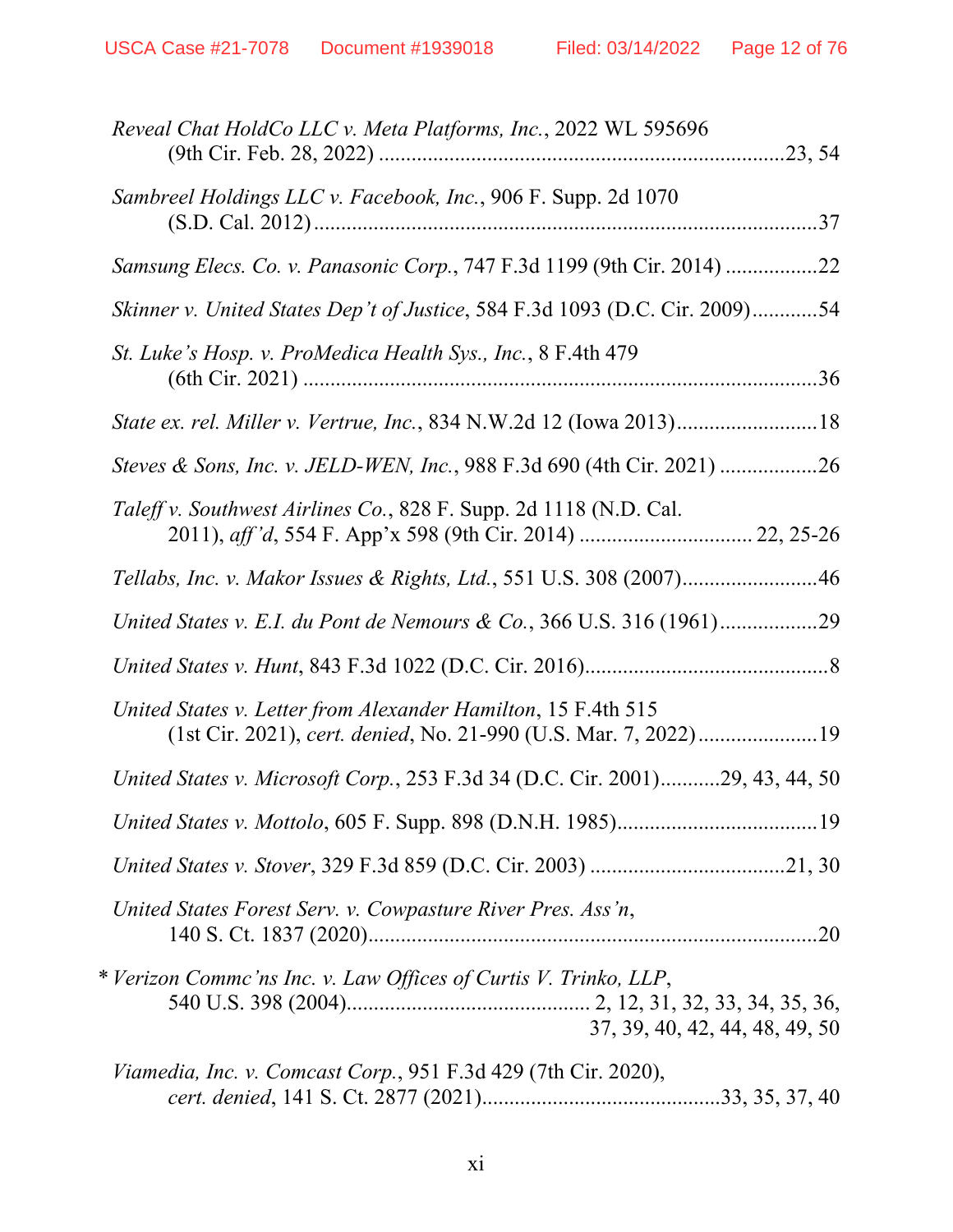| Wells Fargo Bank, N.A. v. Wrights Mill Holdings, LLC,                  |  |
|------------------------------------------------------------------------|--|
| <i>Wisconsin Gas Co. v. FERC, 758 F.2d 669 (D.C. Cir. 1985) 51, 53</i> |  |
| Zuckerman v. Metropolitan Museum of Art, 928 F.3d 186                  |  |

## **STATUTES AND RULES**

| 15, 16, 18, 19, 20, 23                                                 |
|------------------------------------------------------------------------|
| Comprehensive Environmental Response, Compensation, and                |
|                                                                        |
|                                                                        |
|                                                                        |
| Hart-Scott-Rodino Antitrust Improvements Act of 1976, Pub. L. No.      |
|                                                                        |
| National Environmental Policy Act of 1969, 42 U.S.C. § 4321 et seq. 25 |
|                                                                        |
|                                                                        |
|                                                                        |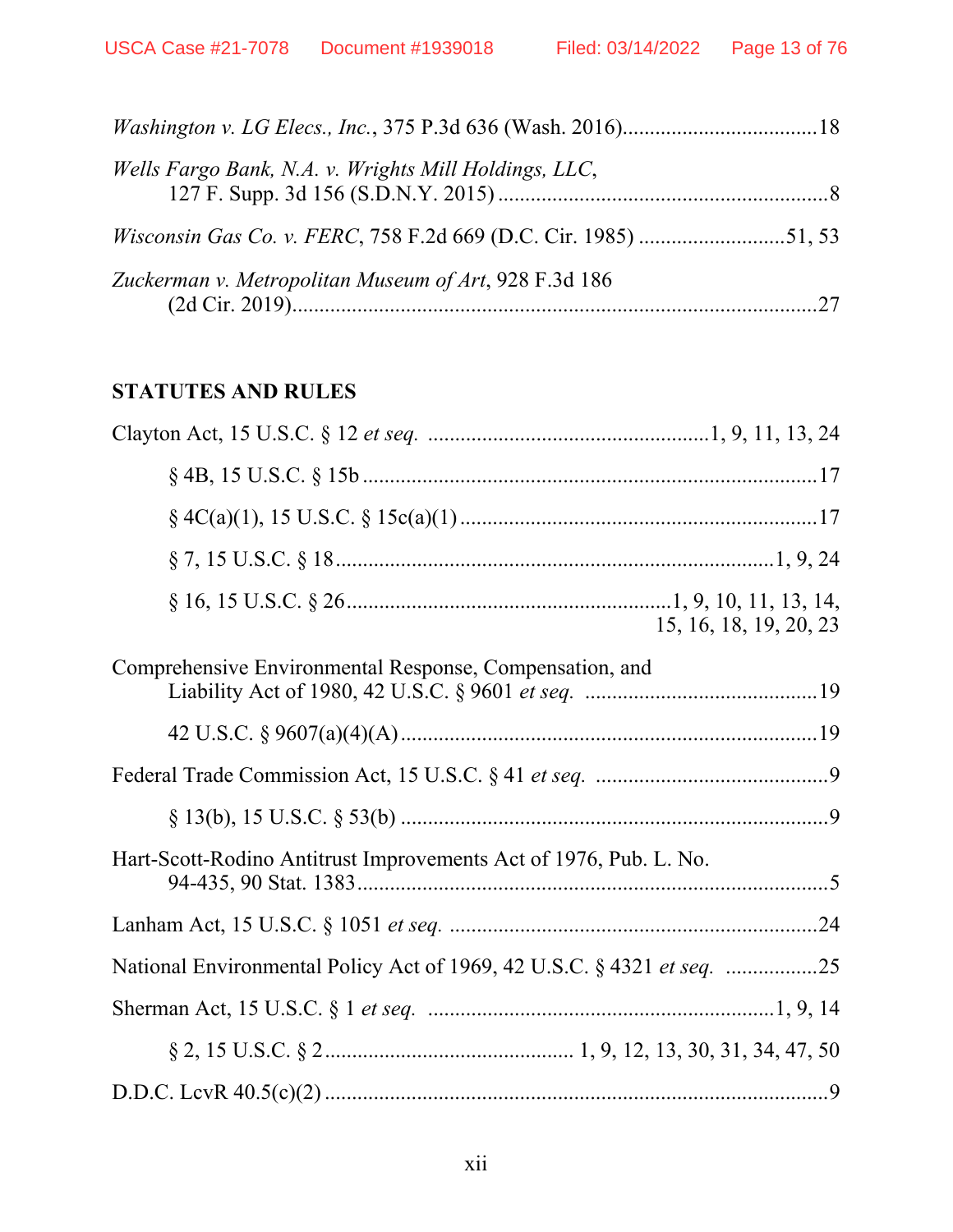## **LEGISLATIVE MATERIALS**

| 51 Cong. Rec. (Sept. 1, 1914): |  |
|--------------------------------|--|
|                                |  |
|                                |  |

## **OTHER MATERIALS**

| Br. for United States and FTC as Amici Curiae, Verizon Commc'ns<br>Inc. v. Law Offices of Curtis V. Trinko, LLP, 540 U.S. 398<br>(2004), https://www.justice.gov/sites/default/files/osg/briefs/ |  |
|--------------------------------------------------------------------------------------------------------------------------------------------------------------------------------------------------|--|
| Br. for United States as Amicus Curiae, Bell Atl. Corp. v. Twombly,<br>550 U.S. 544 (2007), https://www.justice.gov/sites/default/                                                               |  |
| Br. of United States as Amicus Curiae, FTC v. Qualcomm Inc.,<br>969 F.3d 974 (9th Cir. 2020), https://www.justice.gov/atr/case-                                                                  |  |
| Br. for United States as Amicus Curiae, Pacific Bell Tel. Co. v.<br>linkLine Commc'ns, Inc., 555 U.S. 438 (2009), https://www.<br>justice.gov/sites/default/files/osg/briefs/2008/01/01/2007-    |  |
| Br. for United States as Amicus Curiae, Viamedia, Inc. v. Comcast<br>Corp., 951 F.3d 429 (7th Cir. 2020), https://www.justice.gov/                                                               |  |
| Daniel A. Crane, Does Monopoly Broth Make Bad Soup?,                                                                                                                                             |  |
| eBay Developers Program, eBay Developers Program Terms of Use<br>and API License Agreement, https://developer.ebay.com/                                                                          |  |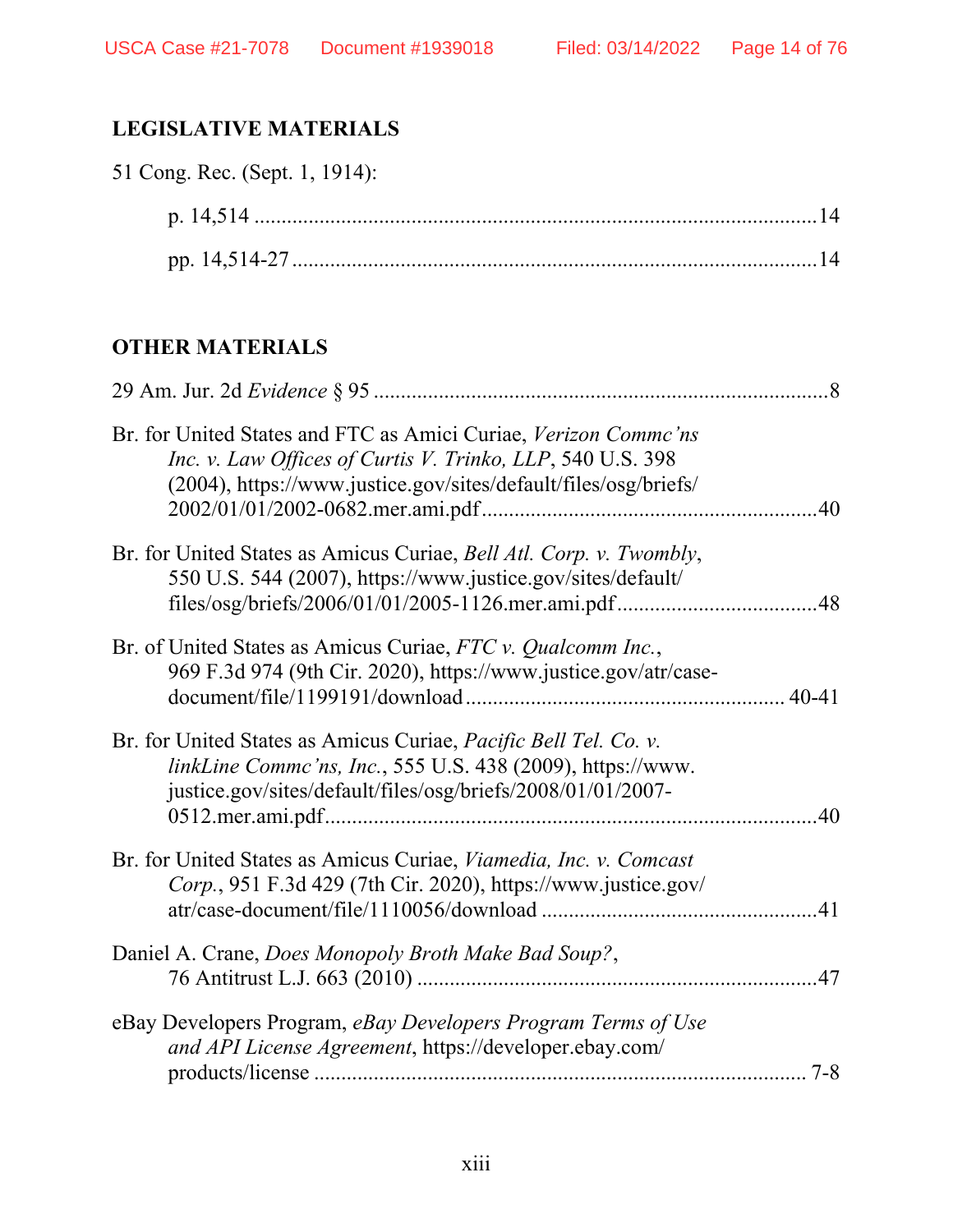| Etsy, API Terms of Use, https://www.etsy.com/developers/terms-of-use8                                                                                                           |
|---------------------------------------------------------------------------------------------------------------------------------------------------------------------------------|
| Flickr, Flickr APIs Terms of Use, https://www.flickr.com/help/terms/api 8                                                                                                       |
| Douglas H. Ginsburg & Koren Wong-Ervin, Challenging<br>Consummated Mergers Under Section 2, Geo. Mason Univ. L.<br>& Econ. Paper No. 20-14 (May 2020), https://bit.ly/3wPRpnx47 |
| Mem. Amicus Curiae of United States, New York v. Microsoft Corp.,<br>No. 98-1233 (D.D.C. Apr. 15, 2002), https://bit.ly/3fJDlVw14, 15                                           |
| Slack, Slack API Terms of Service, https://slack.com/terms-of-                                                                                                                  |
| 5 Charles Alan Wright & Arthur R. Miller, Federal Practice and<br>28                                                                                                            |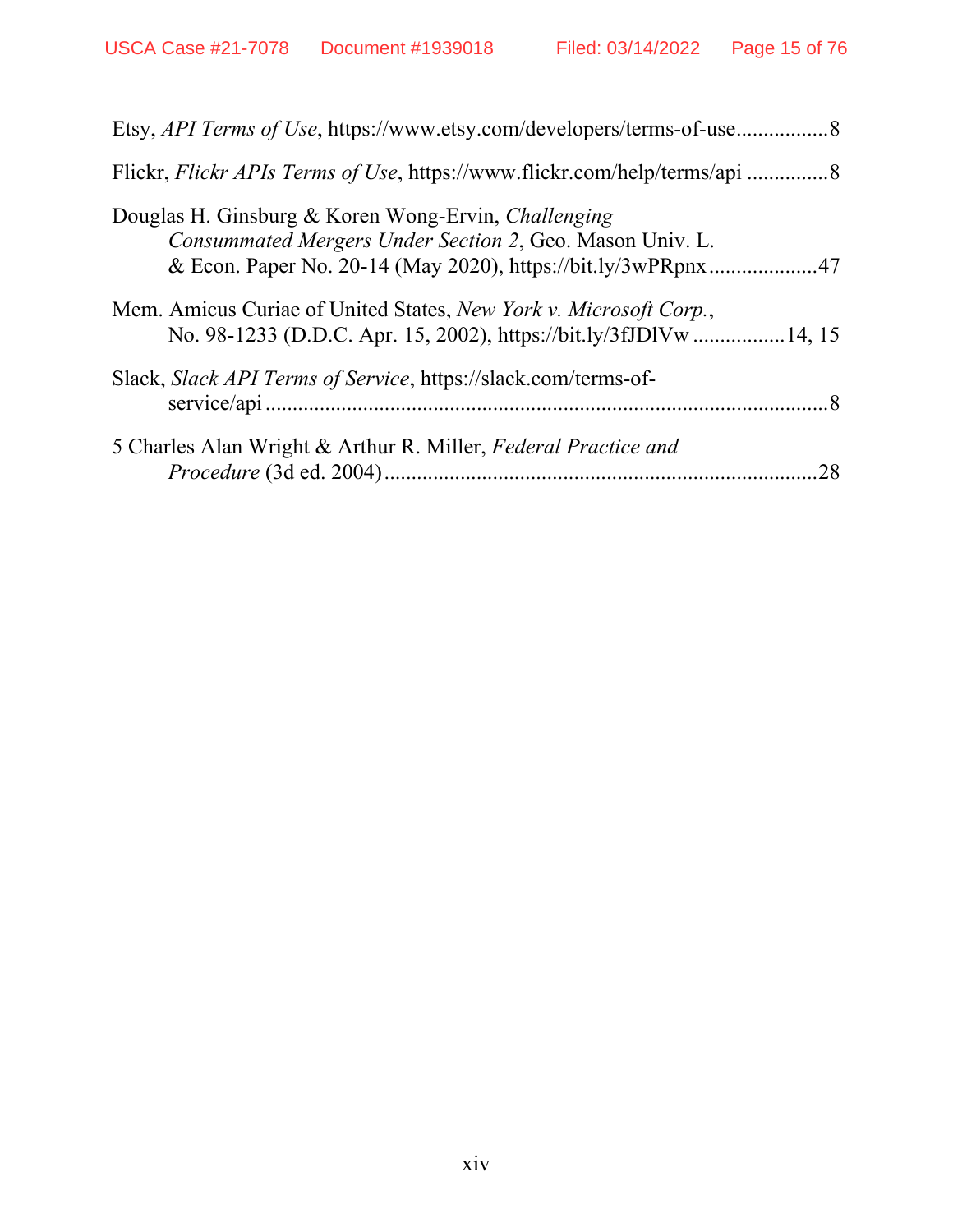## **GLOSSARY**

| <b>API</b>    | <b>Application Programming Interface</b>                                                                                                  |
|---------------|-------------------------------------------------------------------------------------------------------------------------------------------|
| <b>CERCLA</b> | Comprehensive Environmental Response,<br>Compensation, and Liability Act of 1980,<br>42 U.S.C. § 9601 et seq.                             |
| <b>DOJ</b>    | U.S. Department of Justice                                                                                                                |
| <b>FTC</b>    | <b>Federal Trade Commission</b>                                                                                                           |
| FTC Dkt.      | District Court Docket in FTC v. Meta<br><i>Platforms, Inc., No. 1:20-cv-03590 (D.D.C.)</i>                                                |
| <b>NEPA</b>   | National Environmental Policy Act of 1969,<br>42 U.S.C. § 4321 et seq.                                                                    |
| Op.           | Memorandum Opinion, State of New York, et<br>al. v. Facebook, Inc., No. 1:20-cv-03589-JEB<br>(D.D.C. June 28, 2021) (Dkt. 137) (JA217-83) |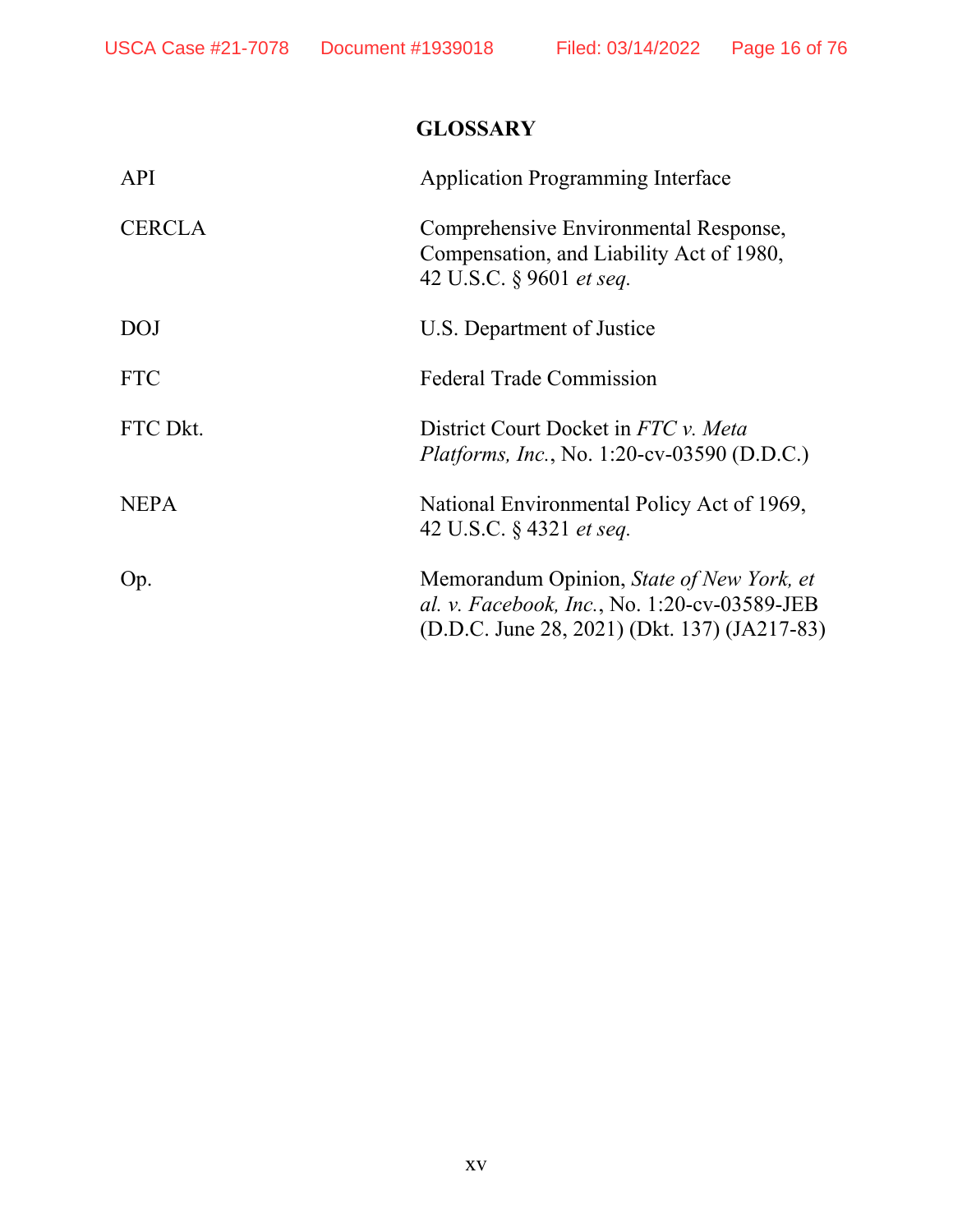#### **INTRODUCTION**

State Attorneys General brought a three-count antitrust complaint against Facebook (now Meta Platforms, Inc.), $\frac{1}{1}$  based on conduct that ceased years ago. Two of the counts (under  $\S 7$  of the Clayton Act) depend entirely – and one count (under  $\S 2$  of the Sherman Act) depends in part – on the claim that the acquisitions of Instagram (in 2012) and WhatsApp (in 2014) violated the antitrust laws at the time they were completed. The remaining allegations supporting the  $\S 2$  claim relate to Facebook's management of its "Platform," a changing set of application programming interfaces used by developers seeking to take advantage of access to Facebook's network of users. The conduct supporting that aspect of the States' complaint took place no later than 2016 (most earlier), and the States acknowledged that "Facebook announced the retraction" of the challenged Platform policy in 2018. Dkt. 122, at 13.

The district court correctly dismissed these stale claims. *First*, the States' acquisition challenges are untimely. The States seek injunctive relief as "person[s]" under § 16 of the Clayton Act; because Congress did not designate the states as sovereign enforcers of *federal* antitrust law, they, like all non-federal parties, may

 $\begin{array}{c}\n\hline\n\end{array}$  $<sup>1</sup>$  Because the events at issue took place long before the name change, we</sup> refer to the company as "Facebook."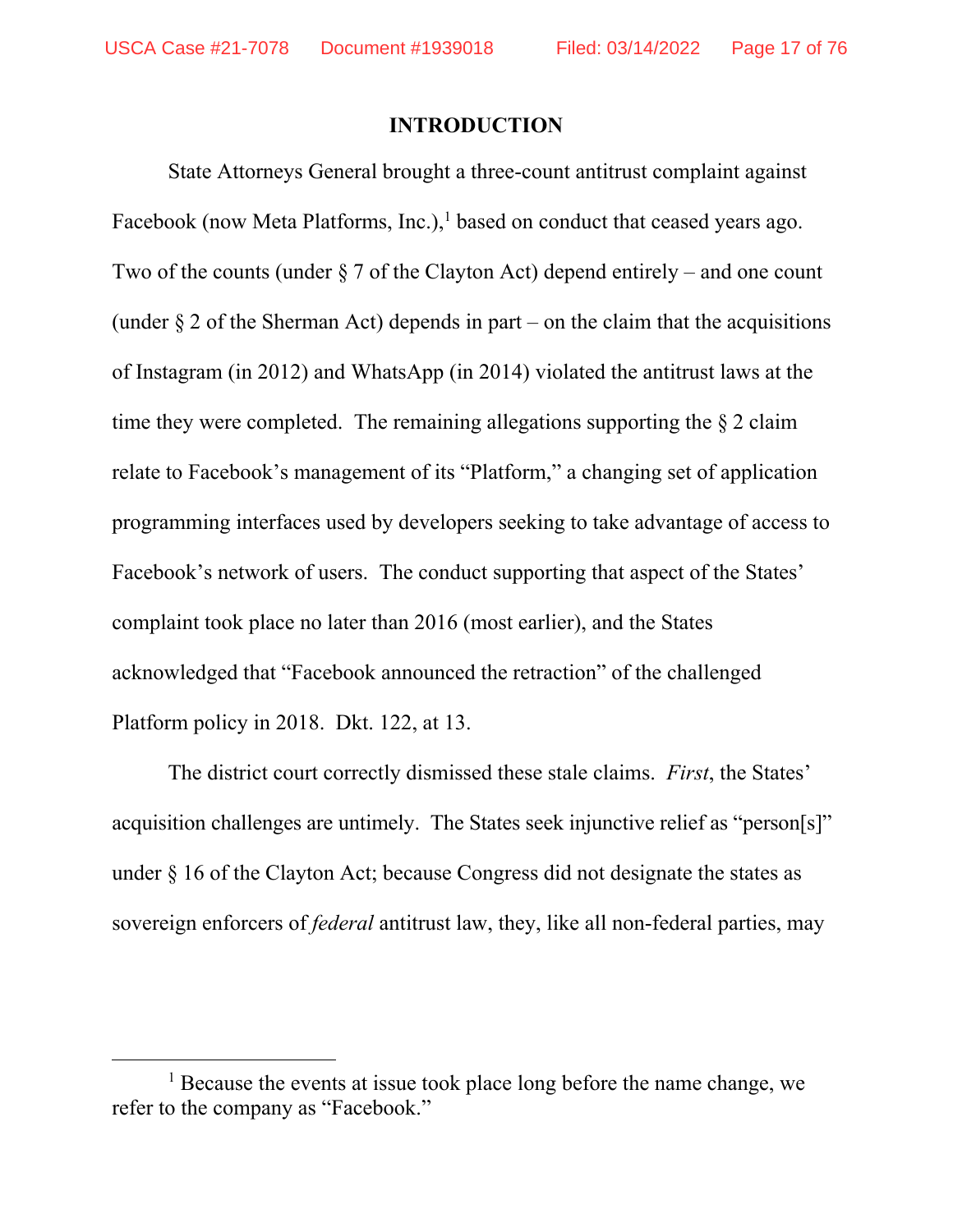not unreasonably delay bringing claims. Where, as here, they do so to the defendant's evident prejudice, their claims are barred by laches.

*Second*, the district court also correctly determined that the written Platform policies (no longer in effect) were lawful under Supreme Court precedent. Facebook had the right to refuse to help firms that sought to use Facebook's data in ways that threatened to reduce users' engagement with Facebook. The resulting "condition" on access to Platform involved no illegitimate interference with developers' independent efforts to compete with Facebook or to deal with Facebook's competitors. The complaint's allegations regarding seven challenged applications of the policy (five in 2013, two in 2015-2016) likewise do not squeeze into any narrow exception that remains to the general no-duty-to-deal rule affirmed in *Verizon Communications Inc. v. Law Offices of Curtis V. Trinko, LLP*, 540 U.S. 398 (2004). And, in any event, the district court correctly held that claims regarding long-ago applications of the former policy stated no cognizable claim because the States did not allege that injunctive relief could plausibly remedy discrete incidents that occurred and ended years ago.

The States' arguments on appeal cast no doubt on the district court's decision to dismiss these claims. This Court should affirm.

2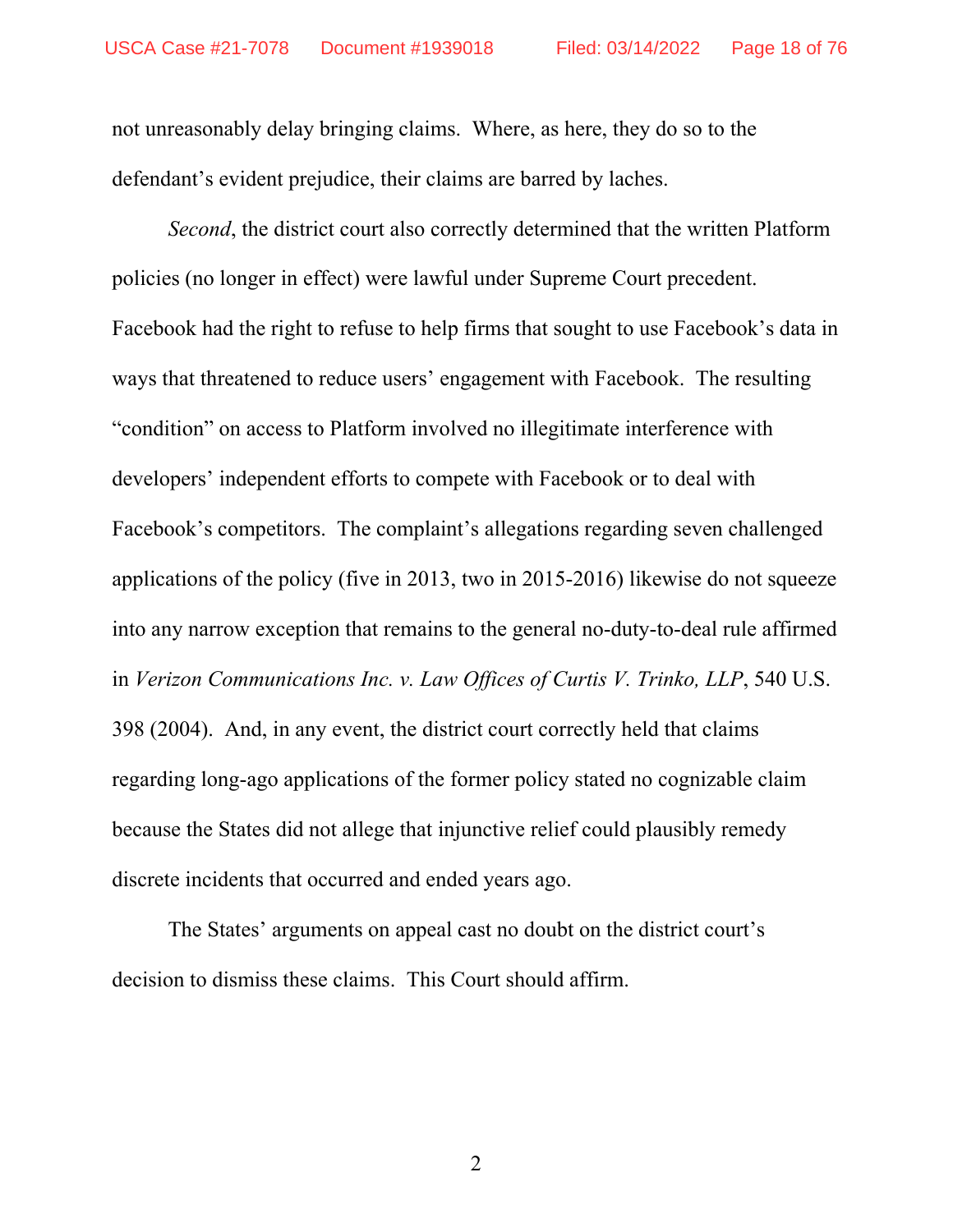#### **STATEMENT OF THE ISSUES**

1. Whether laches bars the States' antitrust claims seeking equitable relief based on acquisitions that occurred more than four years prior to filing.

2. Whether the district court correctly dismissed as legally deficient the States' antitrust claim relating to Facebook's Platform policies and enforcement.

#### **STATUTES**

 Except for the statutory provisions set forth in the addendum to this brief, all pertinent statutes have been reproduced in the addendum to Appellants' opening brief.

#### **STATEMENT OF THE CASE**

#### **I. Facebook's Business**

Facebook offers millions of U.S. consumers access to free, innovative products that provide "an important forum" for communicating, including by sharing and consuming content such as messages, "photos and videos." JA45 (¶¶ 1-2). Rather than charge for these services, Facebook sells advertising. JA56 (¶ 48). Facebook's success therefore depends on offering a compelling experience that "convinces users to spend [time] engaging on Facebook services." JA45 (¶ 3). Facebook operates in constant "fear that the company has fallen behind in important new segments and that emerging firms" are "competitive with Facebook and could be very disruptive" to its business. JA46 (¶ 5) (quotation omitted).

3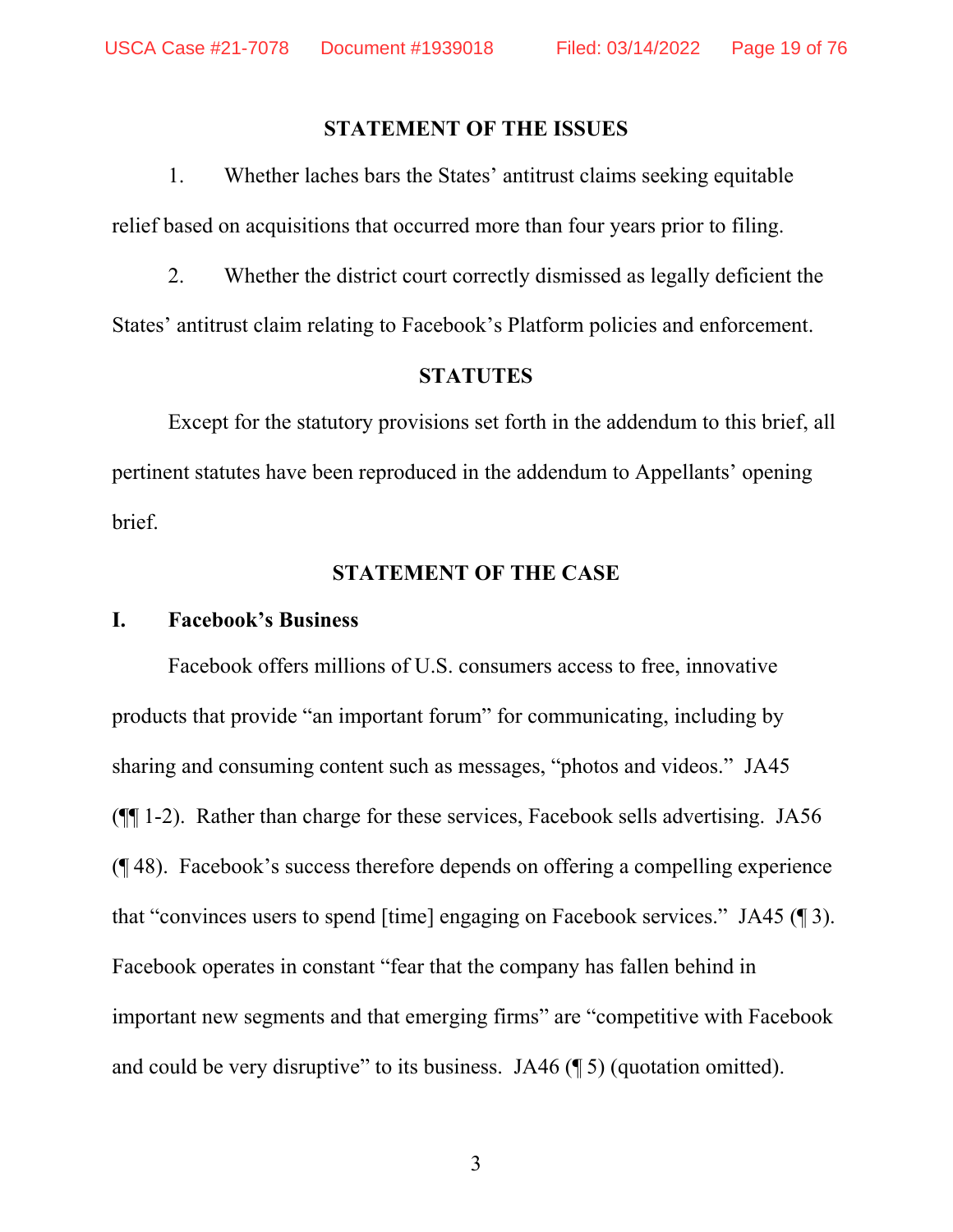Facebook succeeds when consumers are "enamored with the platform." JA59 (¶ 63). That requires Facebook to invest continuously in developing "innovative features" that "make Facebook a more desirable place for users to connect and share." JA61 (¶¶ 73-74) (quotation omitted). Any app "could deploy an attractive new feature" and thereby "grow quickly" and "displace Facebook." JA68 (¶ 101). In the years since Facebook started in a dorm room, scores of services competing for user time and attention have emerged and grown, including iMessage, Snapchat, TikTok, Twitter, and YouTube – to name just a few. JA52- 53, 64 (¶¶ 35, 37, 85).

## **II. Facebook's Acquisitions**

#### **A. Instagram**

In April 2012, Facebook announced an agreement to acquire Instagram, then "a young photo-sharing startup." JA70 (¶¶ 107, 109). It was available on a single mobile operating system – Apple's iOS, "not Android," *id.* (¶ 110) – and it had "no revenue stream," JA74 (¶ 122). However, it offered an "innovative approach to sharing and editing photos taken on rapidly proliferating mobile phones." JA70  $($ | 107). Facebook wanted to improve its products and services in both respects – "photos and in the transition to mobile" – and agreed to acquire Instagram for approximately \$1 billion. *Id.* (¶ 108).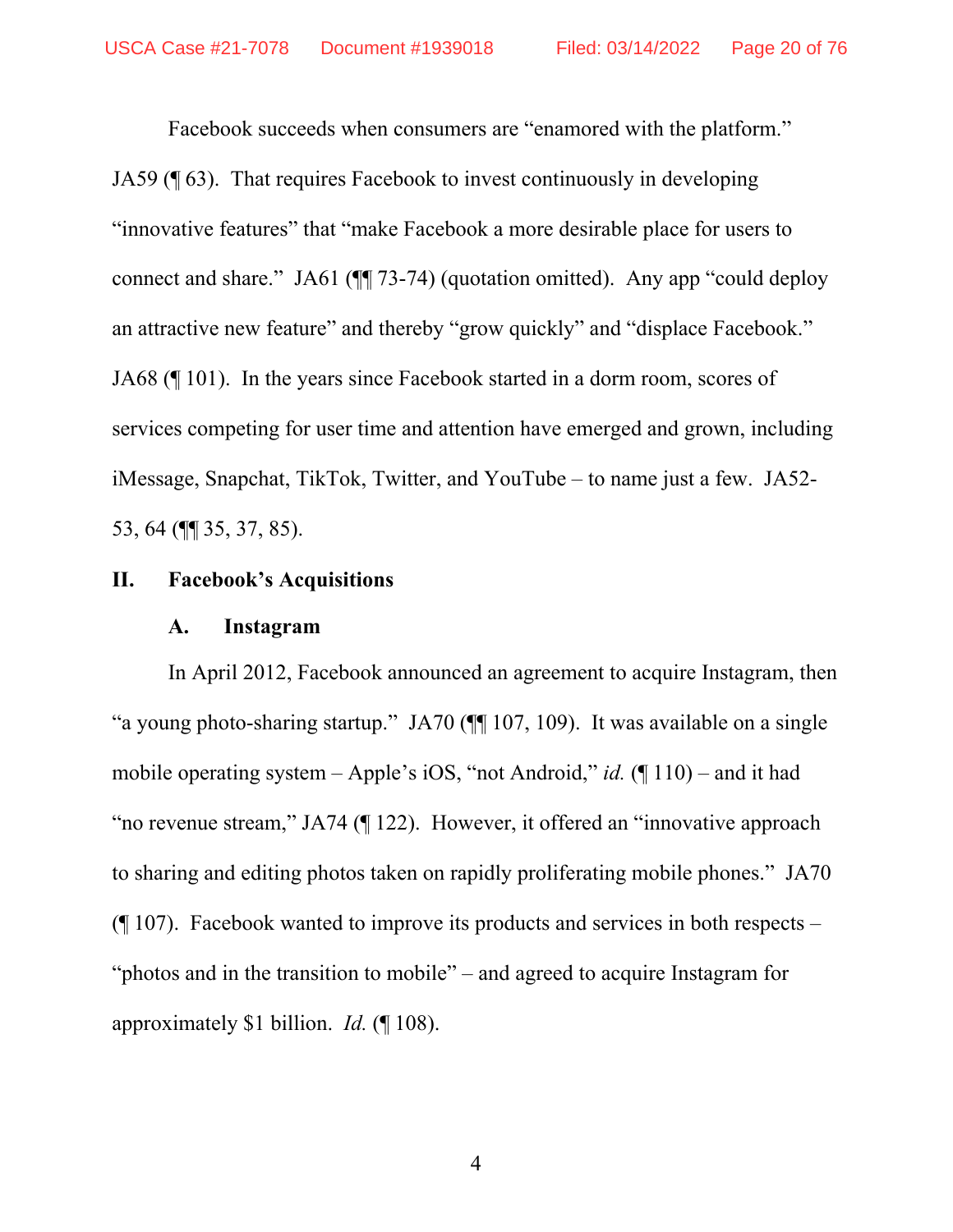The purchase price fell within the Hart-Scott-Rodino Act's reporting requirements, triggering Federal Trade Commission ("FTC") review "prior to closing to assess whether it posed anticompetitive concerns." JA225 (Op. 9). The FTC's review was searching – it took "the rare step" of issuing a "second request" for "additional information" – but the agency ultimately voted "5-0 to allow [the acquisition] to proceed without any challenge or conditions." *Id.* Facebook has undertaken significant steps to "integrate" Instagram into its business. JA72 (¶ 115). And Facebook has implemented measures to grow Instagram from a photo-sharing app "still essentially in its infancy," JA71, 74 (¶¶ 112, 125), to one with dozens of features and hundreds of millions of global users.

#### **B. WhatsApp**

In February 2014, Facebook agreed to acquire WhatsApp for approximately \$19 billion. JA85 ( $\P$  166). At the time, WhatsApp – a "messaging service" with limited traction in the United States, where growth had been "slower than in other parts of the world" – charged iOS users a "download fee" and Android users a "subscription" fee. JA82-83 ( $\P$ [157-158). Once again, the transaction size required a Hart-Scott-Rodino filing and FTC "pre-merger review," but, "once again," the FTC "did not block it." JA227 (Op. 11). Since closing the acquisition in 2014, Facebook has invested significant resources in WhatsApp, including to combine "user data across the services." JA87 (¶ 177).

5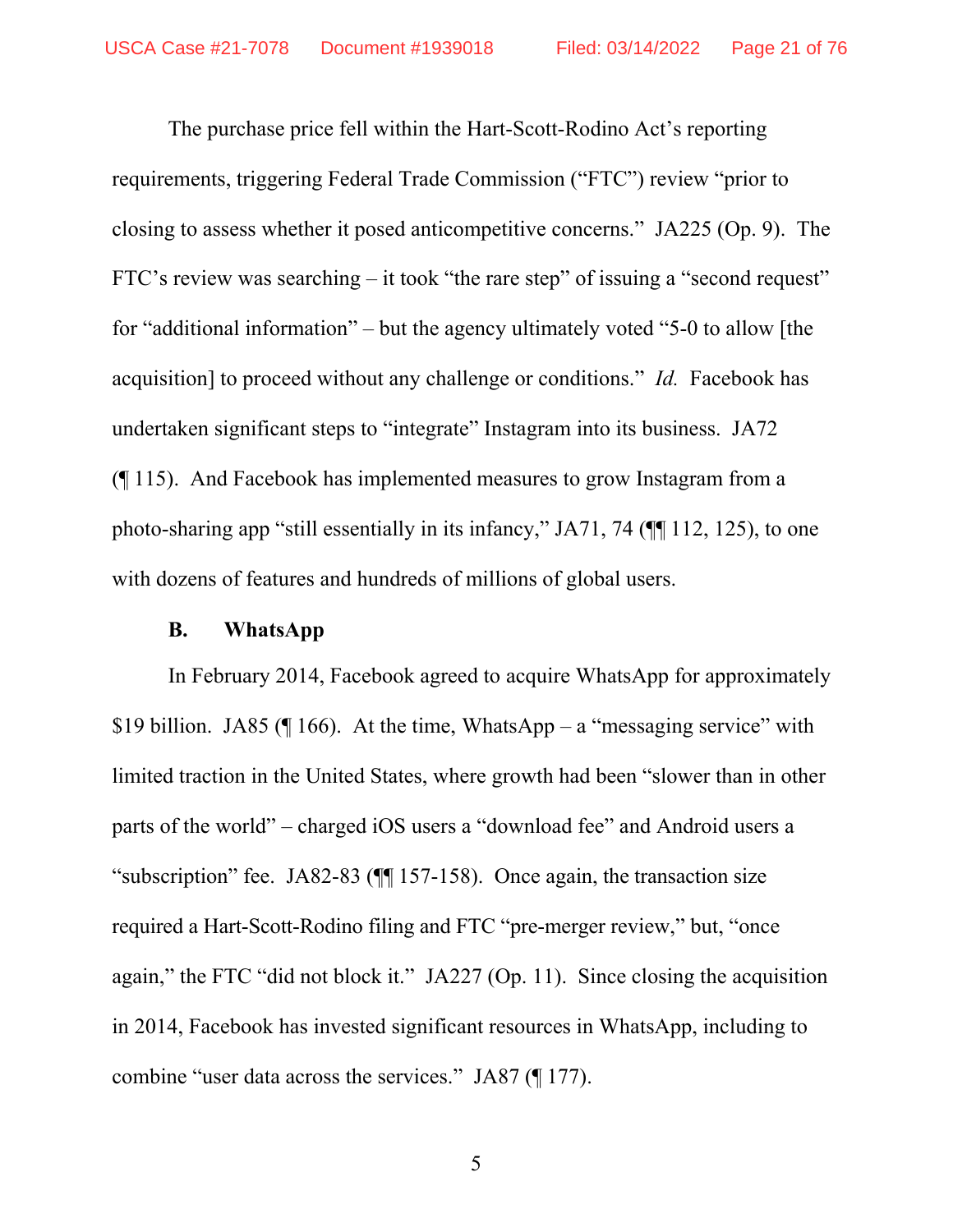#### **III. Facebook's Platform Policies**

In 2007, Facebook launched "Platform," which provided access to free tools "that enabled developers to build applications" capable of operating within Facebook's then-desktop-only website. JA62-63, 90-91 ( $\P$  80, 190). These tools, called application programming interfaces ("APIs"), allowed third-party developers to request access to Facebook users' data – which users could choose to provide – to build new ways to connect and share on "the Facebook site." *Id.* (¶¶ 80, 188-191).

"In its earliest iteration, Platform was focused on allowing developers to build . . . apps that were displayed within the Facebook website." JA90 (¶ 190). Subsequently, Facebook "created new tools that allowed free-standing apps and websites to interconnect with Facebook, . . . culminating in the 2010 launch of 'Open Graph.'" JA91 (¶ 191). Many apps used Facebook's tools "to enable social features" – for example, a user could post an article to her "Facebook profile directly from the ESPN.com website." *Id.* (¶ 193). And third-party developers "were also able to use the Facebook Platform to boost their apps' growth and engagement." JA92-93 (¶ 197).

Almost immediately, Facebook began clarifying and limiting the terms of Platform access to restrict uses that could harm Facebook's own business. JA93 (¶ 199). In 2011, allegedly out of concern about the threat posed by the newly

6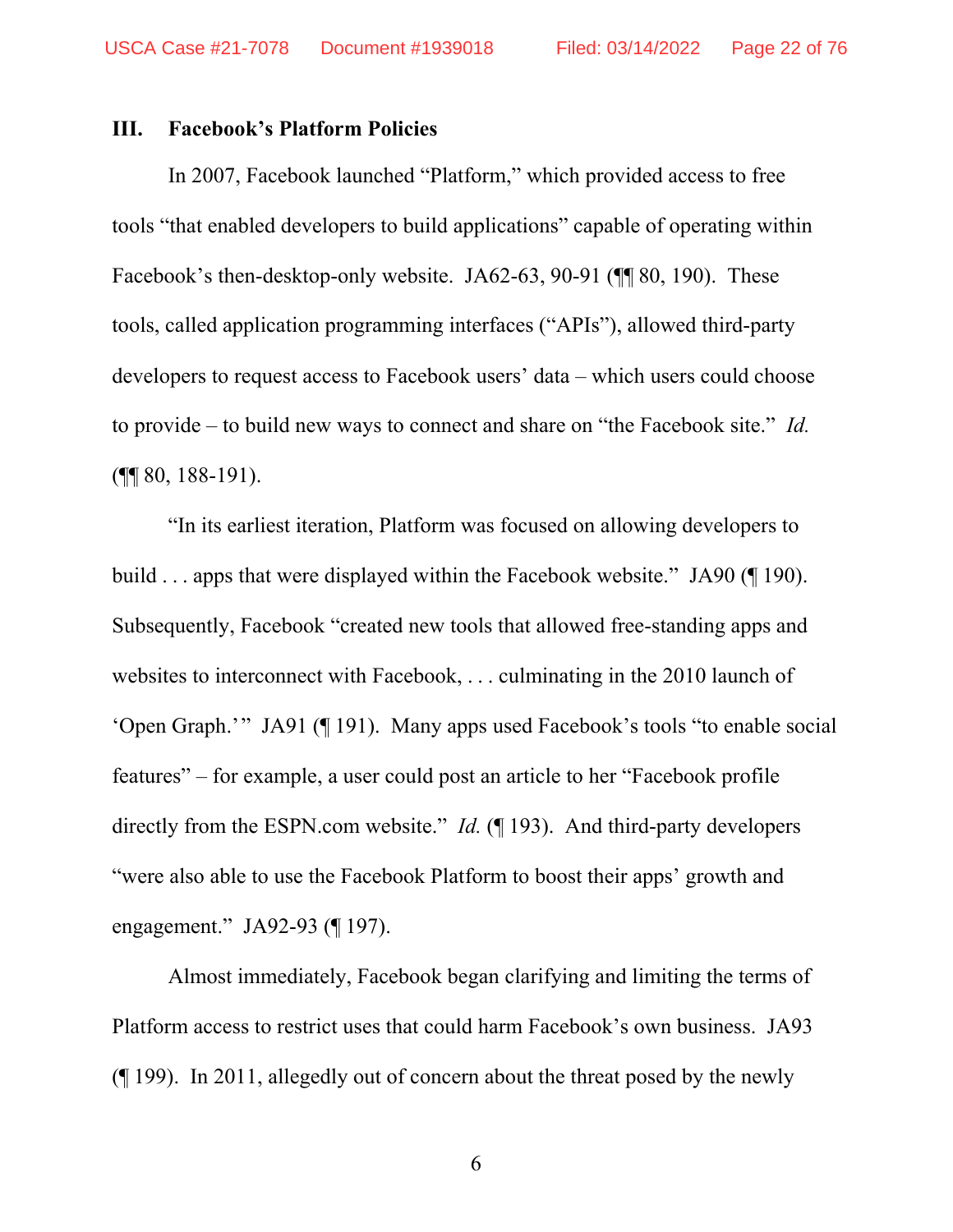launched Google+ service, Facebook adopted a policy limiting "competing social platforms" and "any apps that linked or integrated with competing social platforms" from accessing Open Graph. *Id.* The States claim that such "bridg[ing]" of networks would have made it easier for Facebook users to leave Facebook for alternatives. *Id.*

In 2013, Facebook "amended its Platform policy" again to limit access by "applications that 'replicat[e] [Facebook's] core functionality.'" *Id.* (¶ 201). That policy – which was properly before the district court – stated, in relevant part: "*You may not use Facebook Platform* to promote, or to export user data to, a product or service that replicates a core Facebook product or service without our permission." FTC Dkt. 56-6, No. 1:20-cv-03590 (emphasis added). As the district court emphasized (and the States do not contest), these policies never "restrict[ed] [how] freestanding apps and sites" operated off Facebook – rather, they limited the manner in which third-party apps could *use Facebook's* Platform tools and data to compete directly with Facebook. JA230-31 (Op. 14-15); *see also* DOJ Br. 16 (not contesting district court's understanding that Platform policies "did not prevent app developers from dealing with rivals outside of Facebook's platform").<sup>2</sup>

 $\frac{1}{2}$  Such restrictions are pervasive in the industry. *See*, *e.g.*, eBay Developers Program, *eBay Developers Program Terms of Use and API License Agreement* (prohibiting use of "eBay Content" to "design, build, promote or augment any service competitive to eBay Services"), https://developer.ebay.com/products/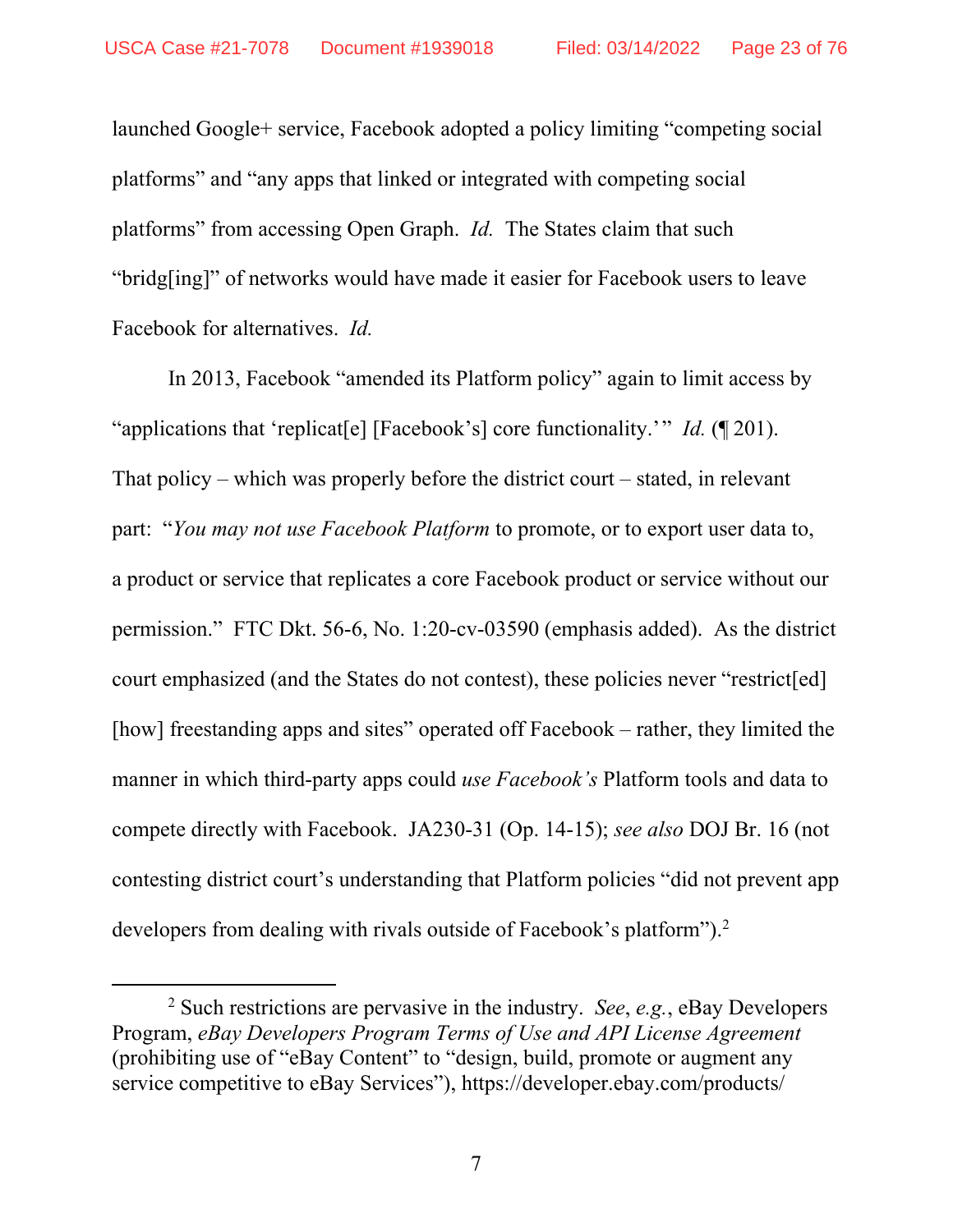By 2013, "[o]ver 10 million apps and websites had integrated with Facebook." JA92 (¶ 194). Of those, the States identified seven that were affected by application of the Facebook policies prohibiting third parties from using Platform access to export data for certain uses off Facebook. Five of these policy applications occurred in 2013 – Voxer, Vine, MessageMe, Path, and Circle, *see*  JA96-98 (¶¶ 210, 213, 215, 218-219); one occurred in 2015 – Tsū, *see* JA99-100 (¶ 223); and one in 2015-2016 – Phhhoto, *see* JA101 (¶¶ 226-228); JA230 (Op. 14).

In 2018, Facebook "terminated" the Platform policies, and there is no allegation that they have been restored or have even been under consideration for restoration since. JA231 (Op. 15).

-

license; Etsy, *API Terms of Use* ("[y]ou may not . . . [t]ry to replicate Etsy [or] duplicate Etsy content"), https://www.etsy.com/developers/terms-of-use; Flickr, *Flickr APIs Terms of Use* ("You shall not . . . [u]se Flickr APIs for any application that replicates or attempts to replace the essential user experience of Flickr.com."), https://www.flickr.com/help/terms/api; Slack, *Slack API Terms of Service* ("you will not . . . access our APIs or documentation in order to replicate or compete with the Services"), https://slack.com/terms-of-service/api. The fact that such policies have been posted on these companies' publicly available websites is subject to judicial notice. *See United States v. Hunt*, 843 F.3d 1022, 1031 (D.C. Cir. 2016) (sua sponte taking judicial notice of contents of website "whose accuracy could not reasonably be questioned for the relevant purpose") (cleaned up); *Wells Fargo Bank, N.A. v. Wrights Mill Holdings, LLC*, 127 F. Supp. 3d 156, 167 (S.D.N.Y. 2015) ("[A] court may take judicial notice of information publicly announced on a party's website, as long as the website's authenticity is not in dispute and it is capable of accurate and ready determination.") (quotation omitted); 29 Am. Jur. 2d *Evidence* § 95 (same).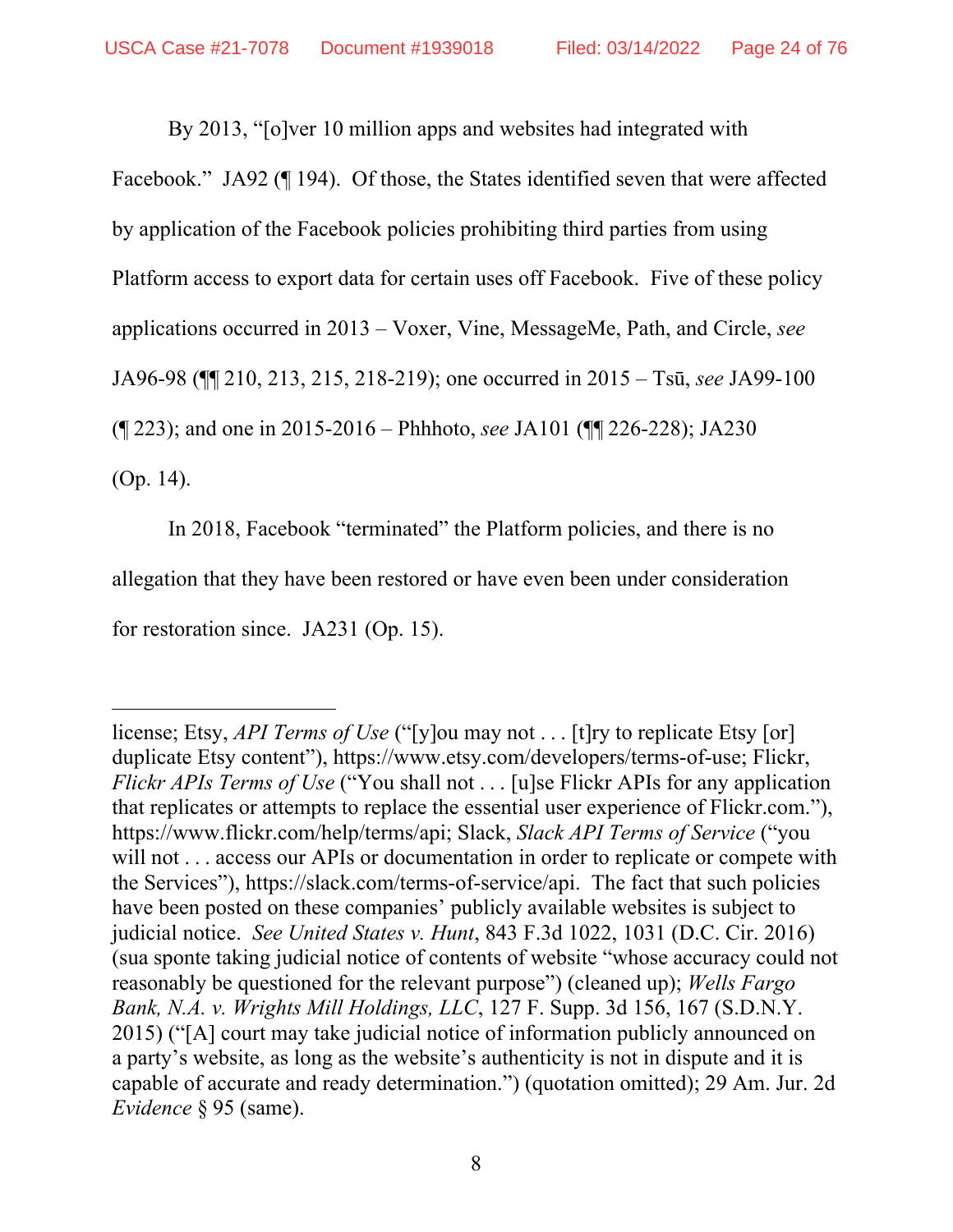#### **IV. Procedural History**

#### **A. The States and the FTC File Suit**

On December 9, 2020, the States filed a three-count lawsuit challenging the acquisitions of Instagram and WhatsApp under § 7 of the Clayton Act and alleging that Facebook's conduct constituted unlawful monopolization in violation of § 2 of the Sherman Act. JA40-162 (Compl.). The States sued "under Section 16 of the Clayton Act," JA44 (Compl. at 5), which permits "[a]ny person" – including states acting as *parens patriae* on behalf of their citizens – to seek "injunctive relief," 15 U.S.C. § 26. The States sought relief including "divestiture." JA114 (¶ 277(8)).

The FTC "filed a very similar suit against Facebook on the same day." JA232 (Op. 16). The FTC, however, filed a single-count complaint under § 13(b) of the Federal Trade Commission Act, *see* 15 U.S.C. § 53(b), alleging a violation of § 2 of the Sherman Act. JA163 (FTC Compl.). Although not consolidated, the two actions proceeded as related cases. *See* D.D.C. LcvR 40.5(c)(2).

## **B. The District Court Grants Facebook's Motion To Dismiss**

Facebook moved to dismiss both complaints for failure to state a claim. The district court (Boasberg, J.) granted Facebook's motion to dismiss the States' case on two grounds (without reaching several of Facebook's other arguments).<sup>3</sup>

 $\frac{1}{3}$  $3$  The same day, the district court (Boasberg, J.) also granted Facebook's motion to dismiss the FTC's complaint, with leave to amend. *See FTC v.*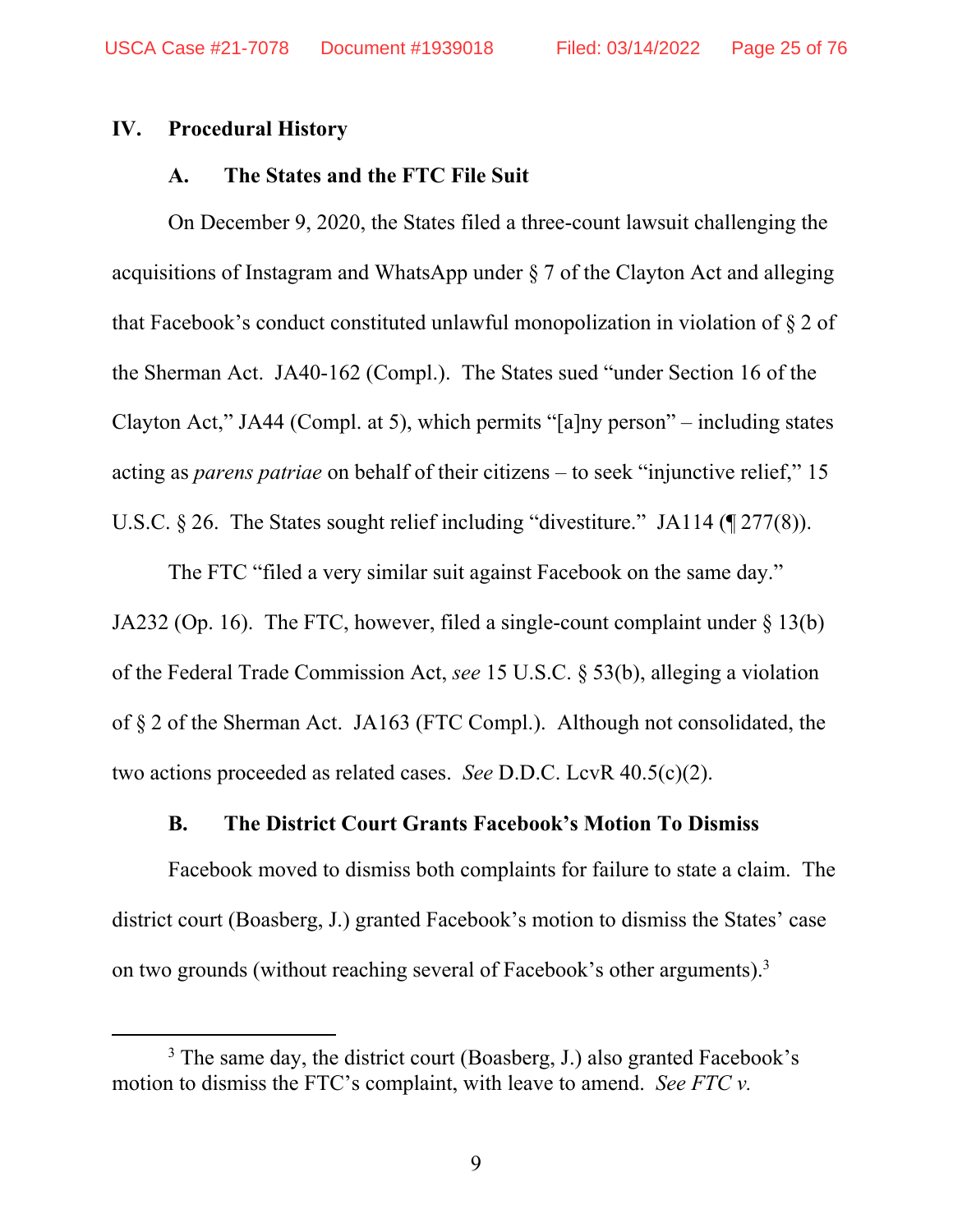The district court held that laches barred the States' challenges to the Instagram and WhatsApp acquisitions. The court rejected the States' argument that they are not subject to laches when suing as "[a]ny person" under  $\S$  16 as unsupported by precedent and contrary to "the history and purpose of Section 16." JA263-67 (Op. 47-51). The court explained that federal antitrust law's four-year statute of limitations provides a "generous" guideline for laches, noting that it was "aware of no case, and the States provide none, in which a plaintiff other than the United States . . . was awarded equitable relief after such long post-acquisition delays in filing suit." JA259 (Op. 43). And the court found that granting injunctive relief would prejudice Facebook, as a matter of both legal presumption and the facts alleged. JA261-62 (Op. 45-46).

The district court further held that Facebook's Platform policies did not constitute an unlawful refusal to deal because the policies amounted to no more than an announcement of terms on which Facebook would (and would not) provide Platform access. JA244-46 (Op. 28-30). As for the States' allegations concerning specific Platform access denials, these were either categorically lawful (for

l

*Facebook, Inc.*, --- F. Supp. 3d ---, 2021 WL 2643627, at \*23 (D.D.C. June 28, 2021). The FTC filed an amended complaint on August 19, 2021; the district court denied Facebook's motion to dismiss the amended complaint on January 11, 2022, but clarified that the FTC's "allegations surrounding Facebook's . . . Platform policies" would *not* be allowed "to move forward." *FTC v. Facebook, Inc.*, --- F. Supp. 3d ---, 2022 WL 103308, at \*1 (D.D.C. Jan. 11, 2022).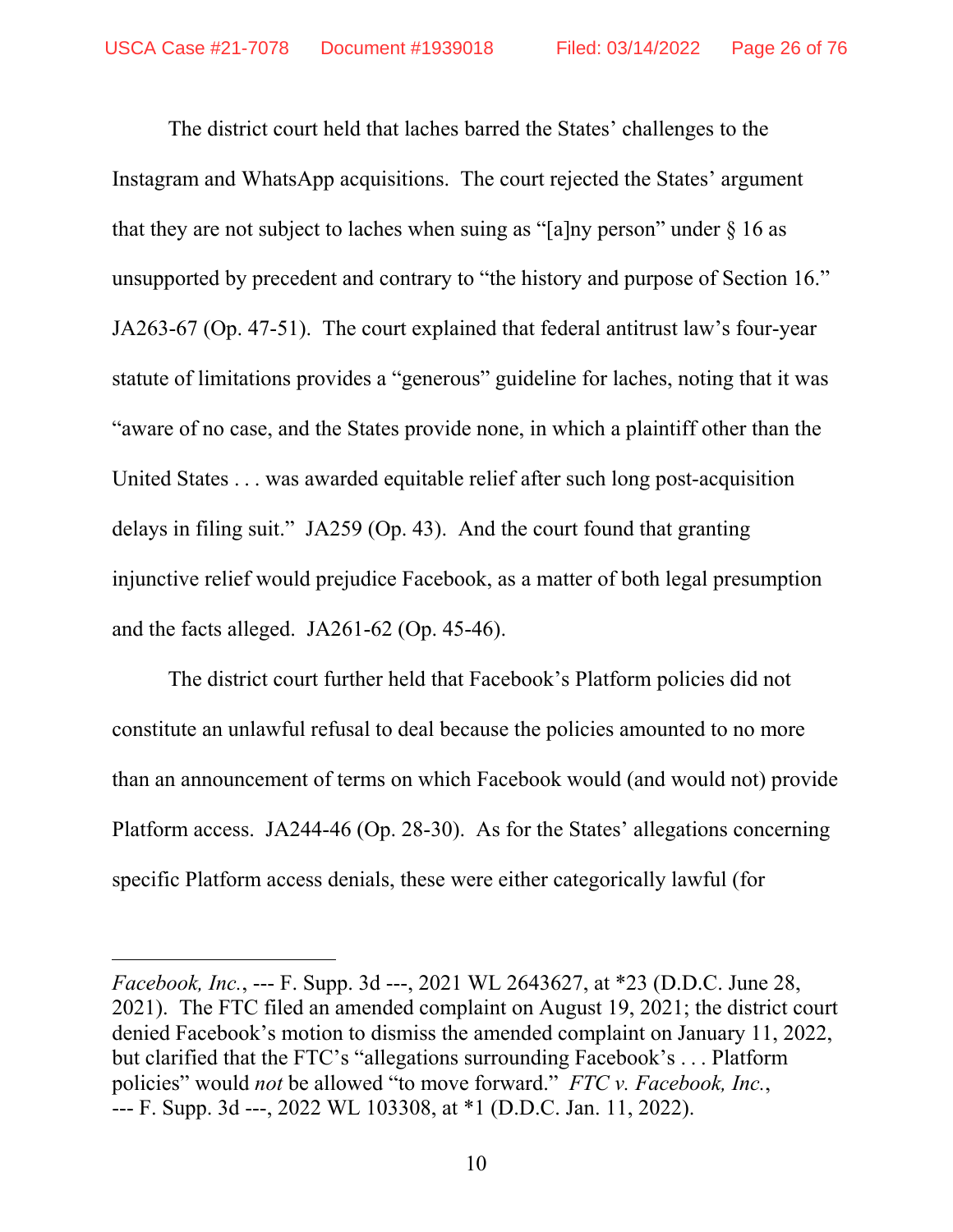competitors that never had such access) or too far in the past for any injunctive remedy. JA247-51 (Op. 31-35). The court also explained that the States had not alleged facts supporting their alternative "conditional dealing" theory of harm because the States alleged only that Facebook placed restrictions on the use of Facebook's own data and Platform, not that Facebook interfered with rivals' independent dealings with anyone else. JA251-56 (Op. 35-40).

#### **SUMMARY OF ARGUMENT**

**I.** The district court correctly ruled that the States, which brought their claims as "person[s]" under § 16 of the Clayton Act, 15 U.S.C. § 26, are subject to laches. Congress specified that  $\S$  16 claims are subject to equitable limits – which include laches – and it did not exempt any person, including states, from these limitations. The States' assertion that they are sovereign enforcers of *federal* antitrust law is contrary to Supreme Court precedent demonstrating that claims brought by a state under  $\S$  16 are treated as those brought by other "person[s]" bringing such claims. *See California v. American Stores Co.*, 495 U.S. 271 (1990). As the district court held, "[i]f laches is to mean anything, it must apply on these facts, even in a suit brought by states." JA218 (Op. 2).

**II.** The States' challenges to Facebook's Platform-related conduct fail under settled antitrust law. The district court correctly held that the States' allegations – that Facebook limited apps' access to Platform in an effort to prevent

11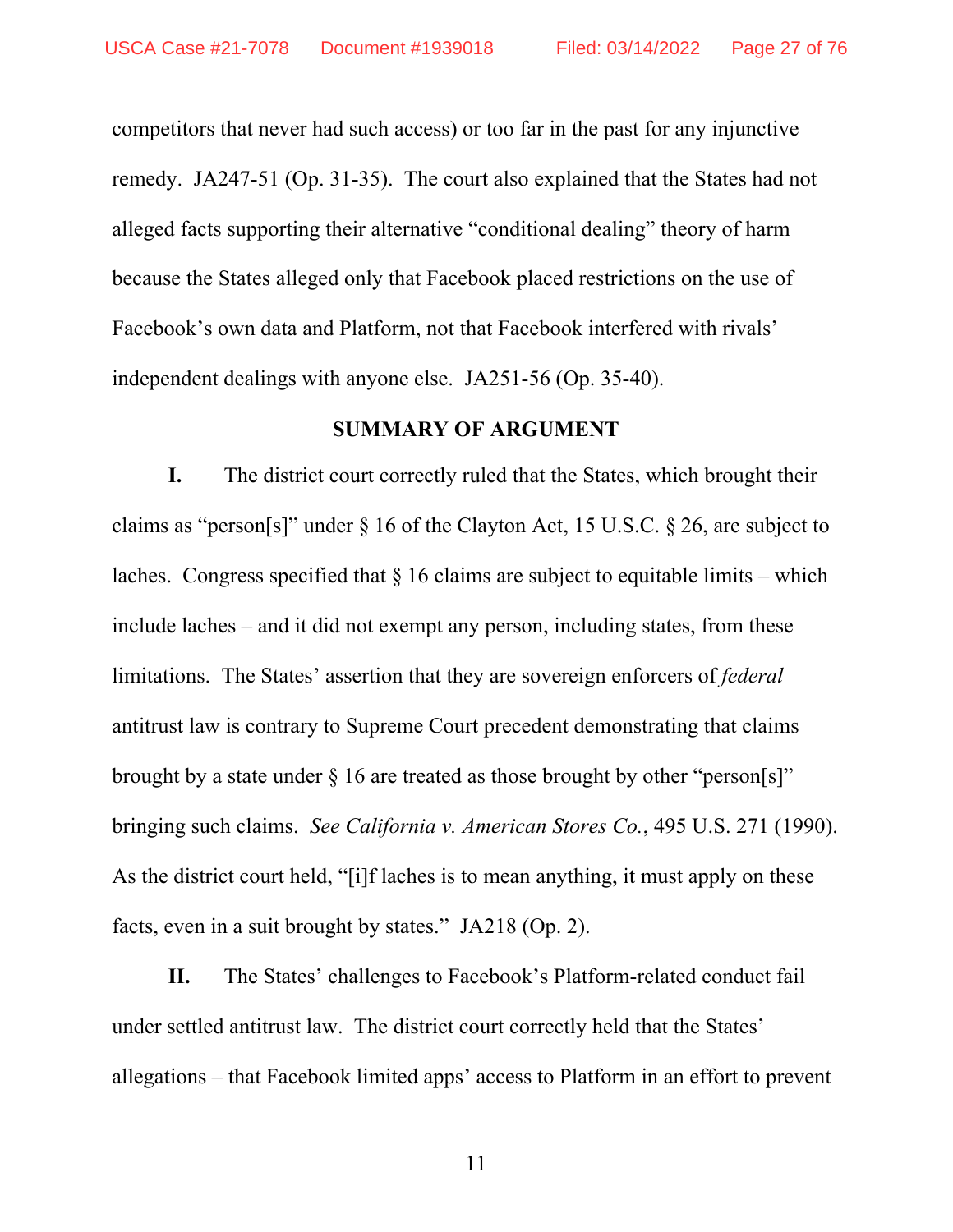apps from using such access to damage Facebook's business – fall in the heartland of the rule that even an alleged monopolist has no obligation to give competitors access to its assets and infrastructure, except in narrow circumstances not present here. *See Trinko*, 540 U.S. at 407-09.

The States get no further by challenging a handful of instances in which Facebook allegedly limited an application's free access to Facebook data. In none of those instances does the complaint plead facts that could plausibly make out a claim of anticompetitive profit sacrifice under *Aspen Skiing Co. v. Aspen Highlands Skiing Corp.*, 472 U.S. 585 (1985)*.* And, as the district court correctly ruled, the States cannot pursue their § 2 claim on this basis because equitable relief is not available for this long-ago conduct. Relatedly, application of laches provides an additional and alternative reason to bar these stale claims based on conduct that ended more than four years before the action was filed.

#### **STANDARD OF REVIEW**

For laches, this Court reviews de novo whether the district court applied the correct "legal standard." *Daingerfield Island Protective Soc'y v. Lujan*, 920 F.2d 32, 38 (D.C. Cir. 1990). A district court has "considerable discretion on the question of how to apply the equitable principles of laches to the undisputed facts." *Pro-Football, Inc. v. Harjo*, 565 F.3d 880, 883 (D.C. Cir. 2009). This Court should review the district court's application of the equitable standard to the facts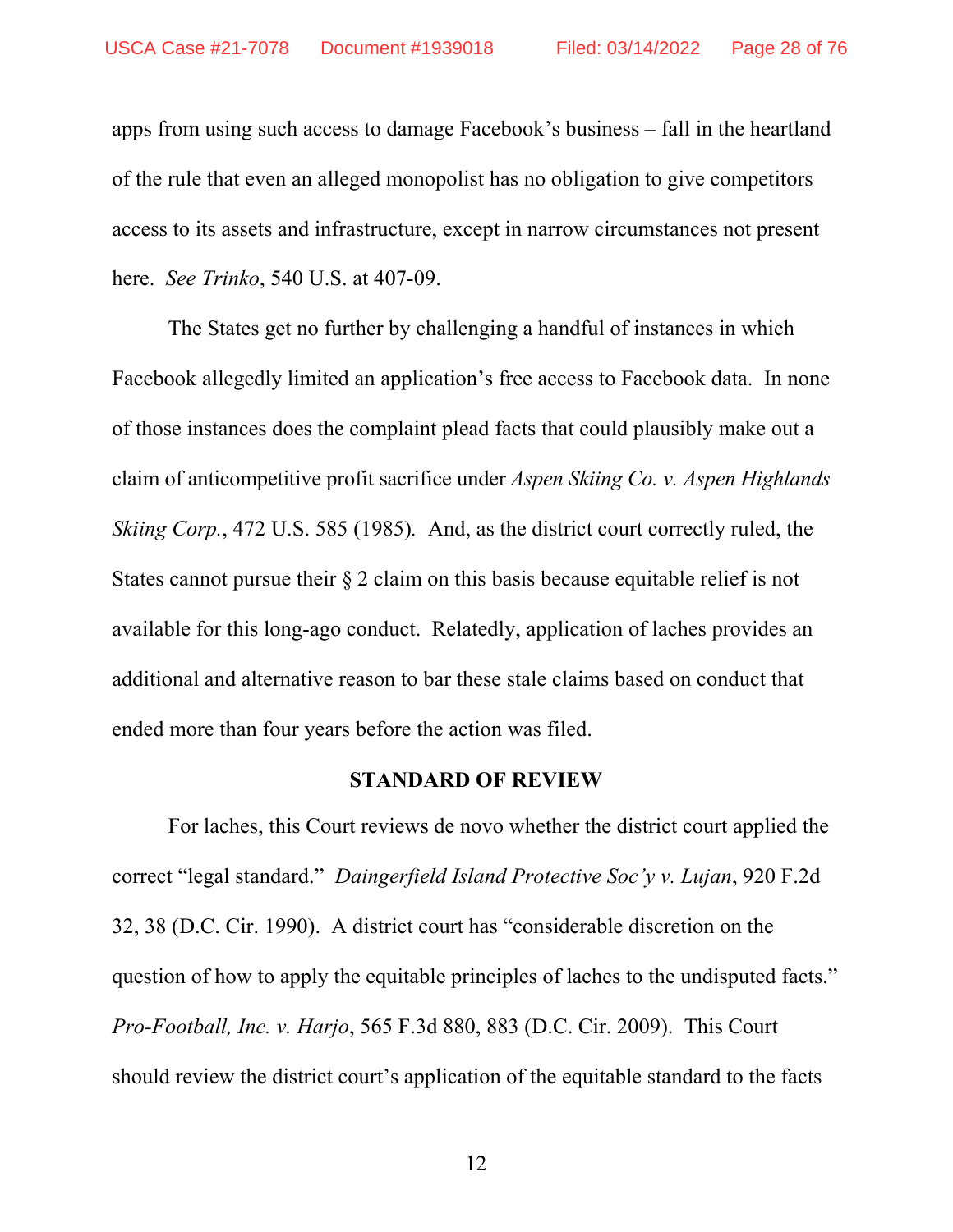alleged – taken as true on a motion to dismiss – for abuse of discretion because "the material facts are not in dispute." *Id.*; *cf. Menominee Indian Tribe of Wisconsin v. United States*, 614 F.3d 519, 531 (D.C. Cir. 2010). The district court's order dismissing the § 2 claim as a matter of law is reviewed de novo. *See* States Br. 18.

#### **ARGUMENT**

#### **I. The District Court Properly Held That Laches Bars The States' Claims**

#### **Laches Applies to the States Suing Under § 16**   $\mathbf{A}$ .

**1.** When states sue under § 16 of the Clayton Act, they sue as "[a]ny person" – not as sovereign law enforcers – and therefore are subject to laches. JA263-67 (Op. 47-51). Although the States are (of course) "governmental actor[s]," they are "considered . . . private part[ies] when seeking an injunction pursuant to the Clayton Act." *New York v. Kraft Gen. Foods, Inc.*, 862 F. Supp. 1030, 1033 (S.D.N.Y.) (citing *American Stores*, 495 U.S. at 295), *aff'd*, 14 F.3d 590 (2d Cir. 1993) (table). Section 16 directs that injunctive relief is available "under the same conditions and principles" that govern before "courts of equity," 15 U.S.C. § 26, without exceptions for particular § 16 plaintiffs. One such principle is that laches bars untimely § 16 claims. *See*, *e.g.*, *Midwestern Mach. Co. v. Northwest Airlines, Inc.*, 392 F.3d 265, 277 (8th Cir. 2004).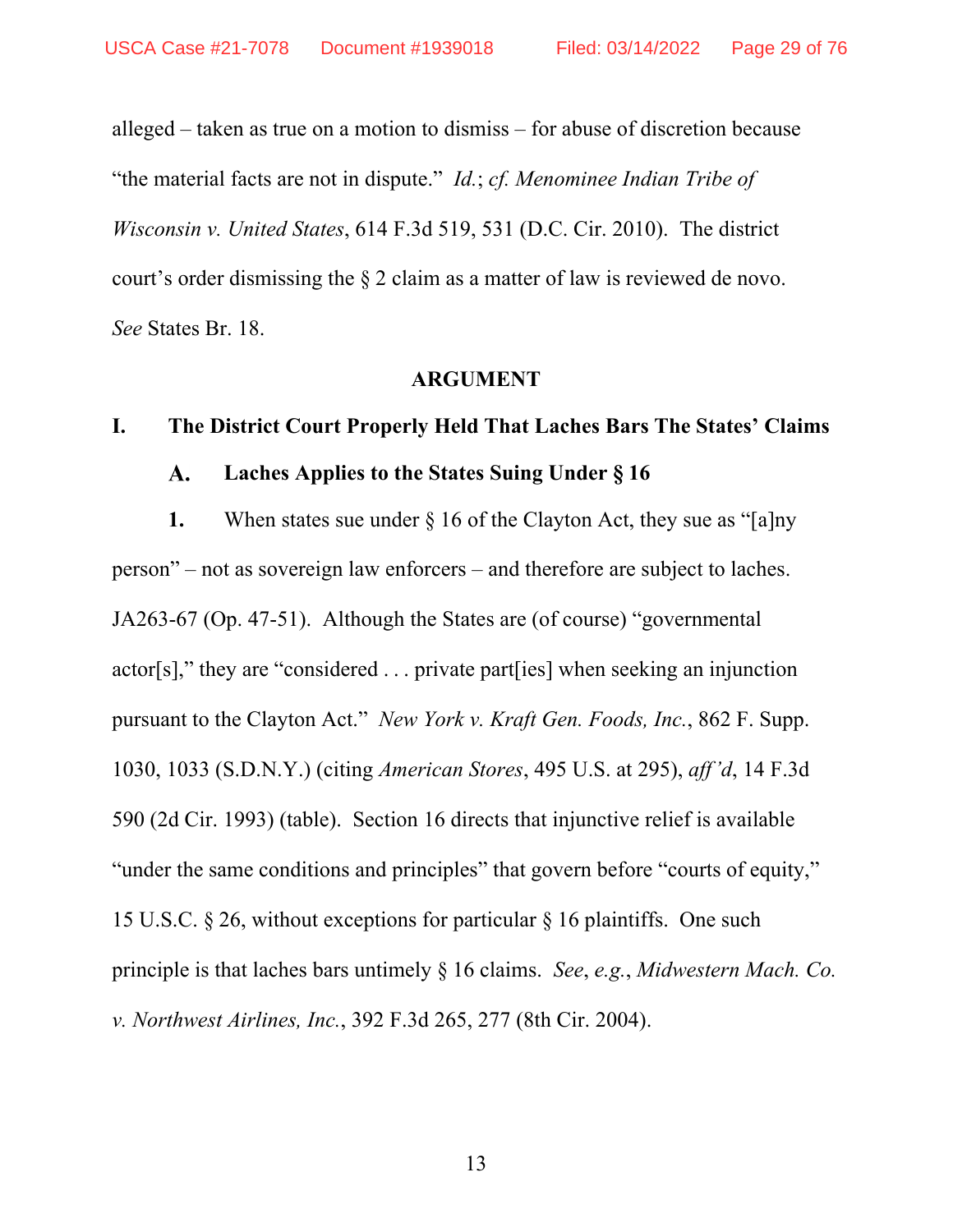As the district court reasoned, this is by the design of Congress, which prescribes who may sue to vindicate federal statutory rights. JA264-65 (Op. 48-49). As originally enacted, the Sherman Act permitted only federal enforcement actions. *See Paine Lumber Co. v. Neal*, 244 U.S. 459, 471 (1917). When Congress subsequently amended federal antitrust law to permit private lawsuits, it declined to adopt an amendment that would have allowed "the attorney general of any State . . . [to] bring suit in the name of the United States to enforce any of the antitrust laws." 51 Cong. Rec. 14,514 (Sept. 1, 1914); *see id.* at 14,514- 27. States – whether suing in their proprietary capacity or, as here, in their *parens patriae* capacity – seek injunctive relief under § 16 as "person[s]." *See Georgia v. Pennsylvania R.R. Co.*, 324 U.S. 439, 447 (1945).

Consistent with this history, the Department of Justice ("DOJ") has previously explained that states are neither sovereign enforcers of federal antitrust law nor exempt from § 16's limits. *See* Mem. Amicus Curiae of United States at 4, *New York v. Microsoft Corp.*, No. 98-1233 (D.D.C. Apr. 15, 2002) ("U.S. *Microsoft* Mem.") ("In pursuing injunctive relief, . . . the States appear before the Court as private parties, not as sovereign law enforcers."), https://bit.ly/3fJDlVw. And DOJ does not challenge the laches holding here.

*American Stores* strongly supports the district court's holding that laches applies. JA263-64 (Op. 47-48). In that case, California challenged a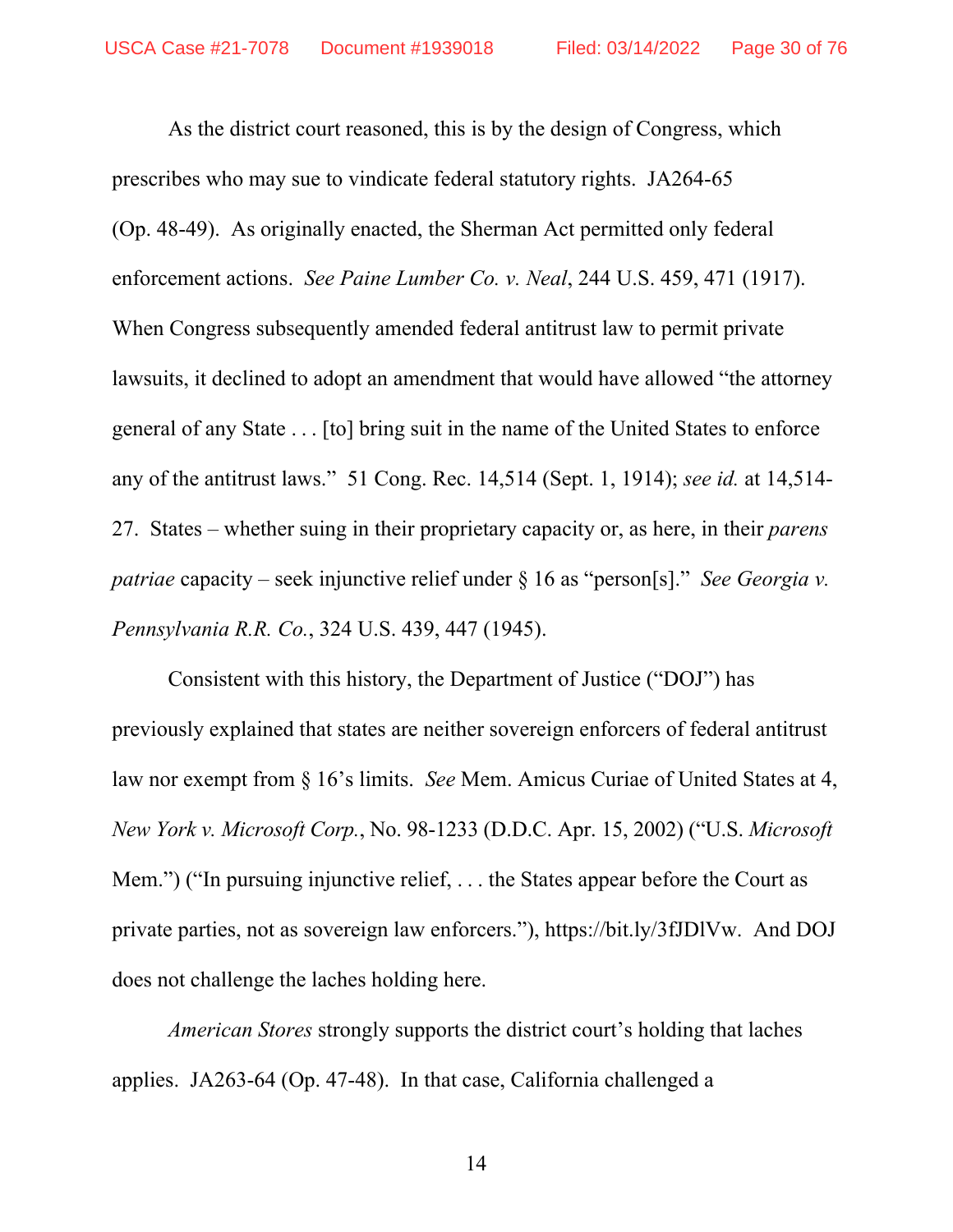consummated merger under  $\S$  16; the court of appeals held that divestiture was unavailable to parties suing under § 16, including California. *See American Stores*, 495 U.S. at 278. The Supreme Court reversed on the ground that California (or any other private plaintiff) may obtain divestiture under § 16, clarifying, however, that "equitable defenses such as laches . . . may protect consummated transactions from belated attacks by private parties when it would not be too late for the [federal] Government to vindicate the public interest." *Id.* at 295-96. Given this statement by the Court in the context of a suit brought by California, there is no force to the States' assertion (at 27) that "[o]nly Justice Kennedy's concurrence" "suggested" that laches might apply to a state suing as a private party under § 16. *See* JA264 (Op. 48) ("It is difficult to come away from these opinions with the impression that any Justice thought that *parens patriae* suits under Section 16 are immune from a laches defense.").

**2.** The States contend (at 22) that they, "[l]ike all sovereign law enforcers," are "exempt" from laches. But, as the United States has explained, "state authority to seek injunctive relief under Section 16 of the Clayton Act is not based upon the sovereign interest in law enforcement." U.S. *Microsoft* Mem. 7. The States instead proceed as *parens patriae*, standing in for private citizens. *See Pennsylvania R.R.*, 324 U.S. at 447. States "suing *parens patriae*" pursue "a quasisovereign interest." *Pennsylvania v. Kleppe*, 533 F.2d 668, 673 (D.C. Cir. 1976).

15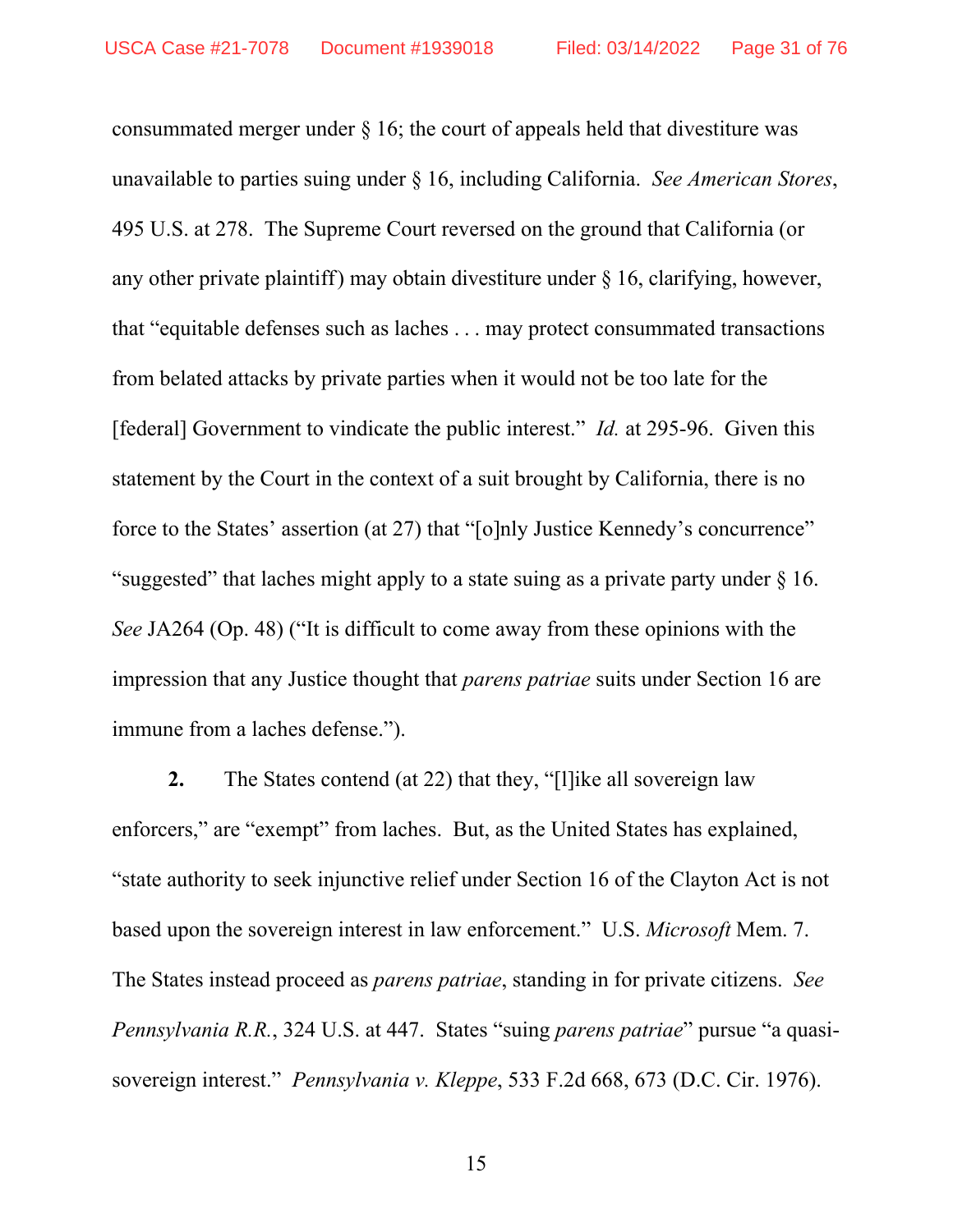And "quasisovereign" and sovereign interests are not the same. *Hawaii v. Standard Oil Co. of California*, 405 U.S. 251, 258 (1972). The former "stand apart" from and are "not sovereign interests," which include a government's "sovereign power" to "enforce a legal code" that *it* promulgates. *Alfred L. Snapp & Son, Inc. v. Puerto Rico ex rel. Barez*, 458 U.S. 592, 601-02 (1982).

This distinction forecloses the States' arguments (at 22) that laches does not apply to them when they sue under  $\S$  16. Sovereigns can be subject to laches when acting in a non-sovereign capacity. *See*, *e.g.*, *Clearfield Trust Co. v. United States*, 318 U.S. 363, 369 (1943). And *Guaranty Trust Co. of New York v. United States*, 304 U.S. 126 (1938), which the States invoke (at 18, 19, 22, 23), is in accord. There, the Supreme Court explained that a "domestic sovereign" enforcing domestic law is not subject to laches. 304 U.S. at 132-33. But a foreign sovereign suing under U.S. law does not benefit from the rule – which can exempt a sovereign from both "the consequences of its laches" and "the operation of statutes of limitations," *id.* at 132 – because it is not a sovereign enforcer of those laws. *See id.* at 135-36. The same is true for states when they seek to enforce federal antitrust law.

The distinction between sovereign and quasi-sovereign interests carries particular weight here. The Supreme Court has reasoned, in a suit by Illinois seeking damages, that states proceeding *parens patriae* – as they do when seeking injunctive relief under  $\S 16 -$ "simply" take advantage of a "procedural device" to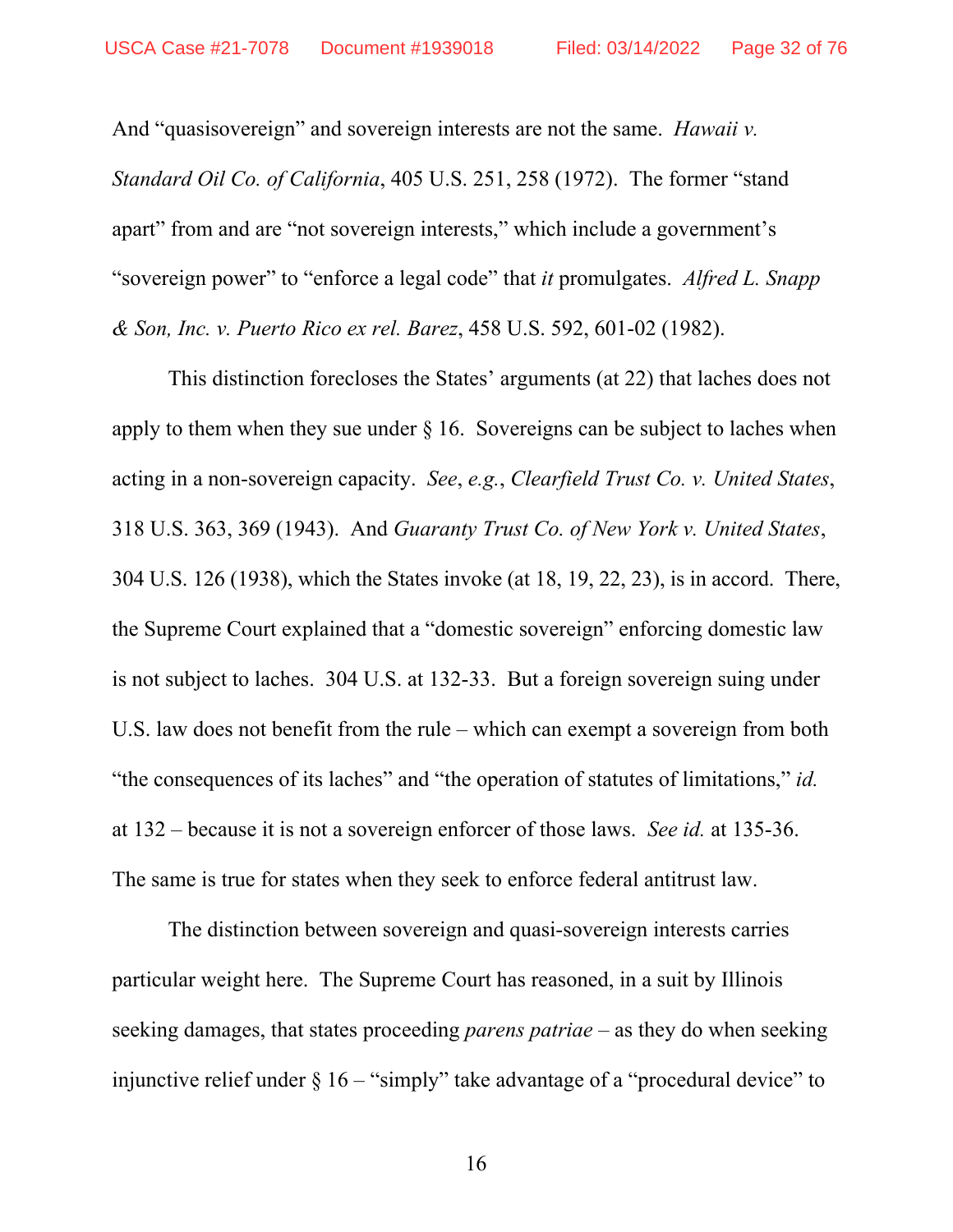sue "on behalf of their citizens[] to enforce *existing* rights of recovery." *Illinois Brick Co. v. Illinois*, 431 U.S. 720, 733 n.14 (1977) (emphasis added). A private right is not "existing," and therefore cannot be enforced by a state, if it is untimely. *See also Puerto Rico v. Carpenter Co.*, 442 F. Supp. 3d 464, 474 (D.P.R. 2020) (applying laches).

Furthermore, a state's obligation to establish that its citizenry has suffered sufficient injury to establish *parens patriae* standing underscores that a state does not sue as a sovereign law enforcer. A federal antitrust enforcer always has standing to prosecute a legal violation. *See Georgia v. Evans*, 316 U.S. 159, 161-62 (1942). By contrast, a state – which has no sovereign interest in the enforcement of *federal* law – must separately establish its right to pursue an action. *See Pennsylvania R.R.*, 324 U.S. at 447, 450-51; *see also Alfred L. Snapp*, 458 U.S. at 601-02, 607.<sup>4</sup>

Congress, moreover, rejected the logic of the States' position by subjecting *parens patriae* lawsuits seeking damages to a four-year statute of limitations, just like private suits, but unlike suits by the federal government. *See* 15 U.S.C. §§ 15b, 15c(a)(1). The States offer no reason why Congress would subject damages claims pursued by states as *parens patriae* to a statute of limitations but

 <sup>4</sup> *See also In re Packaged Seafood Prods. Antitrust Litig.*, 338 F. Supp. 3d 1079, 1095-97 (S.D. Cal. 2018); *New York v. Microsoft Corp.*, 209 F. Supp. 2d 132, 152 (D.D.C. 2002).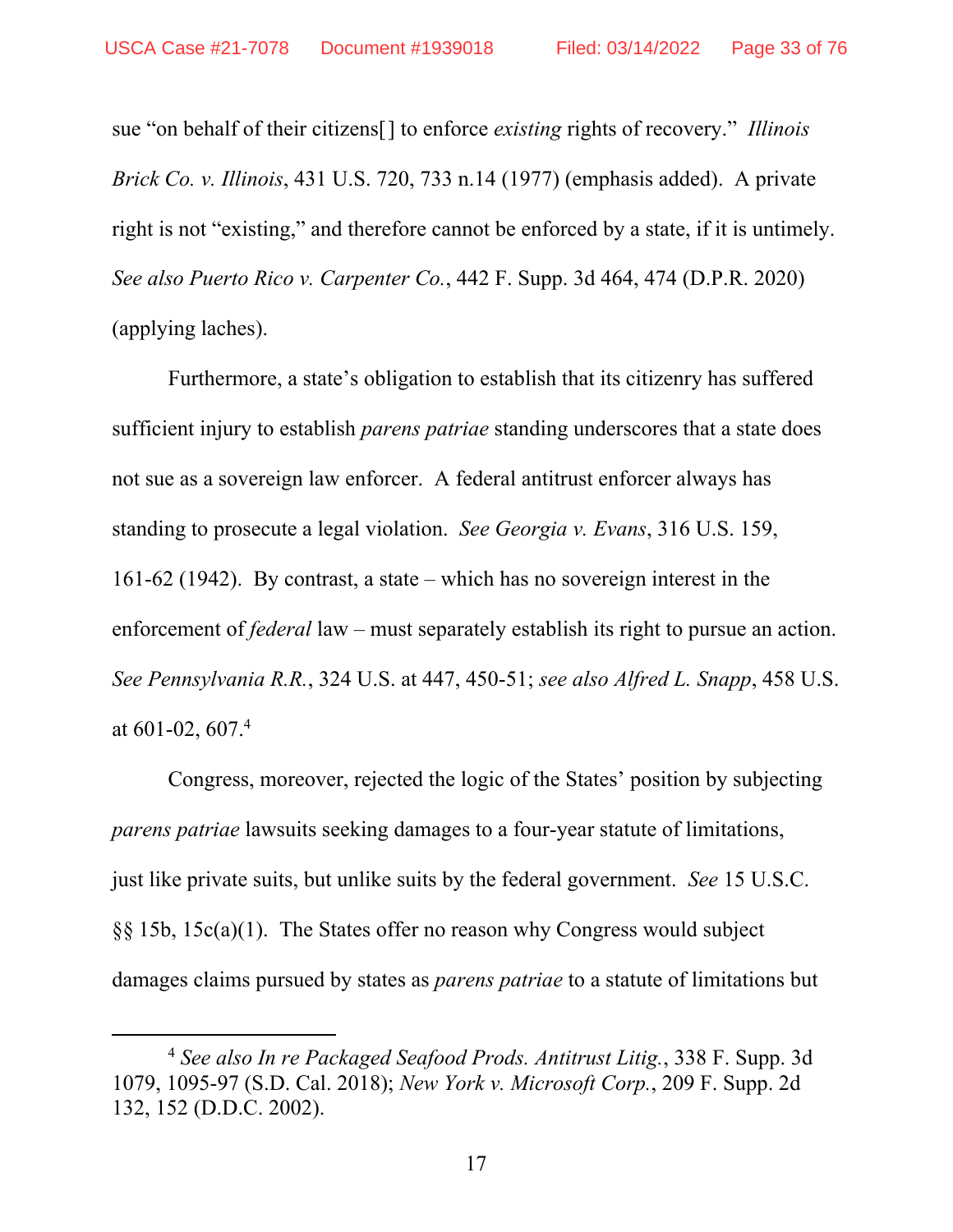immunize injunctive claims seeking dramatic relief, such as divestiture, from laches. *See FDA v. Brown & Williamson Tobacco Corp.*, 529 U.S. 120, 133 (2000) ("A court must . . . interpret the statute as a symmetrical and coherent regulatory scheme and fit, if possible, all parts into an harmonious whole.") (cleaned up).

**3.** The States cite (at 23-24) several cases, but only one – *Massachusetts ex rel. Bellotti v. Russell Stover Candies, Inc.*, 541 F. Supp. 143 (D. Mass. 1982) – is a federal antitrust case, and it carries no weight following the Supreme Court's later *American Stores* decision. The district court in *Russell Stover* found that Massachusetts proceeded under § 16 "in its sovereign capacity," *id.* at 145, which is inconsistent with the Supreme Court's view in *American Stores*, *see* 495 U.S. at 287 ("§ 16 filled a gap in the Sherman Act by authorizing equitable relief in private actions").<sup>5</sup> The States' only other antitrust case – *Washington v. LG Electronics, Inc.*, 375 P.3d 636 (Wash. 2016) – concerned a state's enforcement of its *own* state antitrust laws as to which the state *is* a sovereign enforcer.6

 $\frac{1}{5}$ <sup>5</sup> Cases in which states brought *timely* federal claims do not address laches. *See* Former Enforcers Br. 4-9. For example, *New York v. Deutsche Telekom AG*, 439 F. Supp. 3d 179, 225 n.21 (S.D.N.Y. 2020), *cited in* Former Enforcers Br. 9, recognized states' ability to sue under § 16 to enjoin a merger before closing.

<sup>6</sup> The other cases cited by *amici*, *see* Former Enforcers Br. 14 n.35, likewise involve states acting as sovereign enforcers of state law. *See Capruso v. Village of Kings Point*, 16 N.E.3d 527, 532-33 (N.Y. 2014) (public-trust doctrine); *State ex. rel. Miller v. Vertrue, Inc.*, 834 N.W.2d 12, 33 (Iowa 2013) (consumer-fraud law).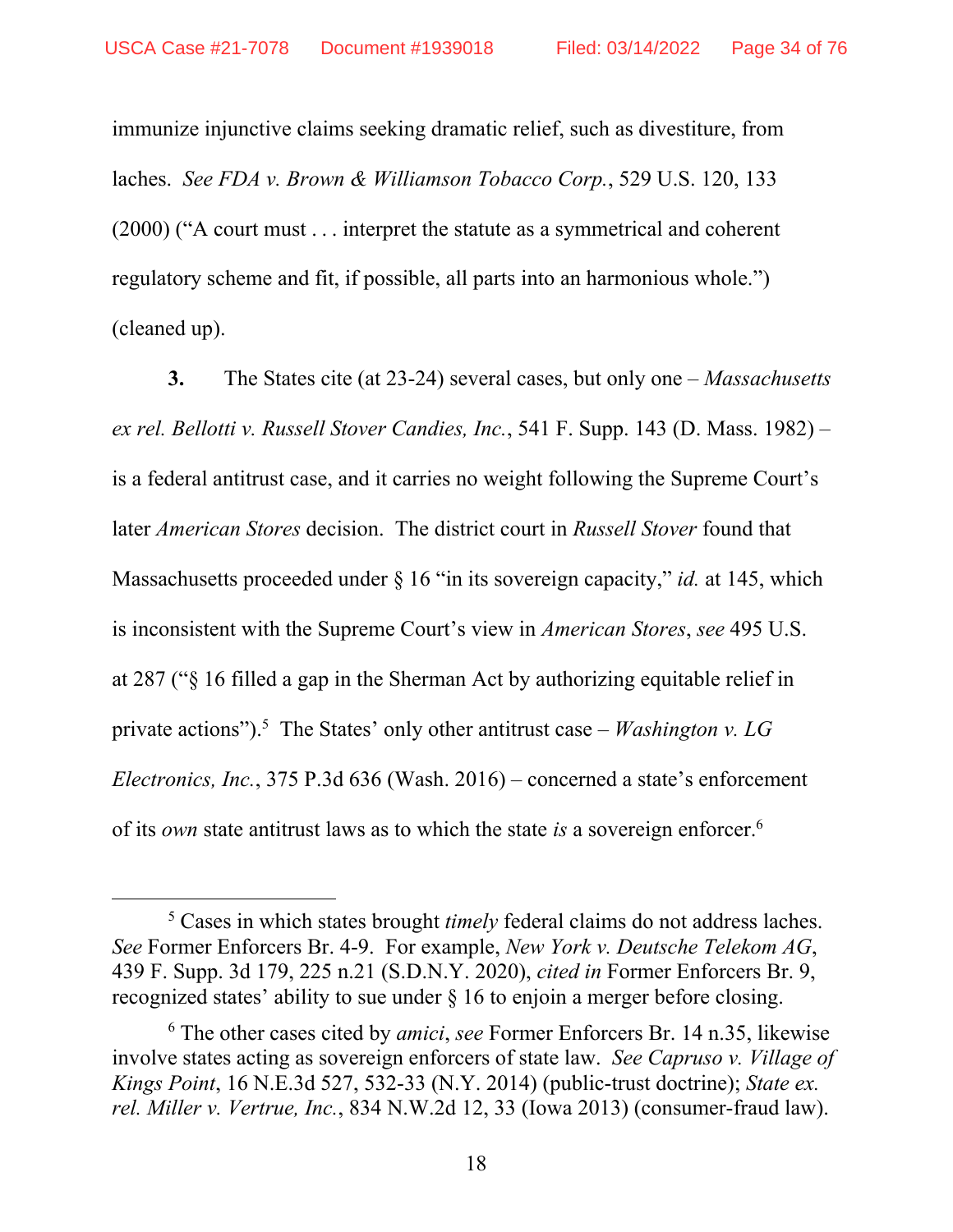The States' other cases (at 23-24) reinforce the distinction between sovereign law enforcement and a suit that a state pursues as a private plaintiff under § 16. In *United States v. Mottolo*, 605 F. Supp. 898, 909 (D.N.H. 1985), the district court declined to apply laches to "the State's federally-created claim" brought "in its sovereign capacity" under CERCLA, which provides that either "the United States Government *or a State*" that incurs waste-remediation costs can seek recovery under the law's liability provision, 42 U.S.C.  $\S 9607(a)(4)(A)$ (emphasis added). In *United States v. Letter from Alexander Hamilton*, 15 F.4th 515, 523, 526 (1st Cir. 2021), *cert. denied*, No. 21-990 (U.S. Mar. 7, 2022), the Commonwealth of Massachusetts sought to enforce its own public-records law. And in *Illinois v. Kentucky*, 500 U.S. 380, 388 (1991), the states were asserting inherent sovereign rights as to their territorial boundaries. By contrast, courts have applied laches against states where they do not proceed as sovereign enforcers of their own laws. *See*, *e.g.*, *Carpenter*, 442 F. Supp. 3d at 474; *Nebraska ex rel. Nelson v. Central Interstate Low-Level Radioactive Waste Comm'n*, 834 F. Supp. 1205, 1215-16 (D. Neb. 1993), *aff'd*, 26 F.3d 77 (8th Cir. 1994).

**4.** The States' argument (at 24-25) that laches cannot apply when they sue "to protect public rights," "regardless of the claim pursued," cannot be squared with *Guaranty Trust*, which explained that laches can run against even the "domestic sovereign" if consistent with "the nature of the suitor or of the claim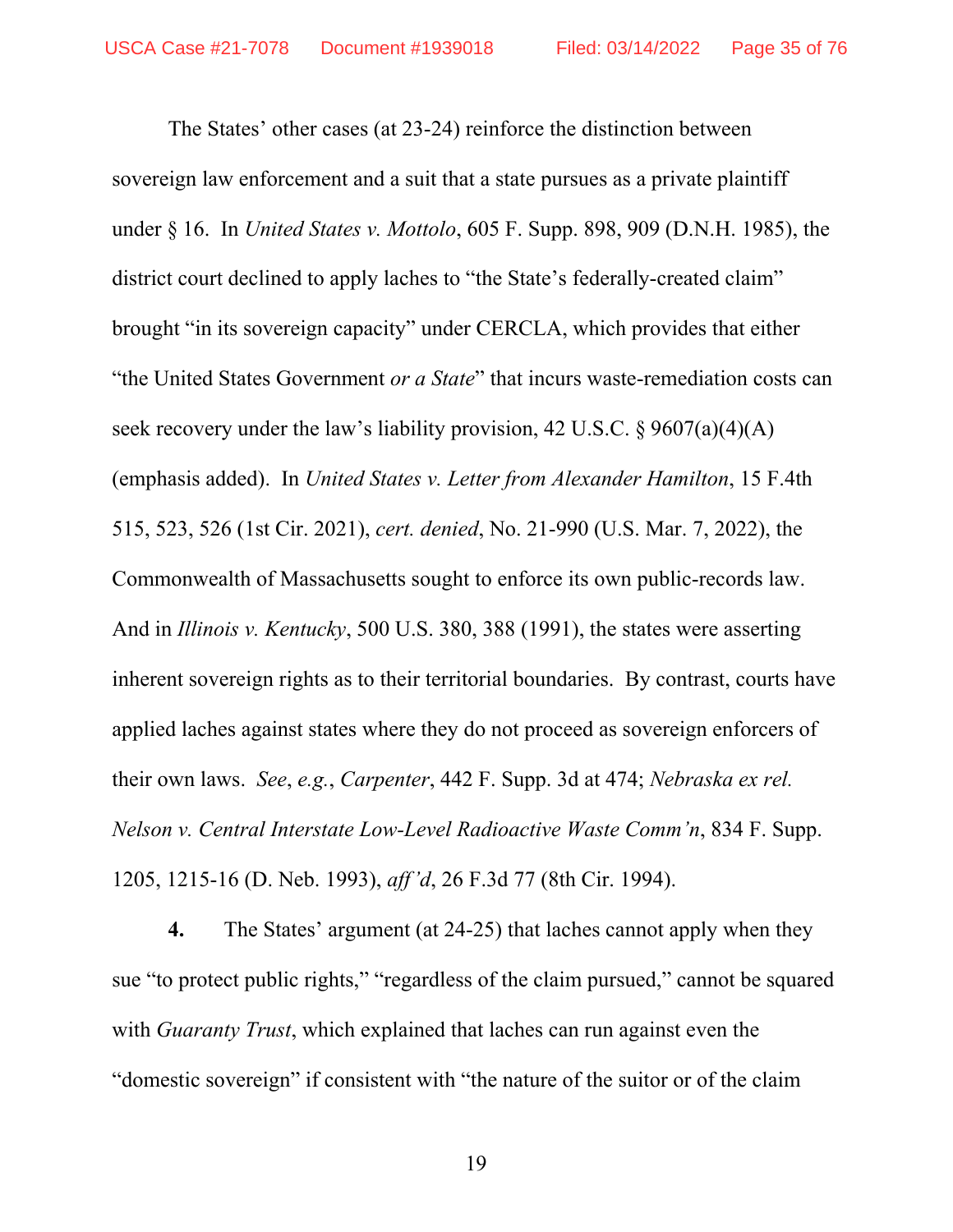which it asserts." 304 U.S. at 134-35. The States' argument also "proves too much," as the district court reasoned. JA266 (Op. 50). Congress intended for private § 16 lawsuits to "advance the public interest," *IT&T Corp. v. General Tel. & Elecs. Corp.*, 518 F.2d 913, 940 (9th Cir. 1975), *disapproved of on other grounds by American Stores*, yet those lawsuits are subject to laches, *see id.* at 926.

Nor do the States support their assertion that the Court should require a legislative "clear statement" before applying ordinary equitable limits to claims under § 16. This is nothing like a law that might be interpreted to "alter the balance between federal and state power and the power of the Government over private property." *United States Forest Serv. v. Cowpasture River Pres. Ass'n*, 140 S. Ct. 1837, 1849-50 (2020); *see also Gregory v. Ashcroft*, 501 U.S. 452, 460-61 (1991) (calling for a clear statement before presuming that Congress intended federal law to override "a state constitutional provision"). Rather, the background presumption here – consistent with established principles of federalism – is that one government is not a sovereign enforcer of another's laws. *See Guaranty Tr.*, 304 U.S. at 132-36. And, as noted above, the conclusion that laches applies to claims for injunctive relief is fully consistent with Congress's express provision of a statute of limitations for states' *parens patriae* damages claims.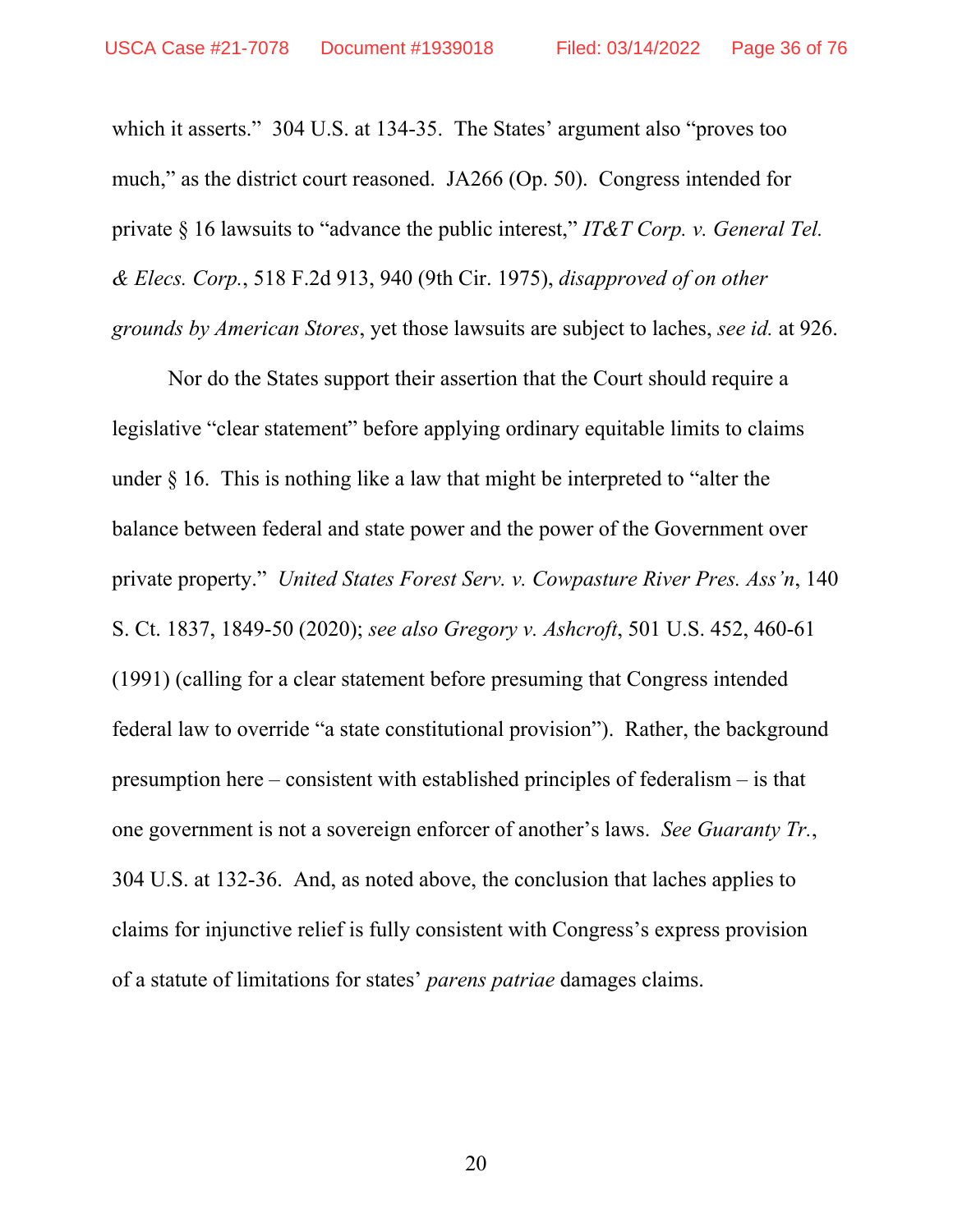#### **B. The District Court Properly Applied Laches**

The district court correctly acted within its discretion in determining that laches bars the acquisition claims. "[T]he States' long delays were unreasonable and unjustified as a matter of law," JA260 (Op. 44), and the "prejudice to Facebook, were equitable relief to be awarded now, is also apparent," JA261 (Op. 45). The States' challenge to the first determination is both forfeited and meritless; their challenge to the second cannot be squared with the law or their allegations.

### **1. The district court correctly found that the States unreasonably delayed bringing their claims**

**a.** The States forfeited any challenge to the district court's determination that their delay was unjustified by failing to contest this issue below. *See United States v. Stover*, 329 F.3d 859, 872 (D.C. Cir. 2003) (per curiam). Facebook argued that the complaint's allegations "establish delay far more inexcusable than the much shorter lags" that had, in prior cases, "required dismissal under the doctrine of laches." Dkt. 114-1, at 11. But the States responded only that "the passage of time made clear the *continuing* anticompetitive effects of the Instagram and WhatsApp acquisitions," Dkt. 122, at 13 (emphasis added), *not* that the facts supporting their claims were not evident years earlier.

The district court noted the States' silence on this point. *See* JA268 (Op. 52) ("Plaintiffs do not contend . . . that they lacked notice of the threatened injury . . . on which their . . . claim is based at the time the acquisitions were announced or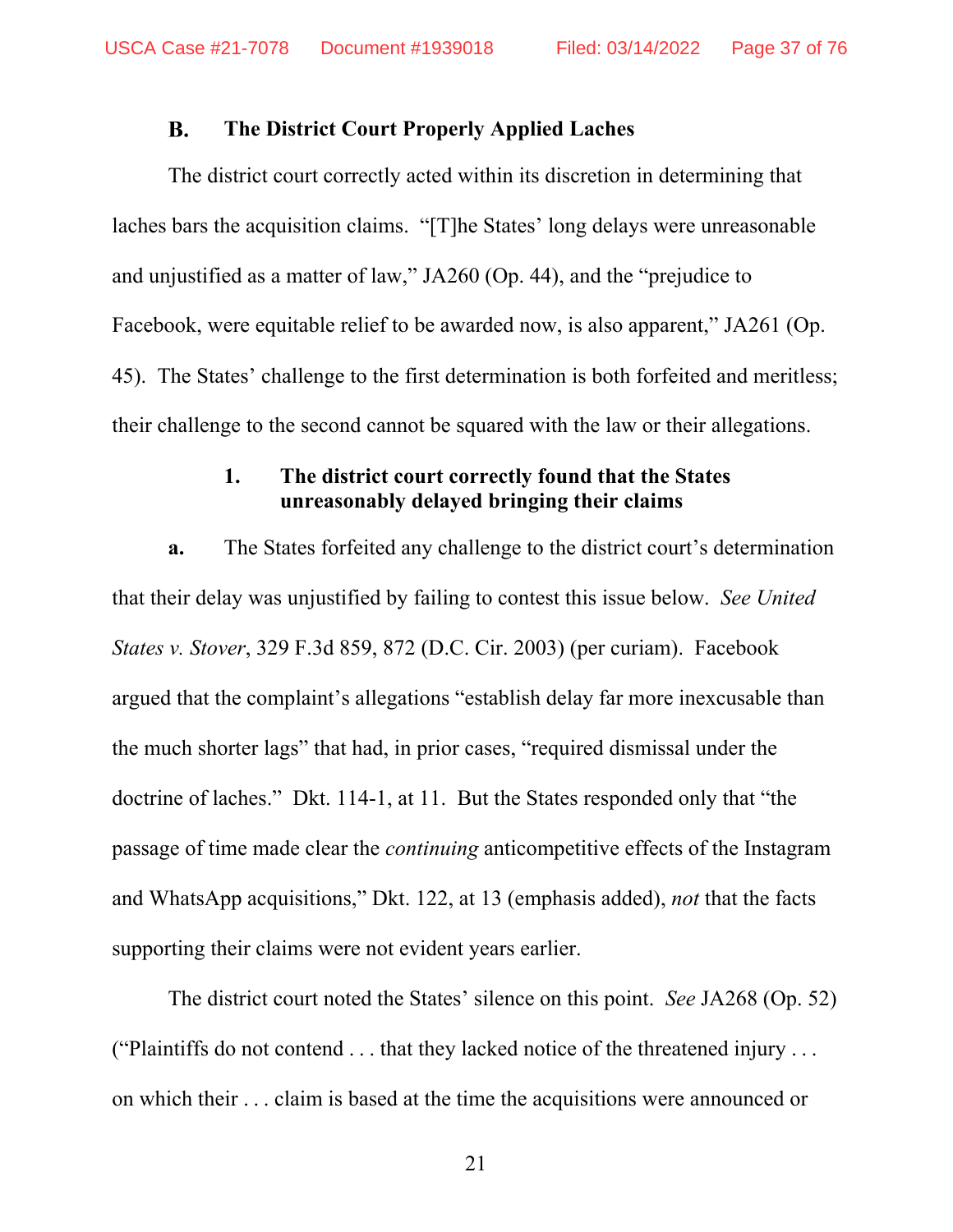consummated.") (cleaned up). That alone precludes the States' argument (at 36) that it was "reasonabl[e]" for the States to file suit when the "[a]nticompetitive effects" of the challenged conduct "became clear." It likewise bars their unsupported assertion (at 37) that supposed "misrepresentations" by Facebook "hindered the States<sup>[]"</sup> from suing.

**b.** In any event, the States do not justify their delay in challenging Facebook's acquisitions. "When evaluating the reasonableness of a delay, the evaluation period begins when the plaintiff knew (or should have known) of the allegedly [unlawful] conduct." *Evergreen Safety Council v. RSA Network Inc.*, 697 F.3d 1221, 1226-27 (9th Cir. 2012). And "the four-year statute of limitations in 15 U.S.C. § 15b furnishes a guideline for the computation of the laches period" under federal antitrust law. *Samsung Elecs. Co. v. Panasonic Corp.*, 747 F.3d 1199, 1205 (9th Cir. 2014) (quotation omitted). Moreover, in the case of mergers, even very brief delay – of weeks or months, not years – may preclude divestiture. *See Ginsburg v. InBev NV/SA*, 623 F.3d 1229, 1235 (8th Cir. 2010); *Taleff v. Southwest Airlines Co.*, 828 F. Supp. 2d 1118, 1124-25 (N.D. Cal. 2011), *aff'd*, 554 F. App'x 598 (9th Cir. 2014).

Those principles establish the unreasonableness of the States' delay. The States allege that Facebook had a monopoly no later than 2011. JA60 (¶ 68). Instagram was, the States claim, "a significant and growing competitor" in 2012.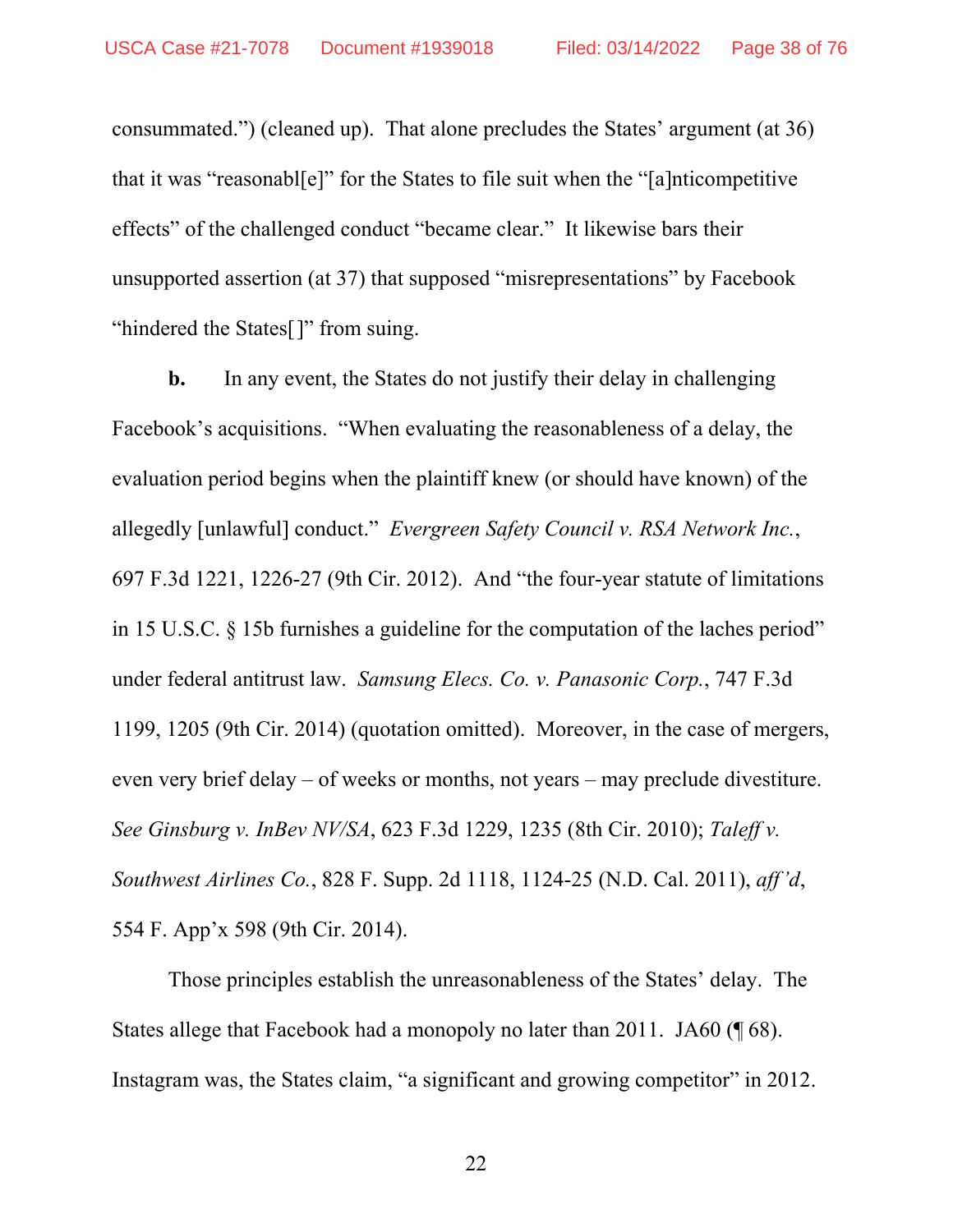JA111 (¶ 264). And, as the district court noted, the FTC "conducted a highly publicized, four-month-long investigation to determine whether the proposed acquisition . . . would violate Section 7 of the Clayton Act." JA260 (Op. 44) (cleaned up). The WhatsApp acquisition in 2014 was likewise subject to highprofile review; moreover, the States allege that Facebook paid \$19 *billion* for WhatsApp two years after the acquisition of Instagram should have (by their own account) put the States on guard. JA85 (¶ 166). The States point to no allegation explaining why they waited to challenge these acquisitions. *See Midwestern Mach.*, 392 F.3d at 272 ("Mergers occur in the public eye and at a reasonably certain date."). Nor do the States identify any § 16 case permitting a comparable delay in challenging alleged anticompetitive conduct  $-8$  years for Instagram, 6 years for WhatsApp – and we are aware of none.<sup>7</sup>

The district court also correctly rejected the States' argument (at 40) that their suit is timely because they challenge a "course of conduct" that "remains ongoing," explaining that laches turns on claim *accrual*. JA268 (Op. 52). Even

 $\frac{1}{7}$  $7$  Another federal court dismissed indistinguishable claims on laches grounds. *See Reveal Chat Holdco, LLC v. Facebook, Inc.*, 471 F. Supp. 3d 981, 990-92 (N.D. Cal. 2020); *Reveal Chat Holdco LLC v. Facebook, Inc.*, 2021 WL 1615349, at \*5 (N.D. Cal. Apr. 26, 2021). The Ninth Circuit affirmed in part the dismissal of the plaintiffs' claims and dismissed the plaintiffs' appeal of the laches ruling for lack of standing. *See Reveal Chat HoldCo LLC v. Meta Platforms, Inc.*, 2022 WL 595696 (9th Cir. Feb. 28, 2022).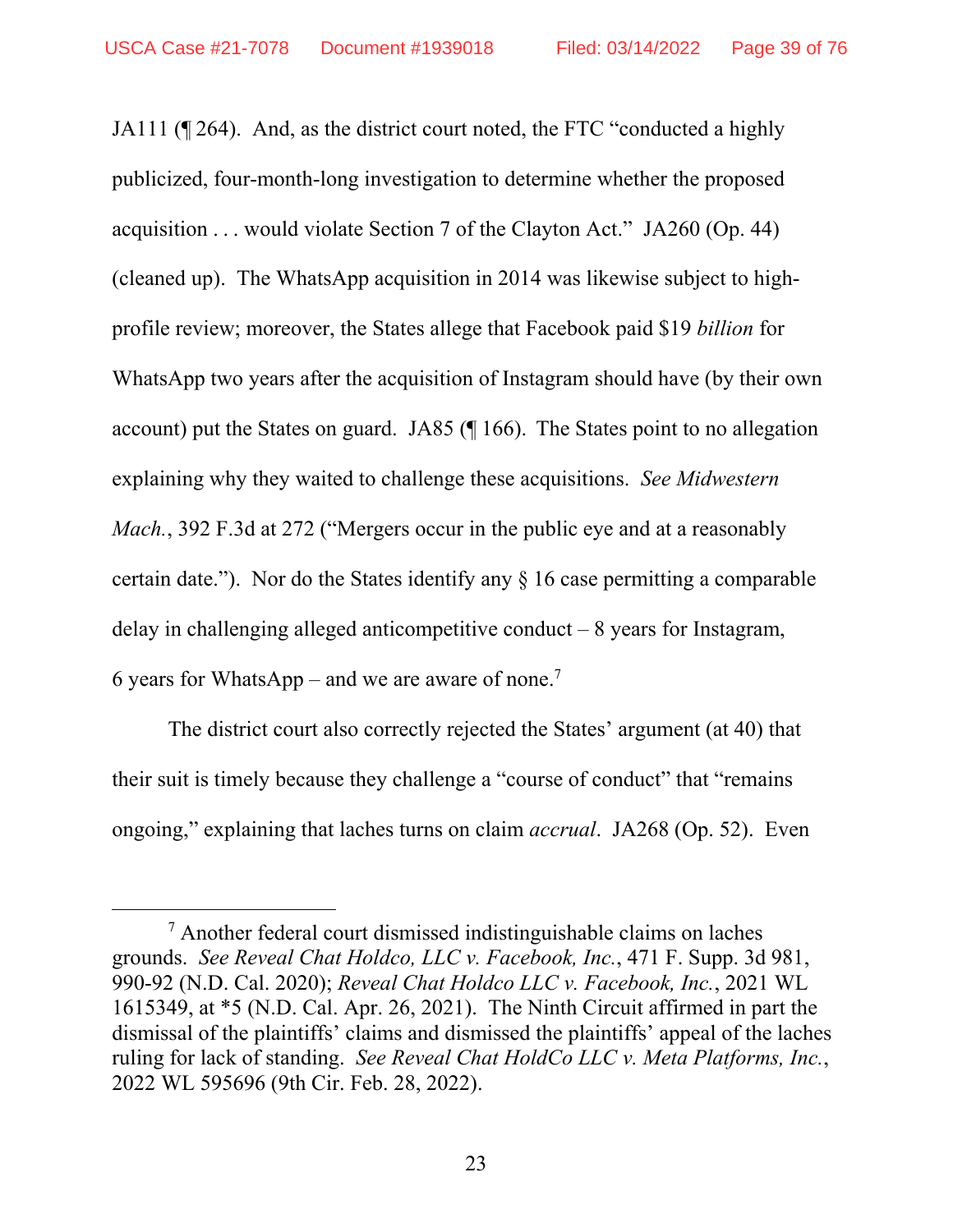leaving aside that the States alleged no ongoing conduct – the (lawful) Platform policies were withdrawn in 2018, and the last challenged incident of enforcement was outside the limitations period altogether – the States did not dispute below and do not dispute now that their claims *accrued* long before December 2016.8

# **2. The district court correctly found that the States' unreasonable delay would prejudice Facebook**

**a.** The district court correctly held that prejudice is manifest on the face of the complaint. JA261-63 (Op. 45-47). The States' multi-year delay itself creates a "presumption of prejudice" because firms need repose to make business decisions. *IT&T*, 518 F.2d at 926; *see also Kaiser Aluminum & Chem. Sales, Inc. v. Avondale Shipyards, Inc.*, 677 F.2d 1045, 1057 (5th Cir. 1982) ("In an antitrust case, . . . if the plaintiff's claim is brought outside the analogous limitations period, the bare fact of delay creates a rebuttable presumption of prejudice to the defendant.") (quotation omitted); *cf. Kehoe Component Sales Inc. v. Best Lighting Prods., Inc.*, 796 F.3d 576, 584-85 (6th Cir. 2015) (explaining that "a delay beyond the analogous limitations period" for Lanham Act claims "is presumptively prejudicial and unreasonable").

 <sup>8</sup>  $8$  The States effectively abandon their claims under  $\S 7$  of the Clayton Act, which challenge the acquisitions of Instagram (Count II) and WhatsApp (Count III). The States' acknowledgement (at 40) that those acquisitions are not "subject to challenge now" other than as part of a "course of conduct" undermines any argument that their Clayton Act claims are timely.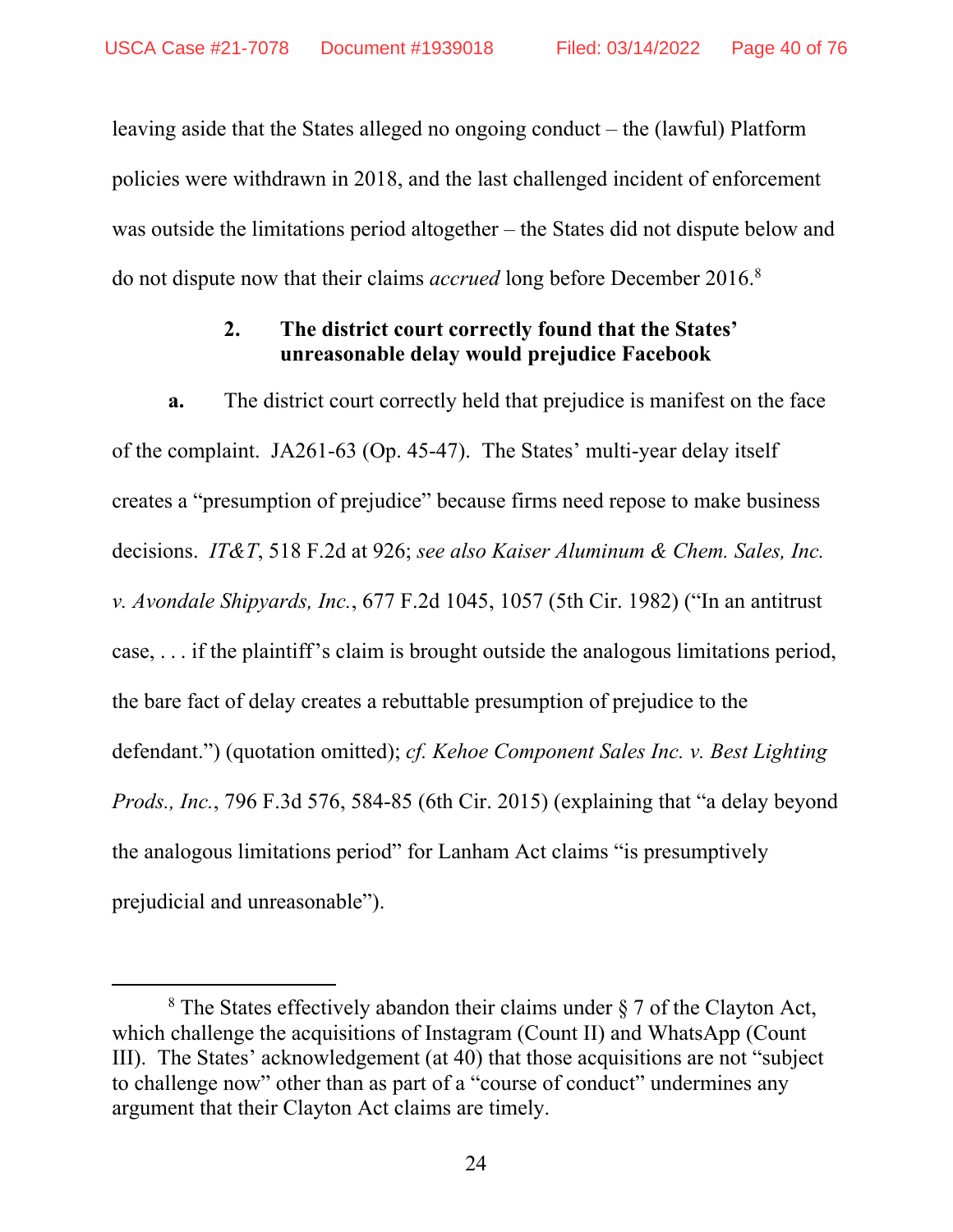Moreover, as this Court has noted, "if the delay is lengthy" – as it was here – then "a lesser showing of prejudice is required." *Pro-Football*, 565 F.3d at 884- 85; *see also Hot Wax, Inc. v. Turtle Wax, Inc.*, 191 F.3d 813, 824 (7th Cir. 1999) (same). The States have not seriously attempted to rebut the presumption with factual allegations. And the only case they cite on this issue (at 31) is inapposite: *Daingerfield* reversed a decision applying laches against a NEPA claim brought before the facility at issue had been constructed. *See* 920 F.2d at 34, 40. The case does not address whether a presumption applies in the antitrust context.

**b.** The district court also correctly found that the States alleged facts making apparent that Facebook would suffer severe prejudice were the States' belated claims to proceed. JA262-63 (Op. 46-47). "Economic prejudice arises from investment in and development of [an asset], and the continued commercial use and economic promotion of [the asset] over a prolonged period adds weight to the evidence of prejudice." *Bridgestone/Firestone Rsch., Inc. v. Automobile Club de L'Ouest de la France*, 245 F.3d 1359, 1363 (Fed. Cir. 2001) (applying laches to bar trademark challenge).

Such prejudice is apparent on the pleadings. Where companies have "already combined their . . . operations and . . . function as one corporate entity," there "would be obvious hardship for the defendants, their employees, and their customers if the court were to order a forced divestiture." *Taleff*, 828 F. Supp. 2d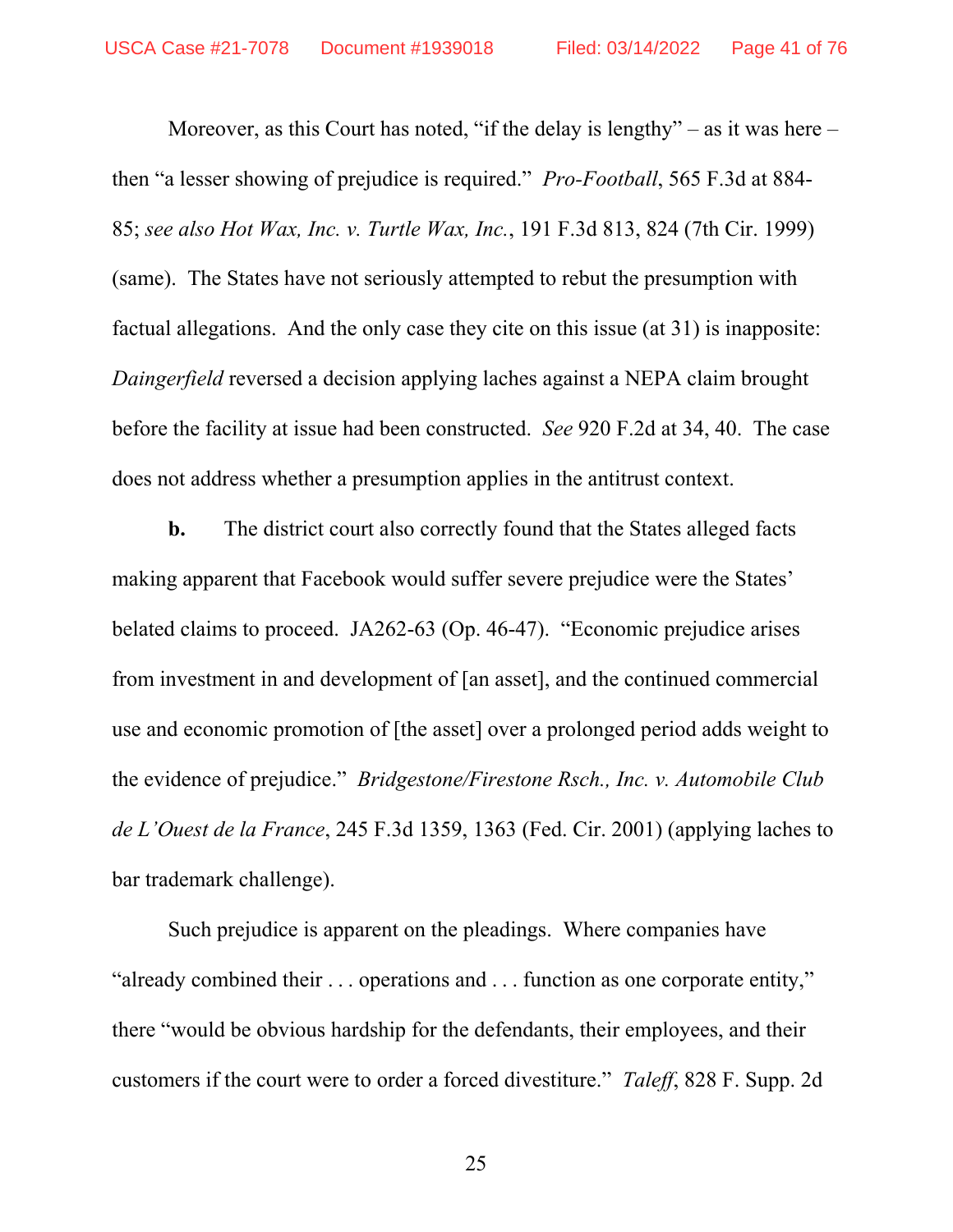at 1124 (cleaned up); *see also* JA262-63 (Op. 46-47) (finding that "[e]quitable relief would similarly prejudice Facebook's shareholders"). Belated antitrust challenges seeking divestiture – the principal remedy sought here – are therefore barred by laches precisely because of the obvious difficulty of "unscrambling the egg." *See*, *e.g.*, *Ginsburg*, 623 F.3d at 1235-36; *Midwestern Mach.*, 392 F.3d at 277; *Antoine L. Garabet, M.D., Inc. v. Autonomous Techs. Corp.*, 116 F. Supp. 2d 1159, 1173 (C.D. Cal. 2000).9

The States' allegations make clear that Facebook spent years working to "integrate" Instagram, JA72 (¶ 115), and "combined" WhatsApp data "across all Facebook products," JA87 (¶ 177). The States also allege that Facebook modified its products and services following the acquisitions. JA74-75, 87 (¶¶ 124, 127, 176-177). The States cannot pretend that the growth of Instagram and WhatsApp in the many years since Facebook acquired them occurred without corresponding investment and promotion: as the States acknowledge, when Instagram was

 $\overline{9}$  The only antitrust case the States cite (at 38), *Steves & Sons, Inc. v. JELD-WEN, Inc.*, 988 F.3d 690, 718 (4th Cir. 2021), was commenced within four years of the merger at issue and turned on a claim that the unlawful conduct – termination of a supply agreement – did not occur until two years after the merger. The Fourth Circuit distinguished those facts from laches cases in which plaintiffs "'were on notice of all material facts.'" *Id.* at 717 (quoting *Federal Home Loan Bank Bd. v. Elliott*, 386 F.2d 42, 54 (9th Cir. 1967)). Because the plaintiff's delay was not unreasonable, the court did not address prejudice. *See id.* at 719.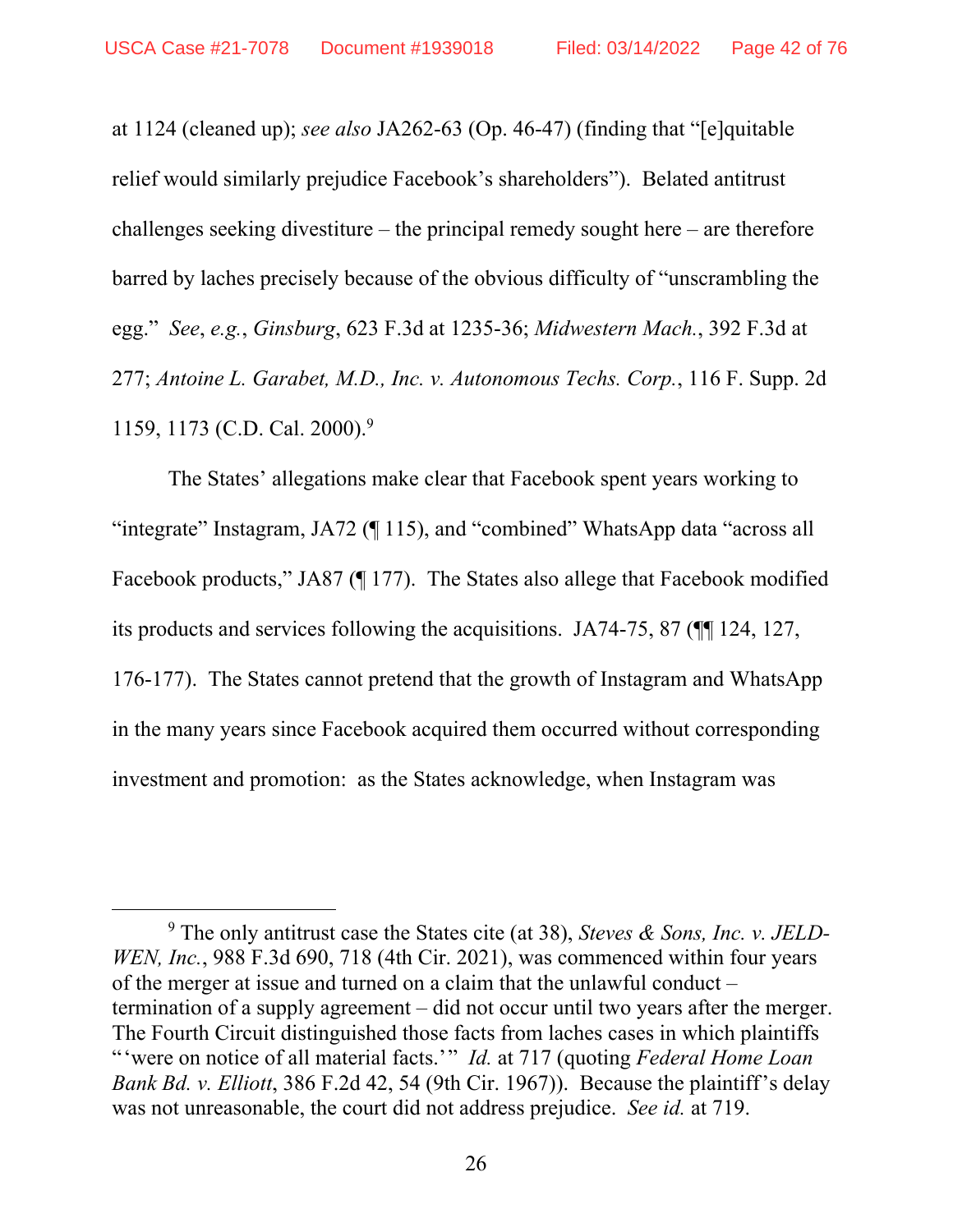acquired it "had no revenue stream," JA74 (¶ 122), and WhatsApp's revenue "for the first six months of  $2014...$  was just under \$16 million," JA82 ( $\parallel$  157).

"According to the States, for the last five-plus years Facebook has made business decisions and allocated firm resources based on holding Instagram and WhatsApp, and it has also integrated their offerings to some extent into its core business." JA261 (Op. 45). In light of its substantial investments and development of its business in reliance on those decisions, "common sense dictates that [Facebook] would suffer some economic hardship" if the States' claims were allowed to proceed. *Pro-Football, Inc. v. Harjo*, 567 F. Supp. 2d 46, 60 (D.D.C. 2008) (cleaned up), *aff'd*, 565 F.3d 880 (D.C. Cir. 2009).10

**c.** The States argue (at 19) that prejudice should not be decided on the pleadings, but this Court has previously affirmed an order granting a motion to dismiss untimely claims as barred by laches, *see Love v. Stevens*, 207 F.2d 32, 32 (D.C. Cir. 1953) (per curiam), as have other circuits, *see*, *e.g.*, *Zuckerman v. Metropolitan Museum of Art*, 928 F.3d 186, 190 (2d Cir. 2019) (affirming

 <sup>10</sup> *See Elliott*, 386 F.2d at 54 (applying laches to a claim seeking post-merger divestiture); *see also CarrAmerica Realty Corp. v. Kaidanow*, 321 F.3d 165, 171-72 (D.C. Cir.) ("[t]he prejudice that can result from such delay is particularly unsettling when, as here, the claim affects the validity of stock which is central to a merger"), *opinion supplemented on other grounds*, 331 F.3d 999 (D.C. Cir. 2003) (per curiam).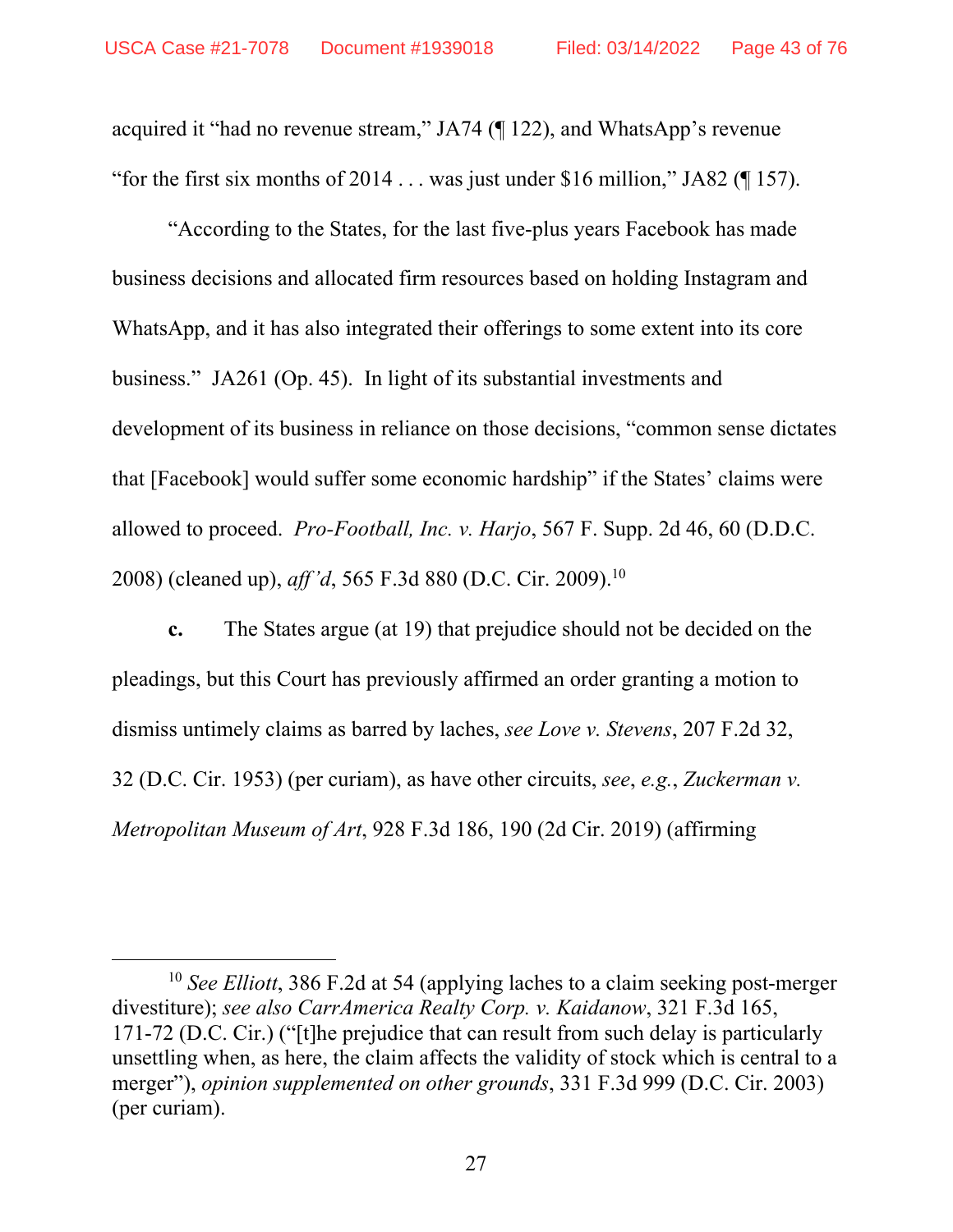dismissal); *McKinney v. Waterman S.S. Corp.*, 925 F.2d 1, 2-3 (1st Cir. 1991) (same).

The States point (at 19, 28) to *Menominee Indian Tribe*, which quoted the observation that "a complaint seldom will disclose undisputed facts clearly establishing the laches defense." But, as the district court noted, "'[s]eldom' ... does not mean 'never.'" JA281 (Op. 65). Nor is *Menominee Indian Tribe* similar. There, laches could not be decided on the pleadings because the only prejudice to the defendant cited by the district court arose several months before the plaintiff's claim could "accrue." *Menominee Indian Tribe*, 614 F.3d at 532. Here, the complaint "disclose[s] undisputed facts clearly establishing" prejudice following the acquisitions – when the claims accrued – warranting application of laches on the pleadings. 5 Charles Alan Wright & Arthur R. Miller, *Federal Practice and Procedure* § 1277, at 643-44 (3d ed. 2004), *cited in Menominee Indian Tribe*, 614 F.3d at 532.

**d.** The States' remaining arguments – most of which they forfeited by failing to raise them before the district court – are meritless.

The States claim (at 29), without supporting authority, that they are entitled to "special" balancing "in the equitable analysis." The lone case the States cite has nothing to do with laches. *See Massachusetts v. EPA*, 549 U.S. 497, 520 (2007) (standing). And the district court *did* press its thumb on the scale and concluded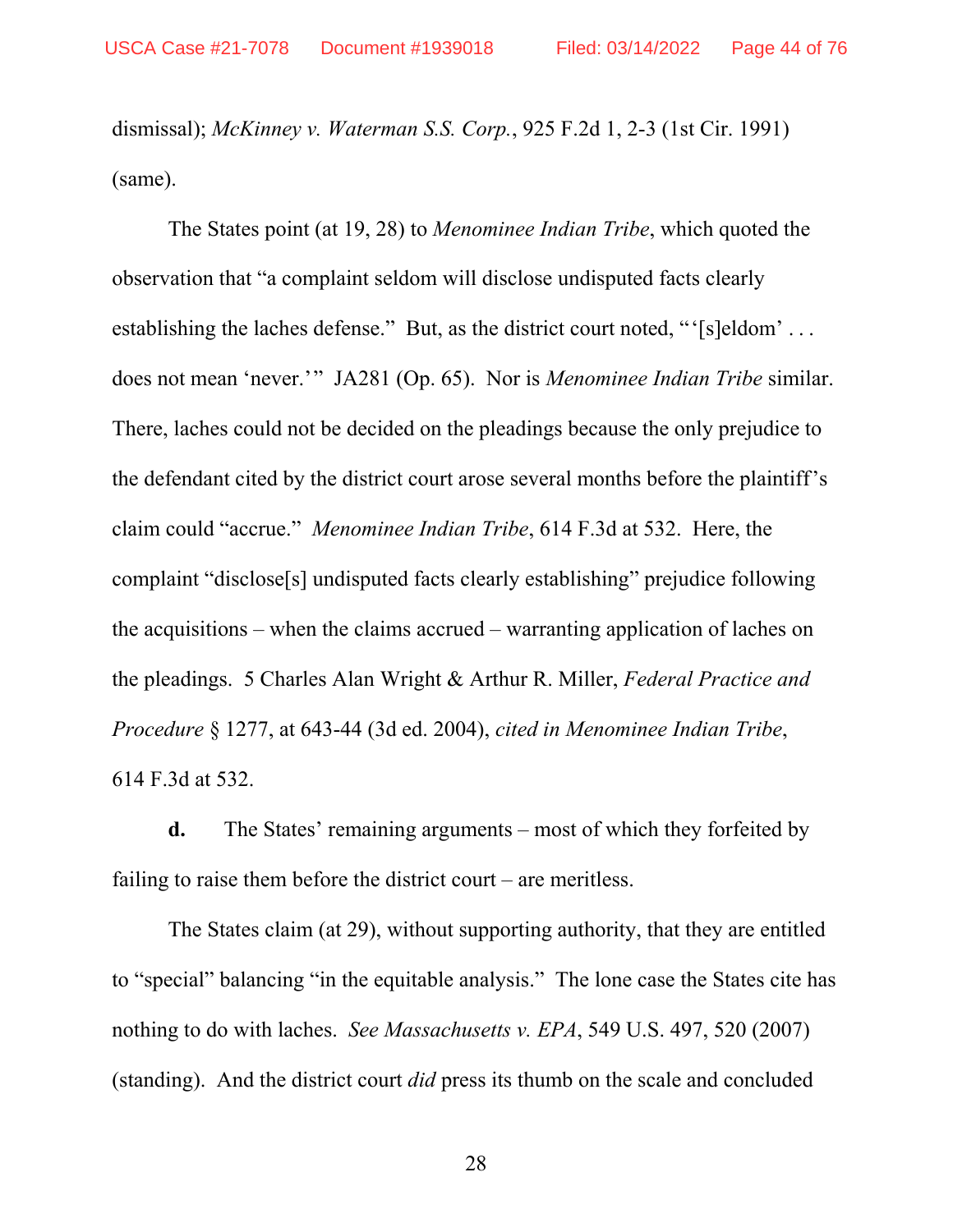that, "[e]ven giving the States' interests significantly more weight than a private actor's would receive, . . . does not lead to a different result" given the delay and prejudice here. JA267 (Op. 51).

The States' argument (at 32-33) that the district court failed to consider the availability of injunctive relief short of divestiture likewise fails. To the extent the States dream up remedies like "firewalls," they did not pursue such arguments in the district court and, in any event, the prejudice from placing such restrictions on Facebook's business, while less severe than divestiture, is equally plain. *See* JA263 (Op. 47) ("Prejudice sufficient to trigger the rule of laches is manifest here.").

Moreover, the district court correctly explained that the "truly prospective relief" that the States sought (apart from divestiture) would not "'restore [the] competition' allegedly lost as a result" of the Instagram and WhatsApp acquisitions. JA274 (Op. 58) (quoting *United States v. E.I. du Pont de Nemours & Co.*, 366 U.S. 316, 326 (1961)).<sup>11</sup> As the court observed, "[c]ourts are ... required . . . to decree relief effective to redress the violations." *Id.* The States do not explain how a boilerplate decree barring future anticompetitive conduct, *see* JA113

 <sup>11</sup> The States invoke (at 32) *United States v. Microsoft Corp.*, 253 F.3d 34 (D.C. Cir. 2001) (en banc) (per curiam), where this Court held that antitrust defendants have a right to a remedies hearing if there are "disputed facts" as to "appropriate" relief. *Id.* at 101. That says nothing of whether particular relief is unavailable to antitrust plaintiffs as a matter of law. *See Ginsburg*, 623 F.3d at 1233 (affirming order dismissing merger challenge).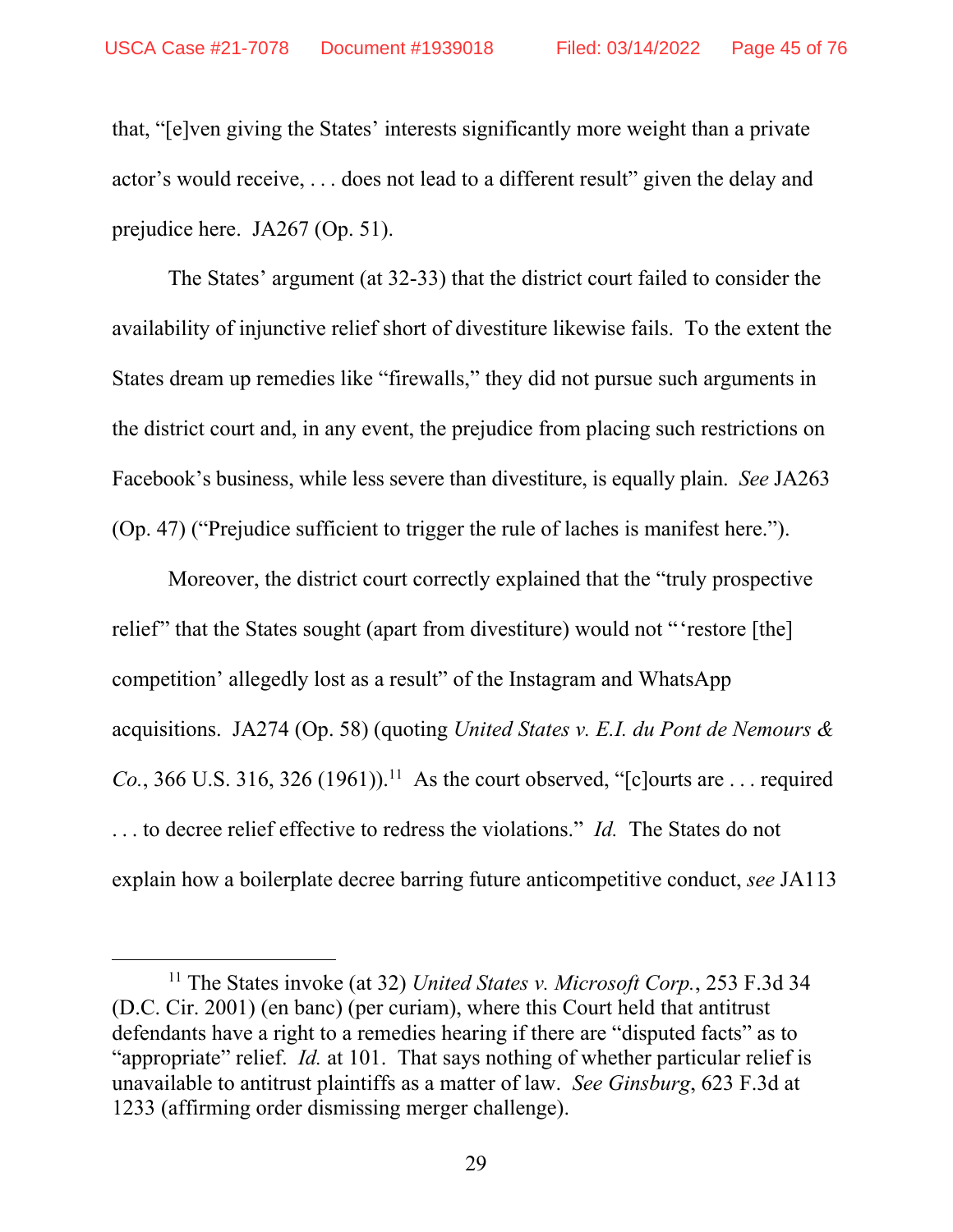(¶ 277(2)), or requiring Facebook to report proposed acquisitions to the States in advance, *see* JA113-14 (¶ 277(3), (4)), does anything to address the competitive effects of *past* acquisitions.

The States' assertion (at 35) that there could be no prejudice because the FTC is litigating similar claims was not raised below – and is thus forfeited, *see Stover*, 329 F.3d at 872 – and also is incorrect. Actionable prejudice is evaluated within the context of the plaintiffs' lawsuit, not whether that lawsuit would cause sufficient incremental prejudice in light of other lawsuits. The States' argument would permit any private person to seek equitable relief using a pending federal government lawsuit as a shield against untimeliness. Neither law nor logic supports the argument that a massive lawsuit like this one, belatedly challenging nearly a decade's worth of business activity, causes no prejudice simply because other lawsuits are pending.

## **II. The District Court Properly Rejected The States' Platform Claims**

The district court also properly dismissed the States' § 2 claim related to Facebook's operation of its Platform. The court first analyzed the terms governing developers' free access to Facebook's Platform and found them to have been lawful; it then found it unnecessary to analyze application-specific allegations because they were too stale to justify any equitable remedy. Those holdings were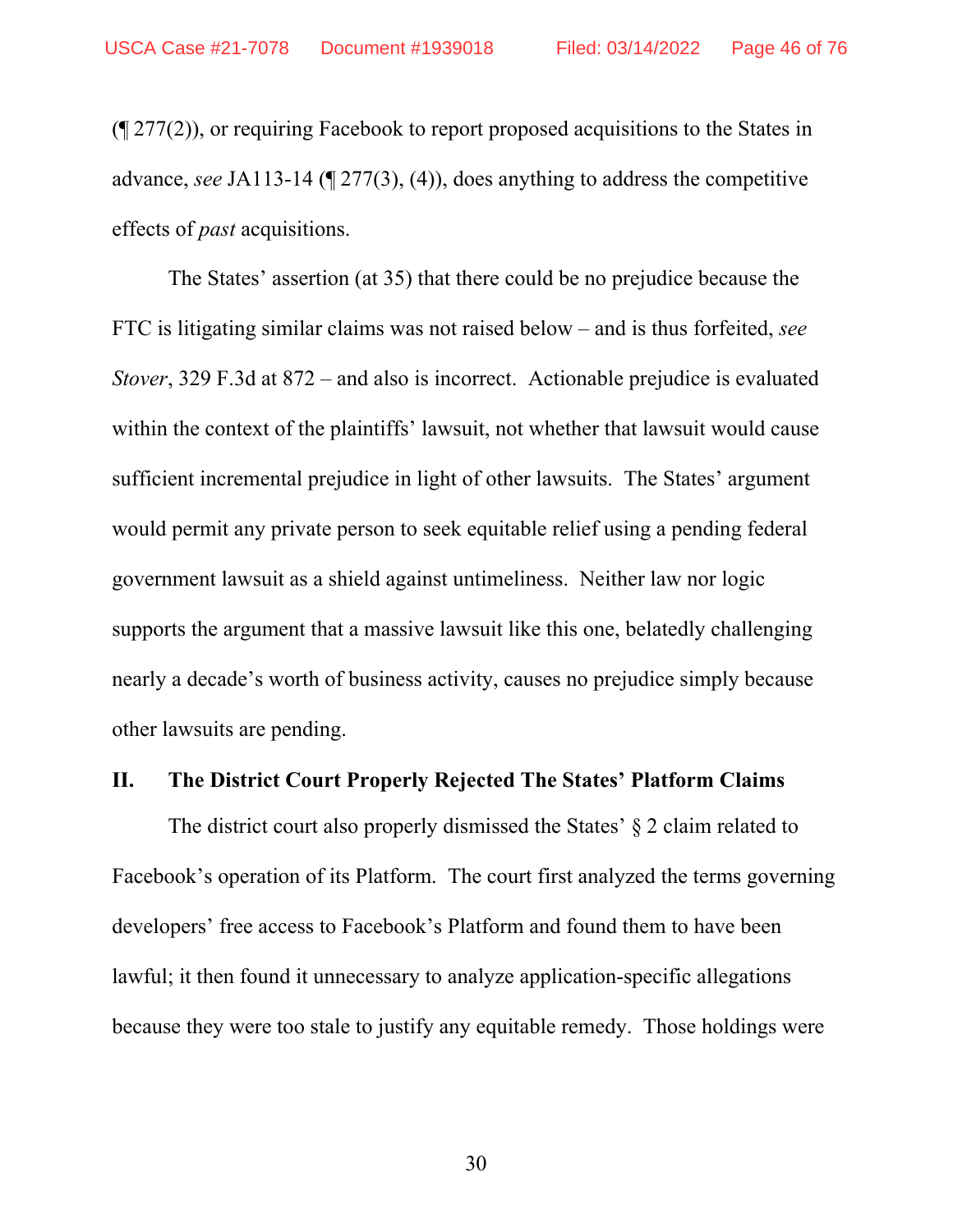correct. The States' allegations, even were they timely, do not state a claim under *Trinko*, *Aspen Skiing*, or any other relevant authority.

#### **A. Facebook's Alleged Platform Conduct Was Lawful**

The district court correctly ruled that *Trinko* bars the States' § 2 challenge to Facebook's alleged restrictions on app developers' Platform access. Facebook's alleged Platform policies – which the court reviewed in full, as they were incorporated by reference in the complaint – limited the way that developers could *use access to Platform* to support or create rival products and services. *See* Dkt. 114-1, at 28 (incorporating argument at FTC Dkt. 56-1, at 39, No. 1:20-cv-03590 (citing FTC Dkt. 56-6, No. 1:20-cv-03590 (full text of cited policy))). The court thus correctly understood Facebook's Platform policies as announcing a refusal to deal with (that is, a limit on Platform access for) app developers that either used Platform to export Facebook's data to rivals or otherwise duplicated and thereby displaced Facebook's core functions.

Those restrictions were lawful. *Trinko* holds that businesses generally have no duty to deal with rivals. It further makes clear that harm to a rival or potential rival in itself provides no basis for scrutinizing a refusal to deal because even a monopolist has no obligation to show solicitude for competitors. *See Trinko*, 540 U.S. at 411 (noting that there are "few . . . exceptions" to "the proposition that there is no duty to aid competitors"). Rather, a plaintiff cannot state a claim for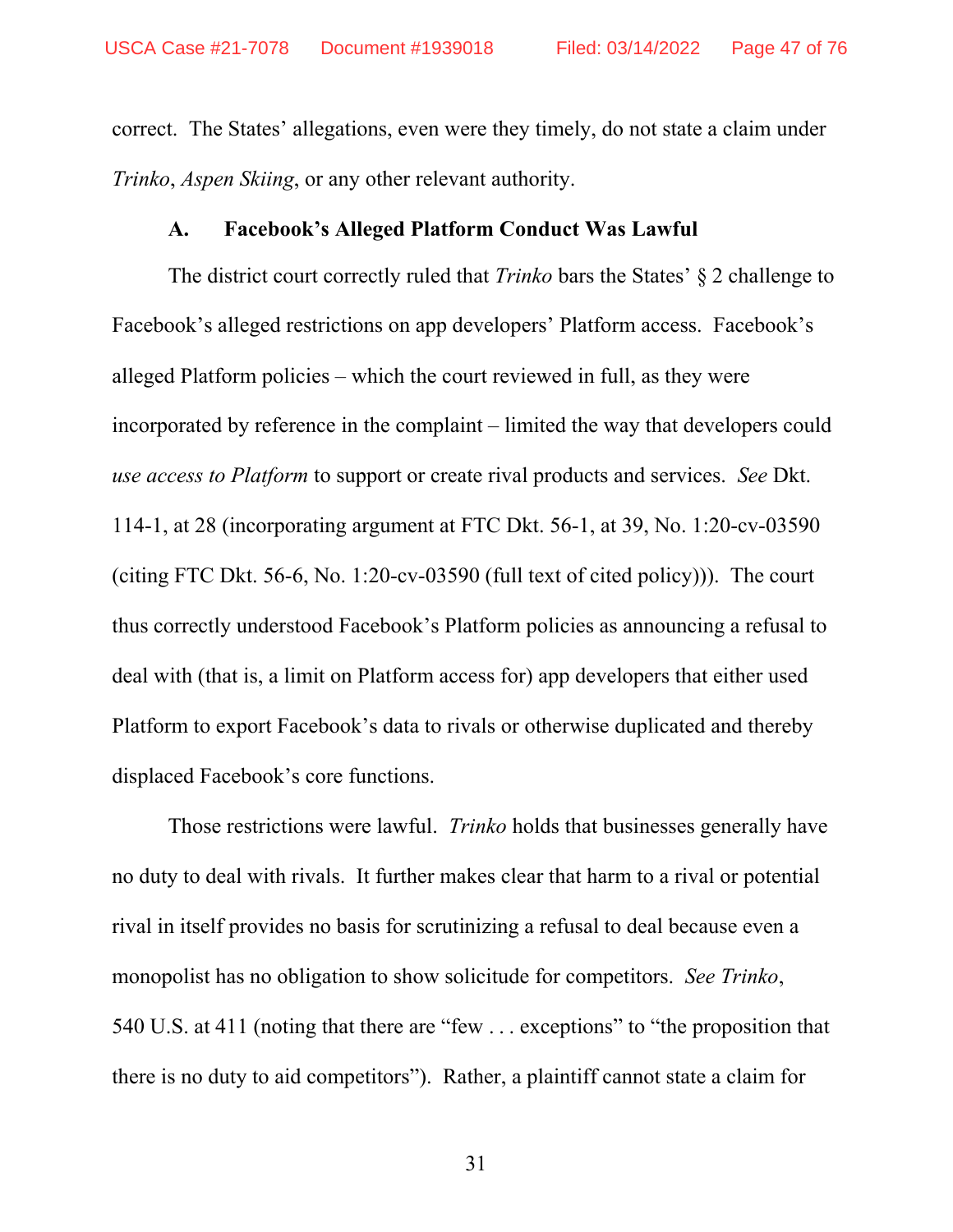unlawful refusal to deal without alleging facts to show that the challenged refusal involved a short-term sacrifice of profits with the hope of charging monopoly prices later. *See id.* at 409; *Novell, Inc. v. Microsoft Corp.*, 731 F.3d 1064, 1075 (10th Cir. 2013) ("[T]he monopolist's discontinuation of the preexisting course of dealing must suggest a willingness to forsake short-term profits to achieve an anti-competitive end.") (cleaned up). The States allege no such thing.

**1.** Developers' access to Platform was free; Facebook gained no direct revenue (and no profits) simply by providing such access. Rather, as the States allege, Facebook developed Platform with the goal of increasing user engagement *with Facebook*. JA62-63 (¶ 80). Third-party developers could benefit, too, but for the relationship to make sense for Facebook, it had to be "symbiotic," JA63 (¶ 80) – that is, mutually beneficial. Yet, as competition is defined by the States, rival apps compete by attracting users and user engagement *away* from Facebook. A developer's use of Platform to divert Facebook users or to reduce the time users spend using Facebook's service would be contrary to Facebook's business interest – and that is true irrespective of Facebook's alleged "power" in any market. No business wants to help rivals take away its customers – and that is why such restrictions are common among online services with no arguable "market power." *See supra* note 2.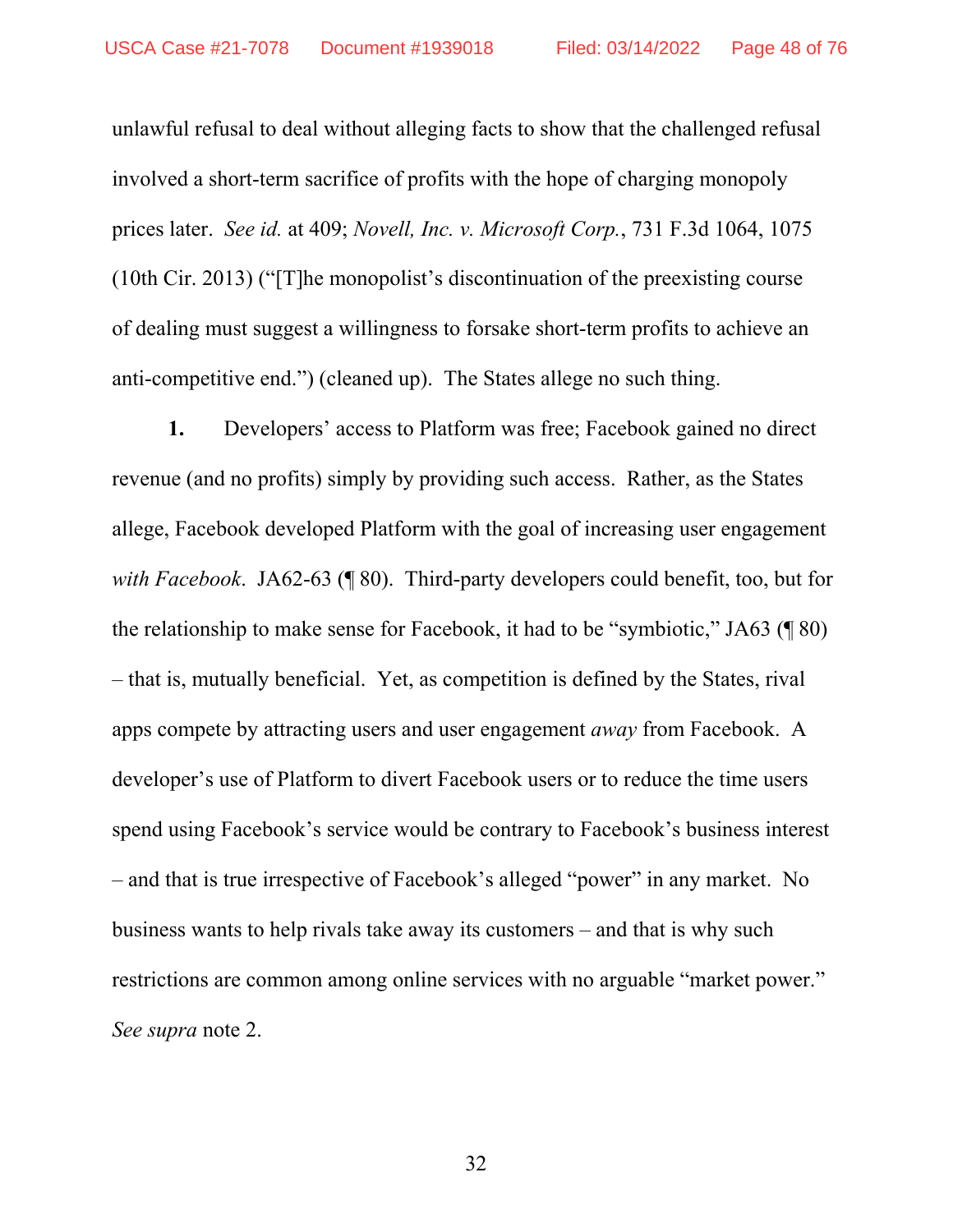Those undisputed facts foreclose the States' Platform claims. "Even a monopolist generally has no duty to share . . . its intellectual or physical property with a rival." *Novell*, 731 F.3d at 1074. "'[M]onopolists are both expected and permitted to compete like any other firm,' and '[p]art of competing like everyone else is the ability to make decisions about with whom and on what terms one will deal.'" JA239 (Op. 23) (quoting *Viamedia, Inc. v. Comcast Corp.*, 951 F.3d 429, 454 (7th Cir. 2020), *cert. denied*, 141 S. Ct. 2877 (2021)). Reluctance to permit potentially parasitic uses of Platform "tells [the Court] nothing about dreams of monopoly." *Trinko*, 540 U.S. at 409.

The strict limits on duties to deal with rivals reflect core antitrust principles. When a company builds "an infrastructure that renders [it] uniquely suited to serve [its] customers," forcing the company "to share the source of [its] advantage" can undermine the incentives of the company and of its rivals "to invest in those economically beneficial facilities." *Id.* at 407-08. "Enforced sharing also requires antitrust courts to act as central planners, identifying the proper . . . terms of dealing – a role for which they are ill suited." *Id.* at 408. And forcing a company to deal with rivals "may facilitate the supreme evil of antitrust: collusion." *Id.*

Contrary to the arguments of the States (at 58-67) and DOJ (at 24-27), the claims here raise the precise concerns about competitive incentives that drove *Trinko*. The States allege that Facebook's Platform was "an innovative tool that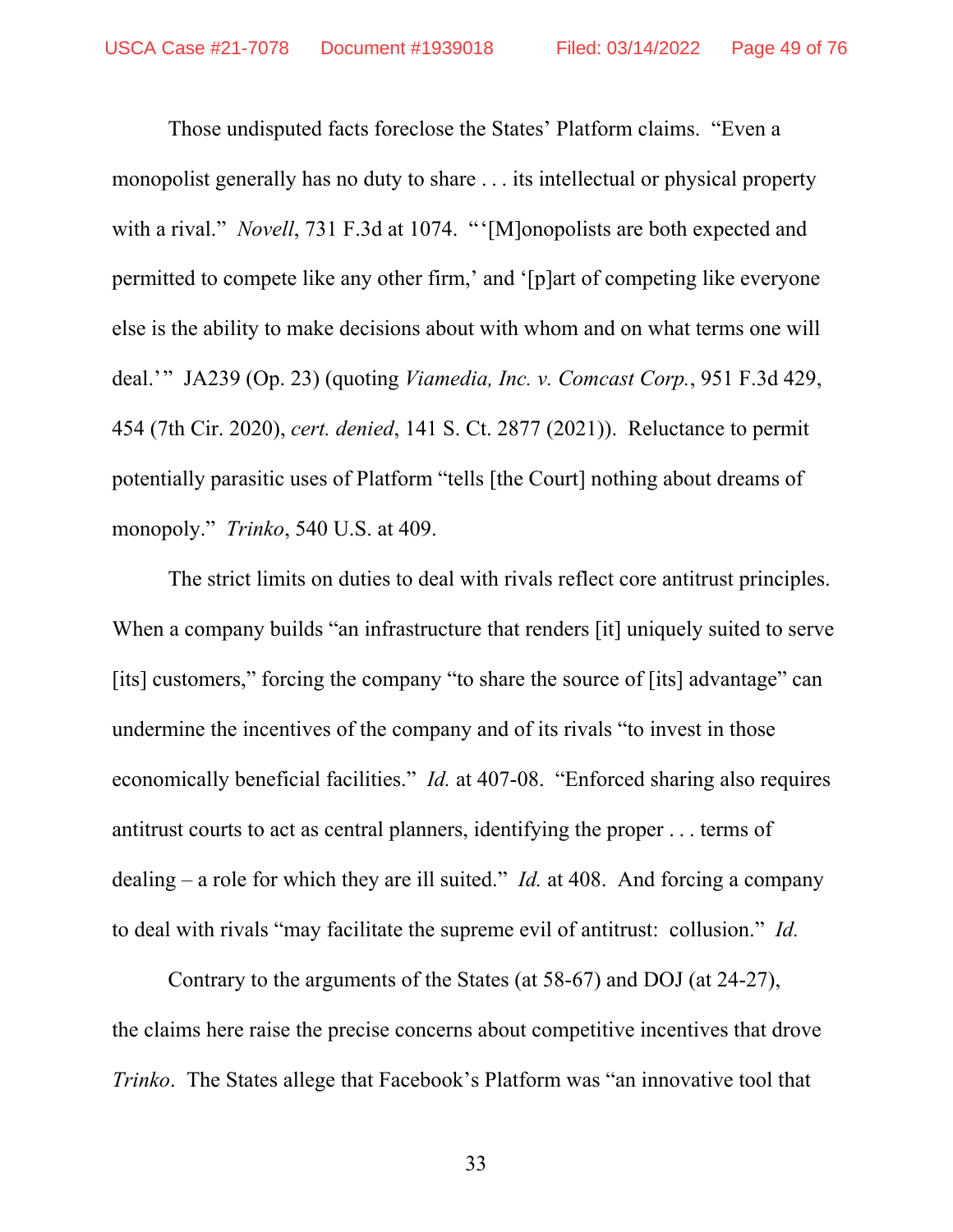set it apart from other firms." JA62 (¶ 80); *see also* JA63 (¶ 81) (Facebook Connect became "one of the most popular ways to sign in to services across the internet as users took advantage of the efficiency"); *id.* (¶ 82) (Open Graph provided "a massive new distribution channel" for tens of thousands of websites). Facebook would have had far less incentive to develop such innovative tools if it could not place lawful restrictions on uses of those tools that would damage Facebook's business. The States fault Facebook for changing its policies over time, as its services and market conditions also changed. But any antitrust rule locking a firm into terms of dealing that no longer serve its interests would discourage the firm from dealing in the first place. *See Olympia Equip. Leasing Co. v. Western Union Tel. Co*., 797 F.2d 370, 376 (7th Cir. 1986).

**2.** *Aspen Skiing*, far from supporting the States, illustrates why their claims are misguided. In that case, the Court upheld a jury verdict under § 2 where a monopolist had terminated a joint lift ticket and refused to sell lift tickets even at full retail price to its smaller rival. *Trinko* explained that *Aspen Skiing* "is at or near the outer boundary of § 2." *Trinko*, 540 U.S. at 409. As courts of appeals have held and as the district court explained, before any plaintiff can invoke *Aspen Skiing*'s limited exception to the no-duty-to-deal rule, the claim must satisfy a test "drawn from *Aspen Skiing*'s particular facts and aimed at sniffing out predation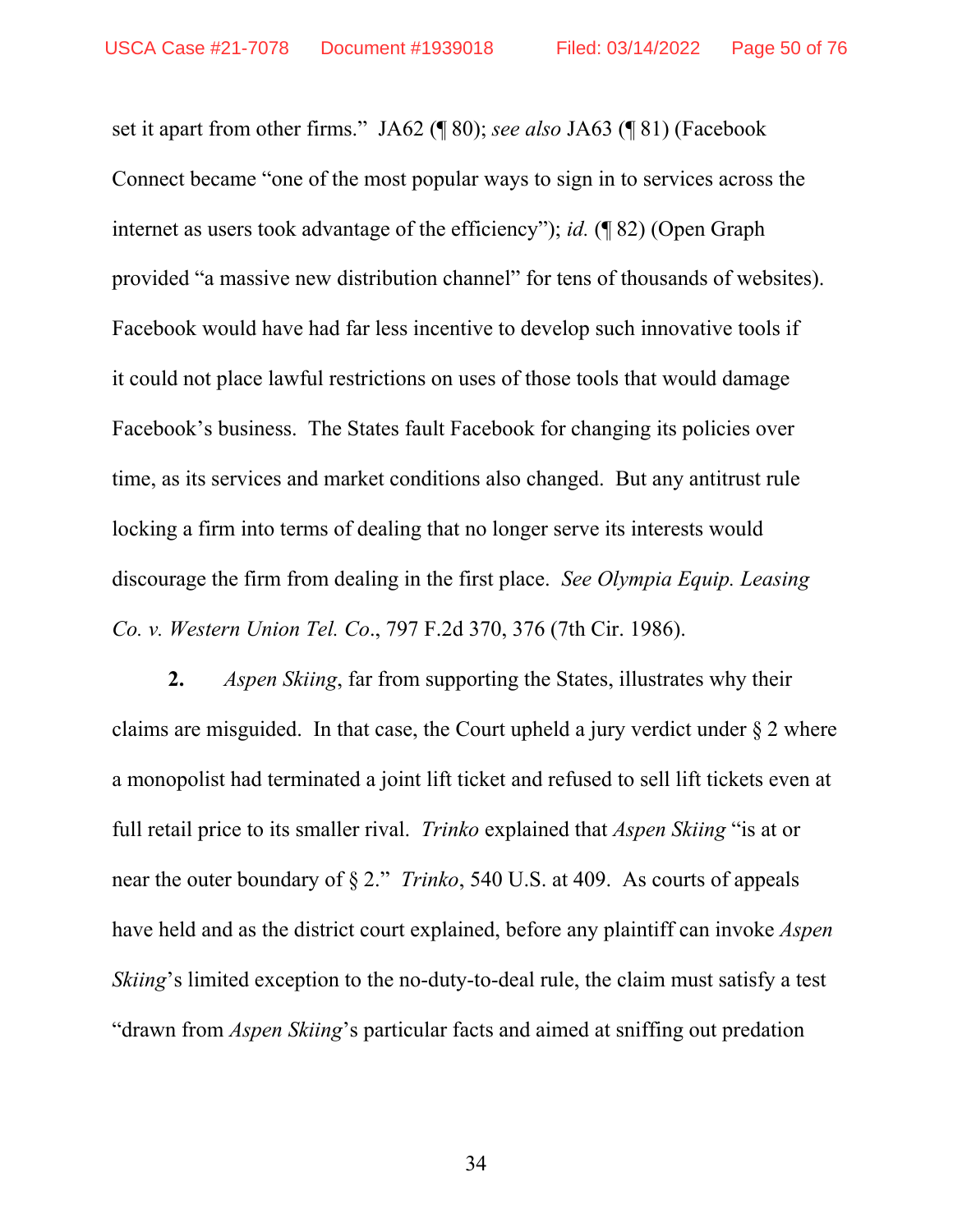while avoiding over-inclusiveness" that would chill procompetitive conduct. JA243 (Op. 27).

*First*, "there must be a preexisting voluntary and presumably profitable course of dealing between the monopolist and rival." *Novell*, 731 F.3d at 1074; *see also Trinko*, 540 U.S. at 409. The existence of a specific course of dealing with an actual counterpart serves a critical screening function: *potential* business arrangements are unlimited. The termination of the long-established joint selling arrangements at issue in *Aspen Skiing* and in the Seventh Circuit's *Viamedia* decision provided the basis for scrutiny of challenged refusals to deal. As the district court noted, announcing the terms of future dealing does not alone entail the termination of any existing relationship. *See* JA245 (Op. 29).

*Second*, "the monopolist's discontinuation of the preexisting course of dealing must suggest a willingness to forsake short-term profits to achieve an anti-competitive end." *Novell*, 731 F.3d at 1075 (cleaned up). It is not enough simply to allege that the defendant terminated a voluntary course of dealing – on the contrary, it would seriously discourage efficient voluntary dealing if terminating *any* voluntary arrangement could justify antitrust scrutiny. *See Olympia Equip.*, 797 F.2d at 376. Rather, the monopolist must have sacrificed short-term profits, and the profit sacrifice must have been "irrational but for its anticompetitive effect." *Novell*, 731 F.3d at 1075; *see also* JA241-44 (Op. 25-28)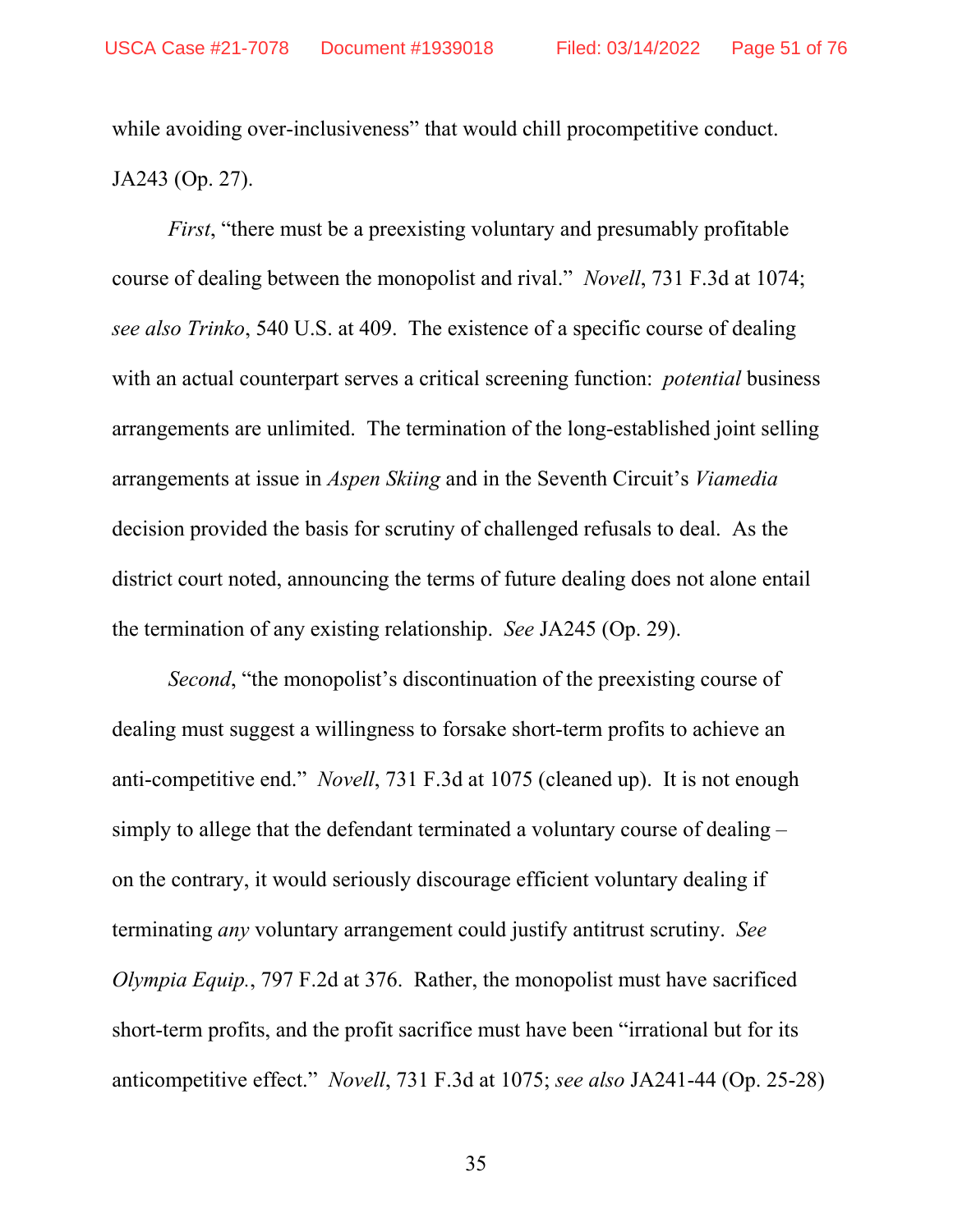(discussing *Aspen Skiing*). This standard is "demanding," JA244 (Op. 28), requiring allegations that the conduct makes economic sense only if it would permit later recoupment of lost profits through the charging of monopoly prices. *See Novell*, 731 F.3d at 1076; *St. Luke's Hosp. v. ProMedica Health Sys., Inc.*, 8 F.4th 479, 486 (6th Cir. 2021) (same).

Contrary to the States' argument (at 66-67), the complaint fails to allege any irrational profit sacrifice. Facebook never charged for Platform access. Although the States allege that Facebook "benefited monetarily" from increased user engagement and, for a time, by sharing revenue "from in-app purchases," the States do not allege that Facebook sacrificed those benefits as a result of its Platform policy changes. Declining to assist developers who sought to use Facebook's free tools to divert users away from Facebook (or to assist Facebook's competitors to do so) suggests no profit sacrifice at all: it was not in Facebook's short- or long-term interest to let others use Facebook's own Platform to encourage users to *leave* Facebook.

The States are also wrong to argue (at 66) that changes to a prior "industrywide course of dealing" are comparable to the termination of a specific, profitable joint selling arrangement like the four-hill ski pass in *Aspen Skiing*.The key fact in *Aspen Skiing*, emphasized in *Trinko*, was that the termination of the joint lift ticket for skiers effectively turned down paying customers at full price, resulting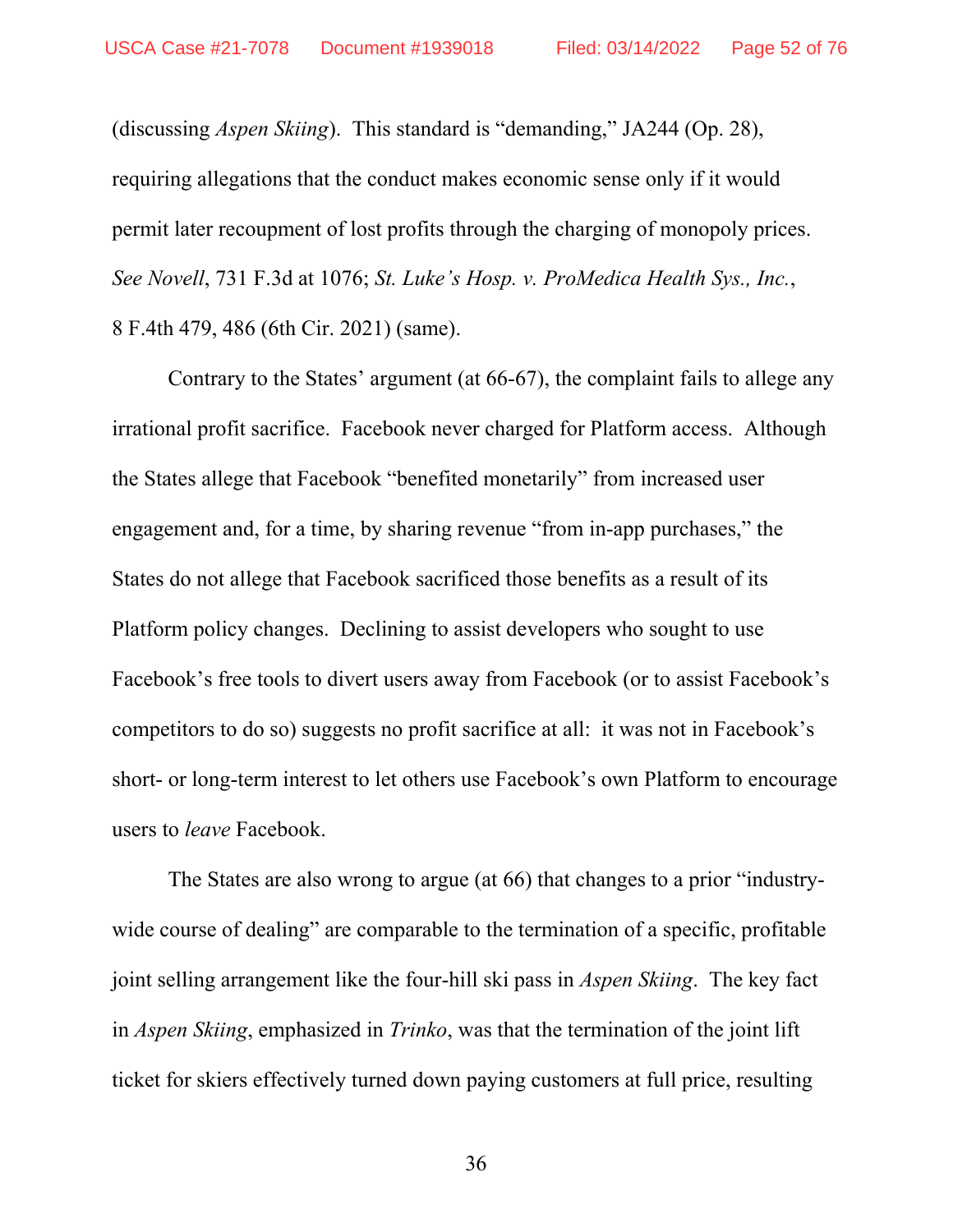in immediate losses for the defendant that could be explained only by the prospect of later recoupment. Such facts – analogous to the profit sacrifice associated with predatory pricing – warranted putting the burden on the defendant to provide a justification for its conduct (which the *Aspen Skiing* defendant could not do). *See Trinko*, 540 U.S. at 408-09; *Aspen Skiing*, 472 U.S. at 606-08, 610; *see also Viamedia*, 951 F.3d at 460.

By contrast, developers never paid Facebook for unrestricted access to Platform, and none of the alleged facts distinguishes Facebook's conduct from the way all businesses constantly adjust their strategies to address changing circumstances, particularly in new and highly innovative industries. *See FTC v. Qualcomm Inc.*, 969 F.3d 974, 994-95 (9th Cir. 2020). Facebook's alleged conduct does not suggest any predatory profit sacrifice that would warrant the demand for a justification.

The States and *amici* cannot cite a single case decided since *Trinko* that has upheld a refusal-to-deal claim based on the application of an announced policy similar to the Platform policies at issue here. Indeed, every court to address Facebook's Platform policies has upheld Facebook's conduct. *See Sambreel Holdings LLC v. Facebook, Inc.*, 906 F. Supp. 2d 1070, 1075 (S.D. Cal. 2012) ("Facebook has a right to control its own product, and to establish the terms with which . . . application developers . . . must comply in order to utilize this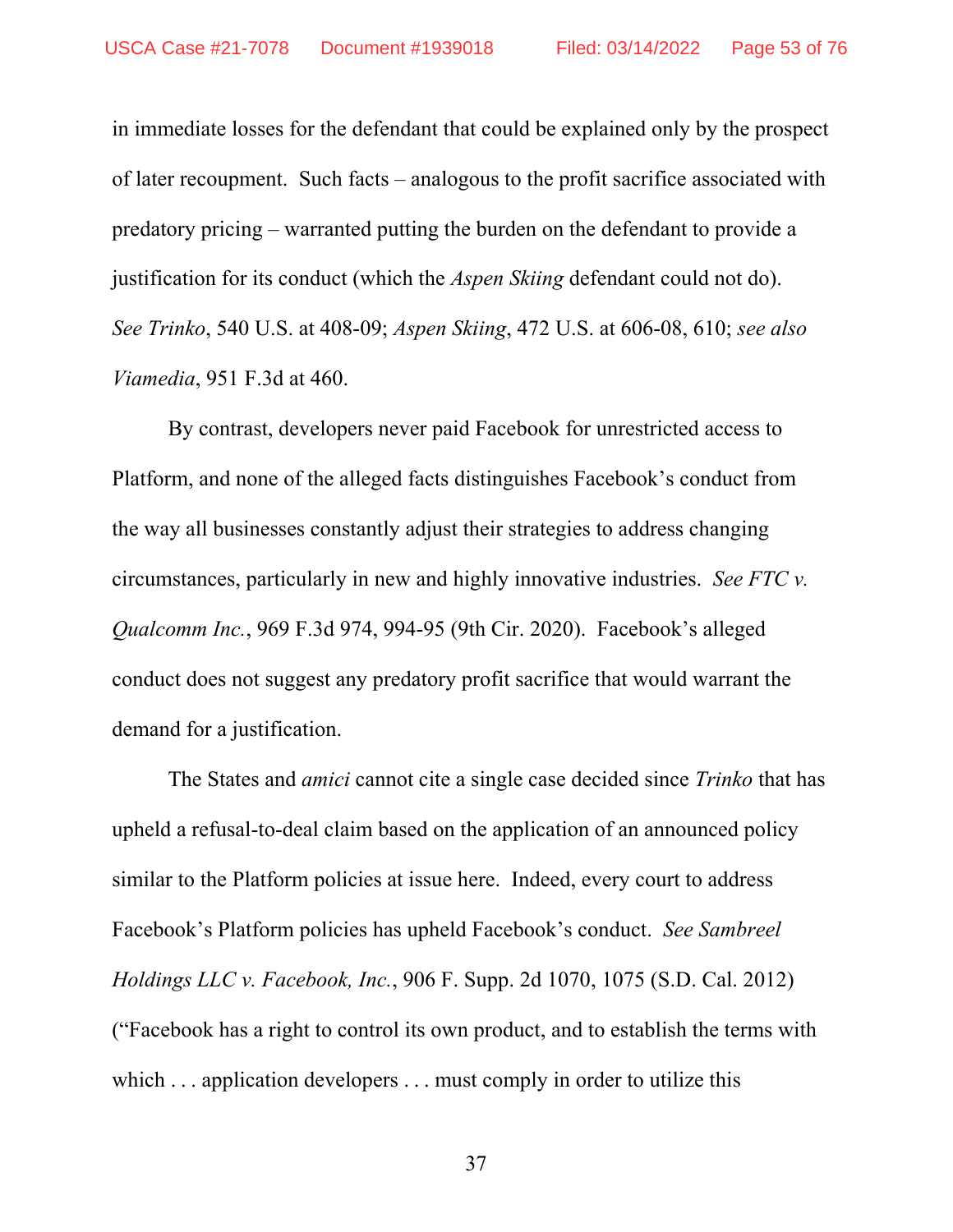product."); *Facebook, Inc. v. Power Ventures, Inc.*, 2010 WL 3291750, at \*12-13 (N.D. Cal. July 20, 2010); *see also LiveUniverse, Inc. v. MySpace, Inc.*, 2007 WL 6865852, at \*13 (C.D. Cal. June 4, 2007) (defendant's restriction on references to competing websites "may be viewed as merely preventing [plaintiff] from advertising its website free of charge on [defendant's] site" and was lawful), *aff'd*, 304 F. App'x 554 (9th Cir. 2008).

**3.** The same conclusion applies both to the Platform policy generally and to every specific refusal to deal the States allege*.* The district court declined to decide whether the specific alleged refusals to deal could thread the "narrow-eyed needle" for refusal-to-deal claims under *Aspen Skiing*. JA241, 247 (Op. 25, 31). None can, and the States do not argue otherwise on appeal. *See* States Br. 66-67 (pursuing refusal-to-deal theory based only on "Facebook's policies" and "reversal of an industry-wide course of dealing").

 The conduct the States allege involving specific developers does not come close to *Aspen Skiing* or predatory termination of a profitable course of dealing. *See Novell*, 731 F.3d at 1075-76. The States' complaint refers to seven instances in which Facebook allegedly denied or limited an app's access to Platform. JA95- 102 (¶¶ 207-231). For one (Vine), there is no allegation of any prior course of dealing between the app and Facebook. JA97 (¶ 214); JA245 (Op. 29). For the remaining six apps, there is no allegation plausibly showing that these relationships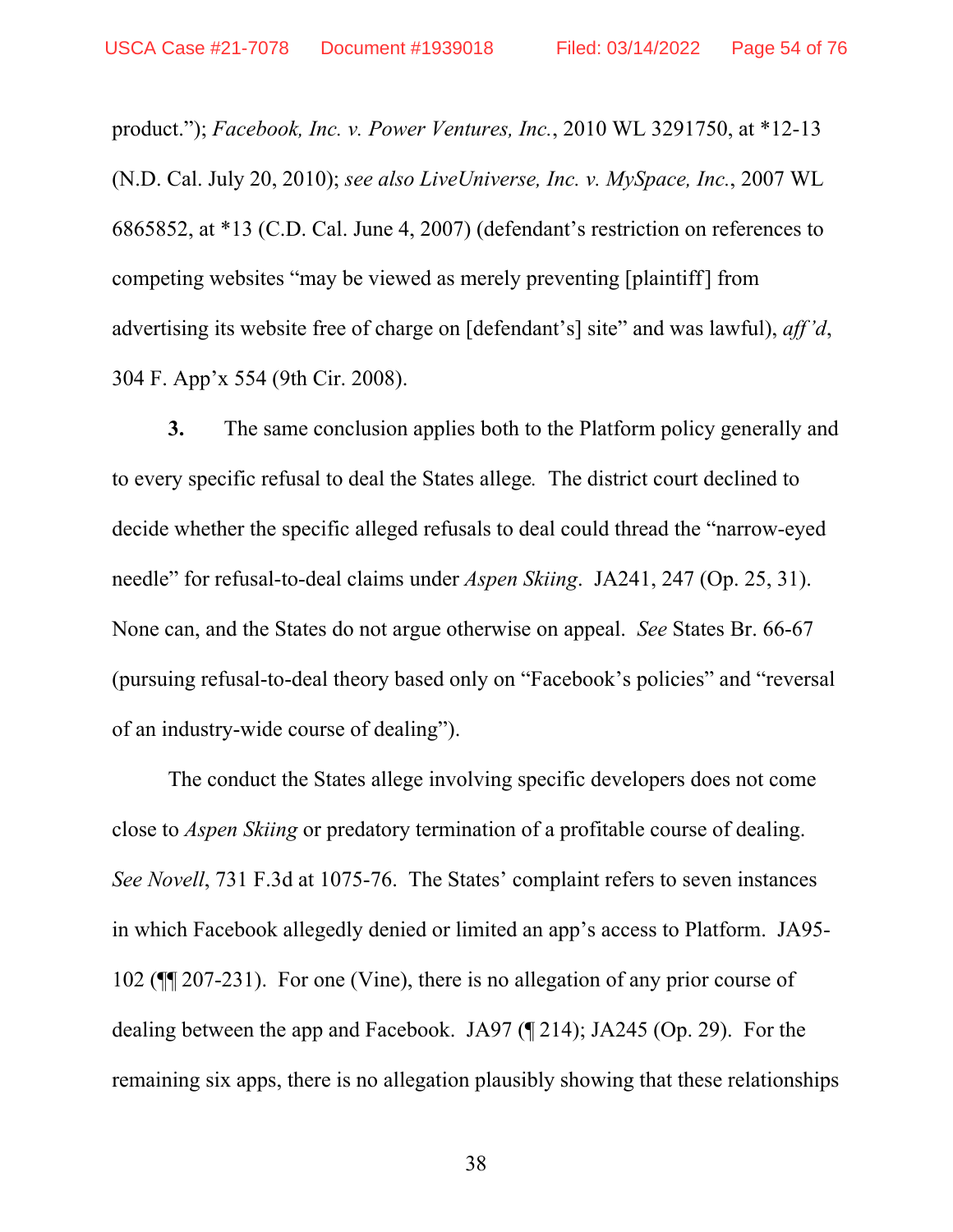were profitable for Facebook or even that Facebook lost *any* supposed benefit by limiting data access.

Facebook is not alleged to have received any revenue from these developers' Platform access. There is no allegation that it earned any revenue from "in-app purchases," and, while the complaint alleges that one app, Circle, was "a buyer of Facebook advertising," JA98 (¶ 219), there is no allegation that the separate advertising relationship was either profitable or terminated. There is certainly no allegation that any lost ad revenues from Circle outweighed the immediate risk of losing users and engagement from allowing Circle unlimited Platform access.

The States do not allege that restricting these apps' Platform access made sense only because there was a likelihood of recouping lost profits through later exercise of monopoly power. Indeed, the States do not allege that Facebook lost any profits by cutting off any of the apps at issue; so there was nothing to recoup. Furthermore, the restricted apps allegedly used Platform access to encourage consumers to use the developers' services *instead of* Facebook. *See* States Br. 66-67. Whether it has 90 or 9 percent of the market, every business would prefer to avoid that risk. *See supra* note 2.

**4.** DOJ argues (at 25) that this Court should reject *Trinko* because allegedly new "market realities" give license to adopt a new "legal analysis." DOJ makes no argument that the general rule articulated in *Trinko* does not apply here,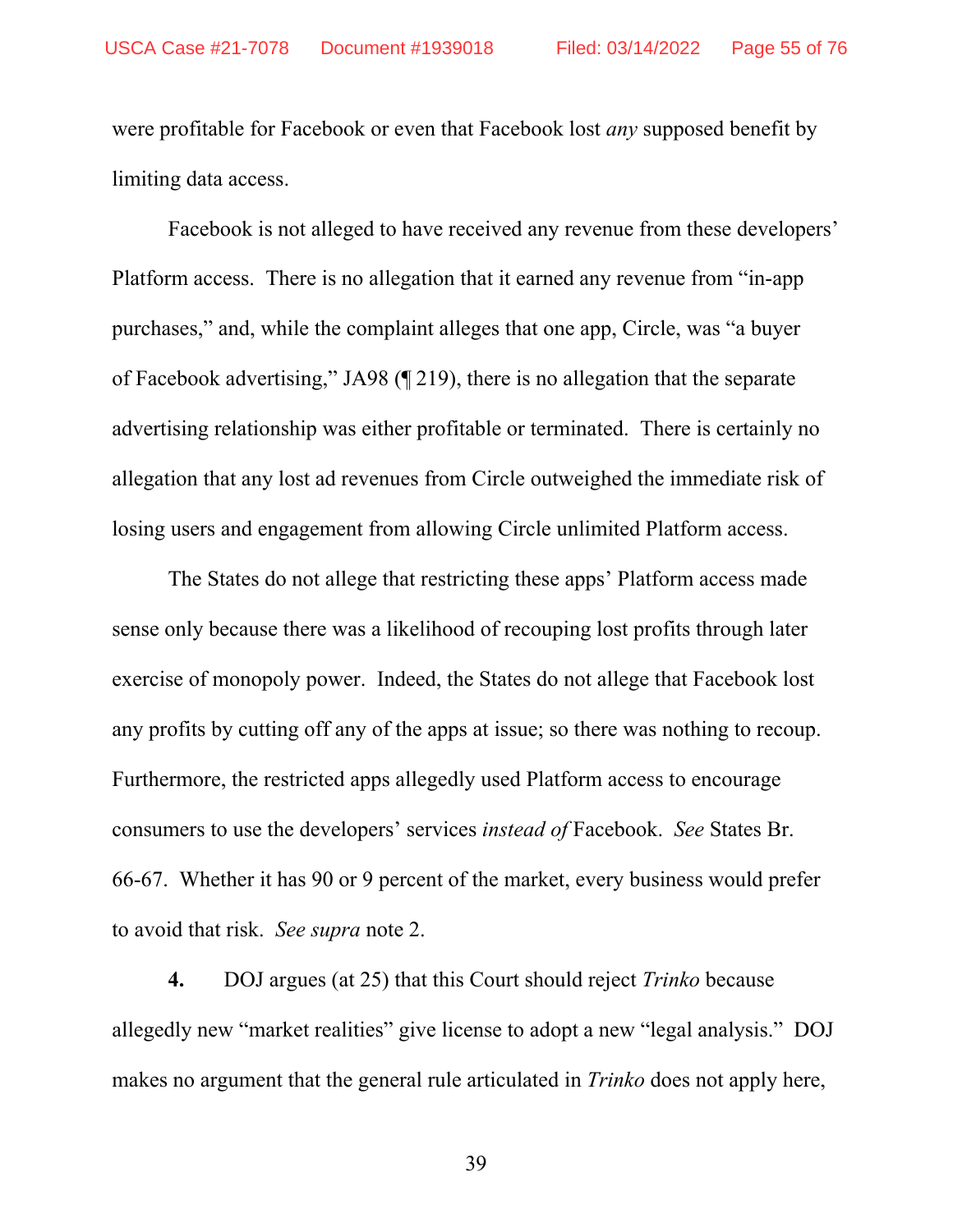nor does it argue that the *Aspen Skiing* exception to *Trinko* applies. It merely argues (at 25-27) that *Trinko* is ill-suited to modern realities.

DOJ's invitation to shirk binding precedent is directed to the wrong tribunal – and is misguided even on its own terms. *Trinko* dealt squarely with relevant "market realities." The claim in *Trinko* arose from the allegation that Verizon "denied interconnection services to rivals in order to limit entry." 540 U.S. at 407. The Supreme Court upheld the defendant's right to refuse such access even though the rival allegedly had *no* alternative way to enter the market. *See id.* at 409-11; *Qualcomm*, 969 F.3d at 993; *Viamedia*, 951 F.3d at 454 (same); *see also Olympia Equip.*, 797 F.2d at 375-76 ("[A] firm with lawful monopoly power has no general duty . . . to extend a helping hand to new entrants . . . [or] help [rivals] . . . survive or expand."). DOJ (and the FTC) has for years told the Supreme Court and appellate courts – in cases decided on the pleadings – that "conduct is not exclusionary or predatory *unless* it would make no economic sense for the defendant but for its tendency to eliminate or lessen competition."12

 <sup>12</sup> Br. for United States and FTC as Amici Curiae at 15, *Verizon Commc'ns Inc. v. Law Offices of Curtis V. Trinko, LLP*, 540 U.S. 398 (2004), https://www.justice.gov/sites/default/files/osg/briefs/2002/01/01/2002- 0682.mer.ami.pdf; *see also* Br. for United States as Amicus Curiae at 17 n.10, *Pacific Bell Tel. Co. v. linkLine Commc'ns, Inc.*, 555 U.S. 438 (2009), https://www.justice.gov/sites/default/files/osg/briefs/2008/01/01/2007- 0512.mer.ami.pdf; Br. of United States as Amicus Curiae at 18-27, *FTC v. Qualcomm Inc.*, 969 F.3d 974 (9th Cir. 2020), https://www.justice.gov/atr/case-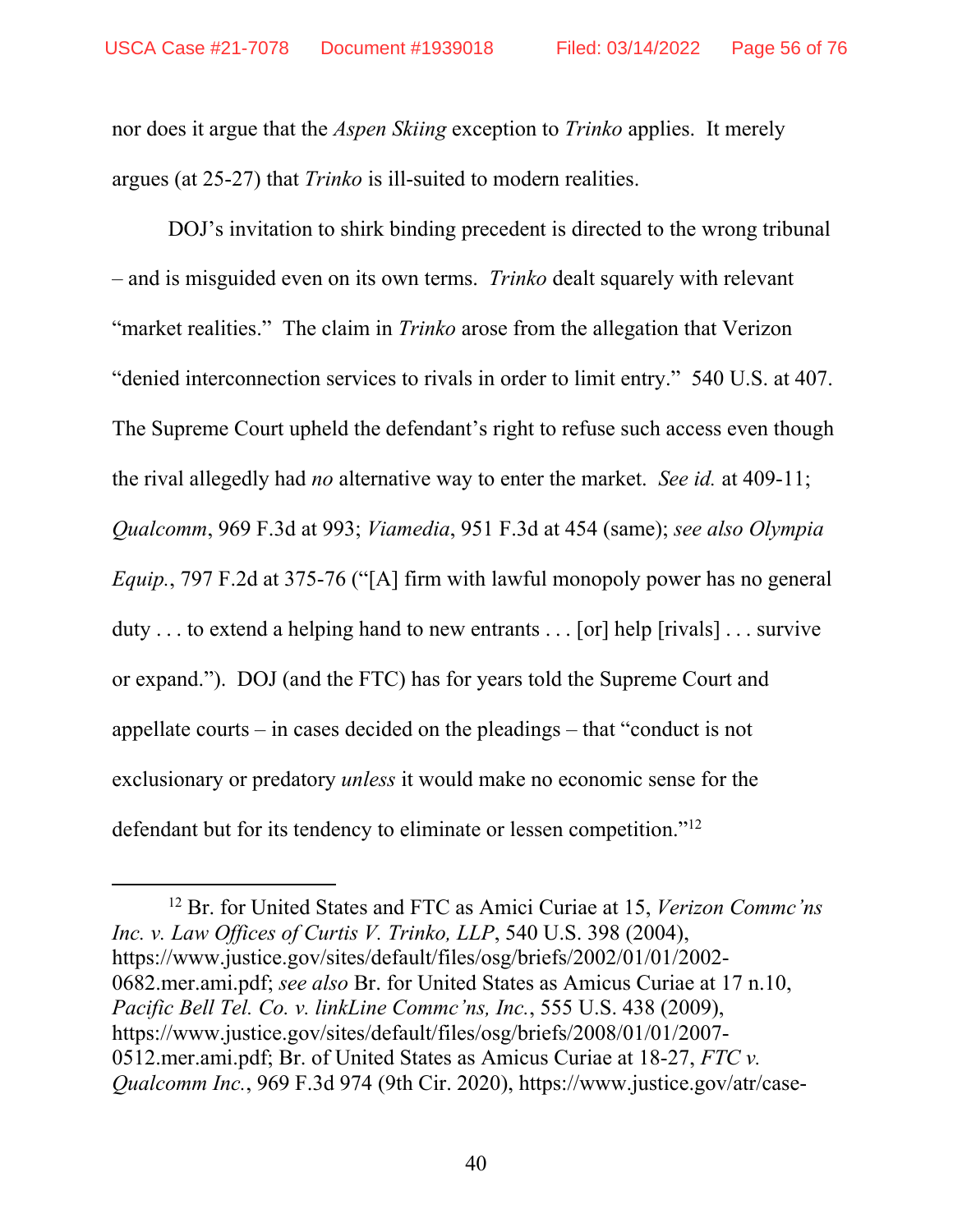Moreover, as Facebook noted in the district court, the States neither alleged nor argued that access to Facebook's Platform was necessary for rivals to compete. *See* Dkt. 114-1, at 28 (incorporating argument at FTC Dkt. 56-1, at 37, No. 1:20 cv-03590). As the States allege, Facebook itself launched in a marketplace "then dominated by Myspace." JA60 (¶ 64). Yet Facebook grew without any access to Myspace and its network of millions of users – and of course without the platform Facebook had yet to build. The States allege no facts showing that rivals needed access to Platform to grow, and they and *amici* offer no argument for why Facebook had an obligation to help competitors seeking to displace Facebook.

## **B. Facebook's Alleged Policies Were Not Unlawful "Conditional Dealing"**

The States cannot avoid the clear rules limiting duties to deal by recharacterizing conduct as "conditional dealing." To the extent their argument is not simply a repackaging of the claim that Facebook refused to deal with rivals, the States have alleged no unlawful "condition" in the terms of Facebook's dealing with developers that interfered with rivals' independent efforts to compete.

**1.** The States argue (at 59-62) that by refusing to deal with rivals – or with developers that used Platform to funnel data to rivals – Facebook

 $\overline{a}$ 

document/file/1199191/download; Br. for United States as Amicus Curiae at 11-17, *Viamedia, Inc. v. Comcast Corp.*, 951 F.3d 429 (7th Cir. 2020) (arguing expressly for a "no economic sense" test), https://www.justice.gov/atr/casedocument/file/1110056/download.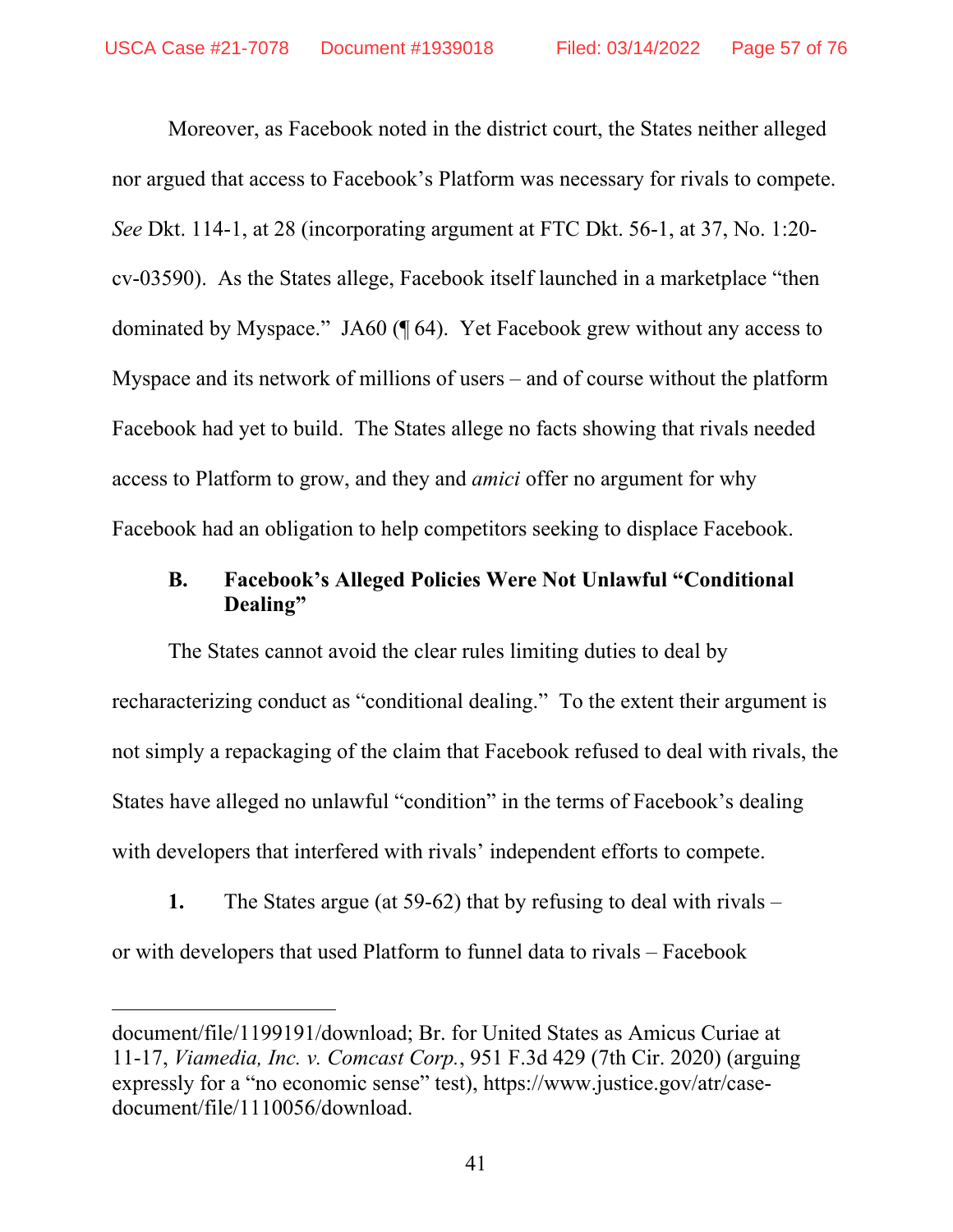"conditioned" Platform access on renouncing competition with Facebook. That argument is semantic, not substance. Whenever a defendant provides certain facilities to customers but not to competitors, such a refusal to deal can always be characterized as "conditional" on customers not competing. JA251-52 (Op. 35-36).

For this reason, DOJ's argument (at 15) that Facebook's alleged conduct is unlawful because its policies allegedly induced "app developers to change their behavior by limiting or discouraging them from dealing with Facebook's rivals or by deterring them from becoming rivals to Facebook themselves" flouts *Trinko* and the Supreme Court's subsequent decision in *Pacific Bell Telephone Co. v. linkLine Communications, Inc.*, 555 U.S. 438 (2009). Those cases make clear that no firm has a general obligation to give rivals access to an input, even when, without that input, rivals have neither the ability (*Trinko*) nor incentive (*linkLine*) to compete. The *only* alleged competitive deterrent here, as DOJ recognizes (at 16-17), is Facebook's making clear that it would not provide certain tools to rivals.

**2.** The district court correctly held that the facts alleged do not state a claim for unlawful conditional dealing because the States do not allege that Facebook's terms of access to Platform interfered with any application developer's *independent* dealing with third parties. Facebook's Platform policies set the terms for how developers could use *Facebook's* tools. But developers always remained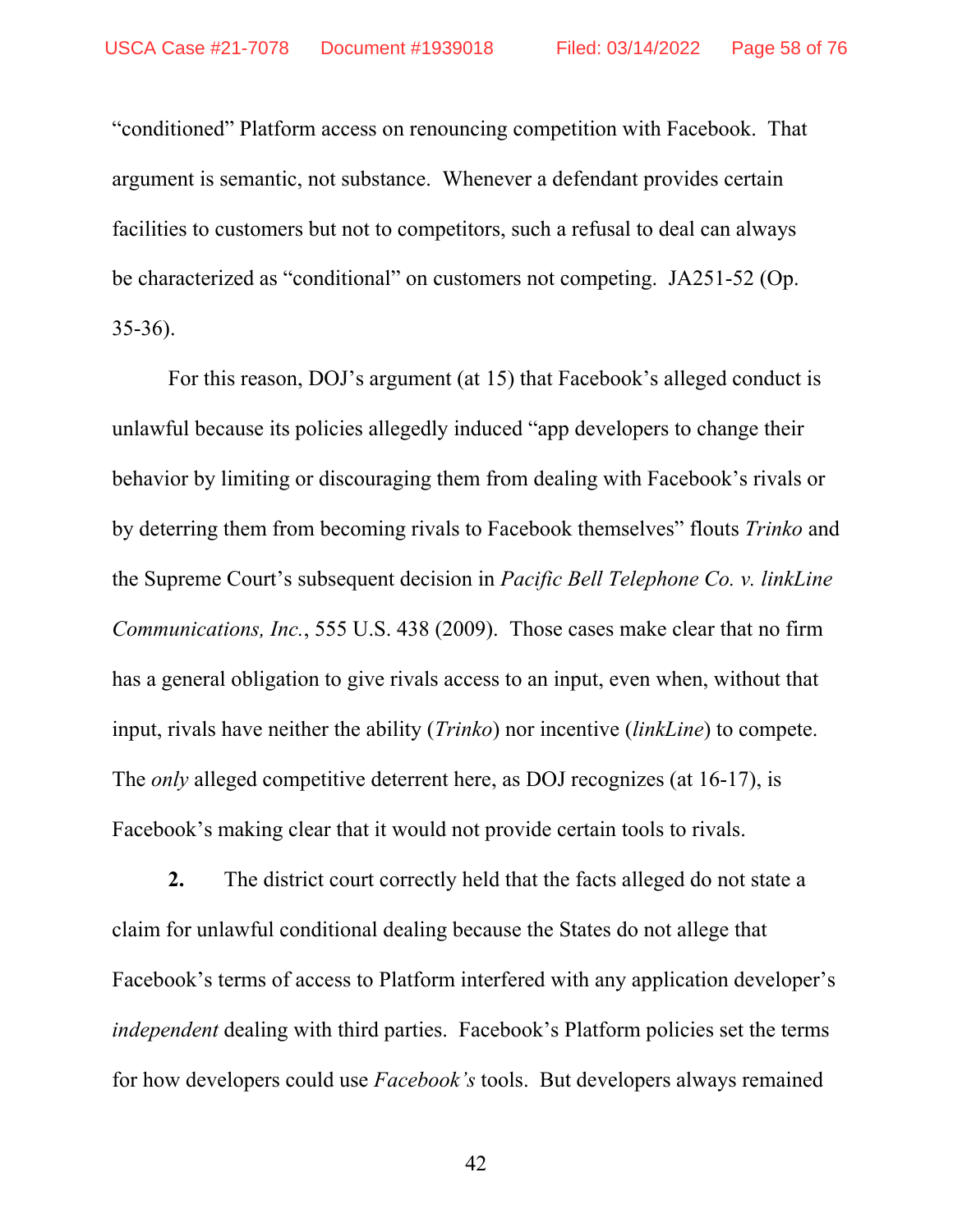free both to compete with Facebook and to collaborate with Facebook competitors without using Facebook's tools to do so.

This distinction between declining to assist rivals and affirmatively interfering with rivals' competitive efforts is fundamental. "Put simply if perhaps a little too simply, today a monopolist is much more likely to be held liable for failing to leave its rivals alone than for failing to come to their aid." *Novell*, 731 F.3d at 1072-73 (citing cases).

Both of the States' lead cases – *Lorain Journal Co. v. United States*, 342 U.S. 143 (1951), and *Microsoft* – are readily distinguishable because they involved "exclusive dealing," a strategy in which the defendant conditions its business with third parties on a promise by those third parties not to deal independently, using their *own resources*, with the defendant's rivals. Microsoft interfered with rivals through exclusive-dealing contracts with its customers that prevented them, without any legitimate purpose, from dealing with Microsoft's rivals. *See Microsoft*, 253 F.3d at 70-71.Lorain Journal likewise demanded exclusivity from customers, preventing them from placing advertising with a new radio rival. *See Lorain Journal*, 342 U.S. at 149. In both cases, the problem was forcing *customers* (not would-be rivals) to make a choice they would never need to make if not subject to monopoly power: to continue dealing with the monopolist, or to deal with rivals but sacrifice that necessary, monopolized input. That stands in contrast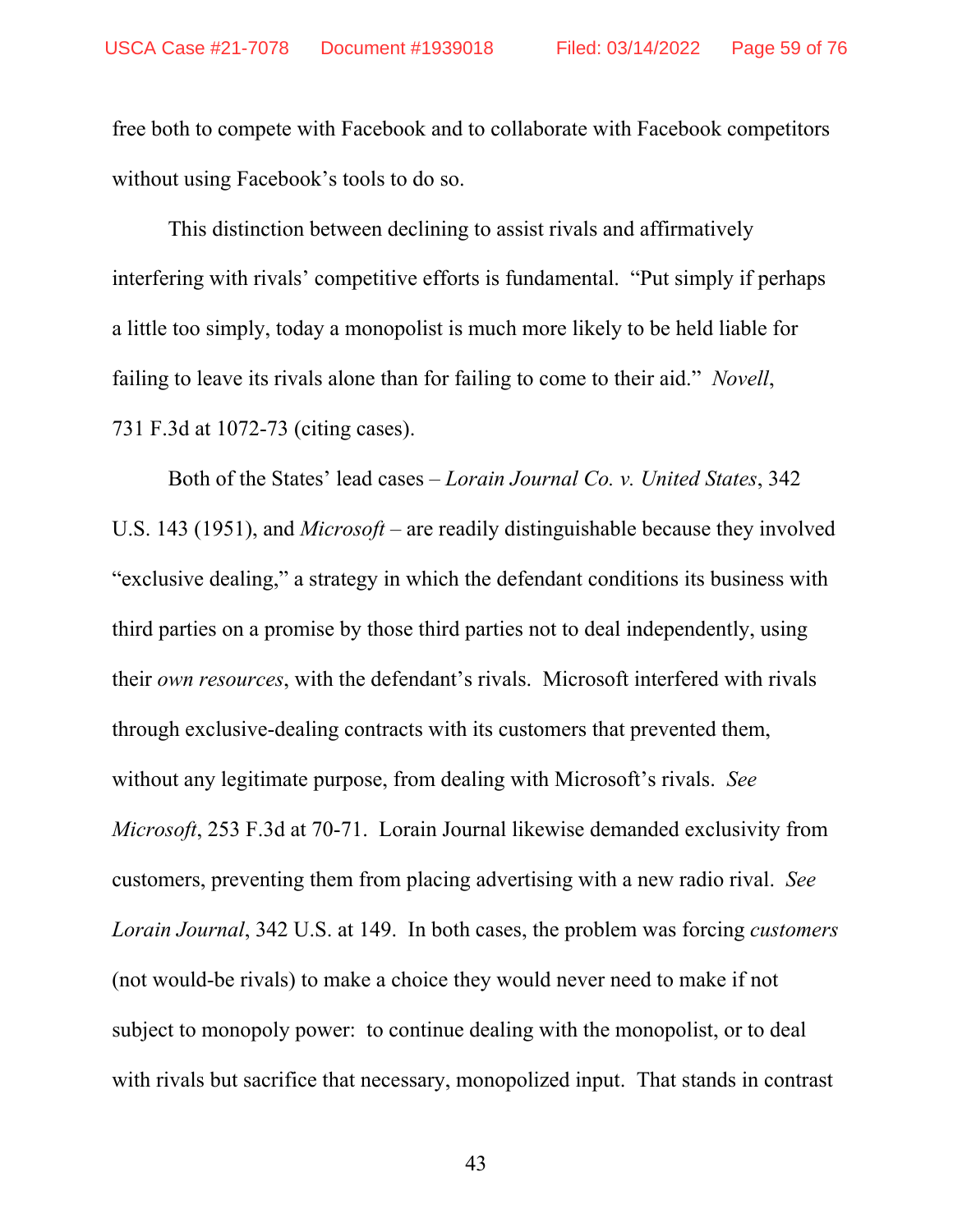to the States' allegations that Facebook declined to help rivals while leaving customers free to engage in independent dealings with those rivals.

DOJ's effort (at 16) to analogize Facebook's restrictions on exporting Facebook data to Microsoft's insistence that software developers use Microsoft's Java Virtual Machine as the default in their software fails for the same reason. This Court found that the requirement that software developers use Microsoft's tool as the default meant that developers would have no reason to include others' tools in the same software. *See Microsoft*, 253 F.3d at 75. By contrast, a developer whose app is successful on Facebook has every reason to adapt it for other platforms, and nothing in Facebook's policies discouraged it from doing so.

The States' remaining cases (at 61) are similarly far afield. *FTC v. Actavis, Inc.*, 570 U.S. 136 (2013), involved an agreement between competitors not to compete – "'the supreme evil of antitrust,'" *id*. at 152 (quoting *Trinko*, 540 U.S. at 408) – rather than unilateral conduct by a single firm. Likewise, in *Otter Tail Power Co. v. United States*, 410 U.S. 366 (1973), the Supreme Court affirmed liability based on provisions in the defendant's "wheeling contracts . . . which it sa[id] relieve[d] it of any duty to wheel power to municipalities served at retail by Otter Tail at the time the contracts were made." *Id.* at 378; *see Trinko*, 540 U.S. at 410. Because Otter Tail controlled the only means to transmit power from the generator to the retail utility, *see Otter Tail*, 410 U.S. at 369, those provisions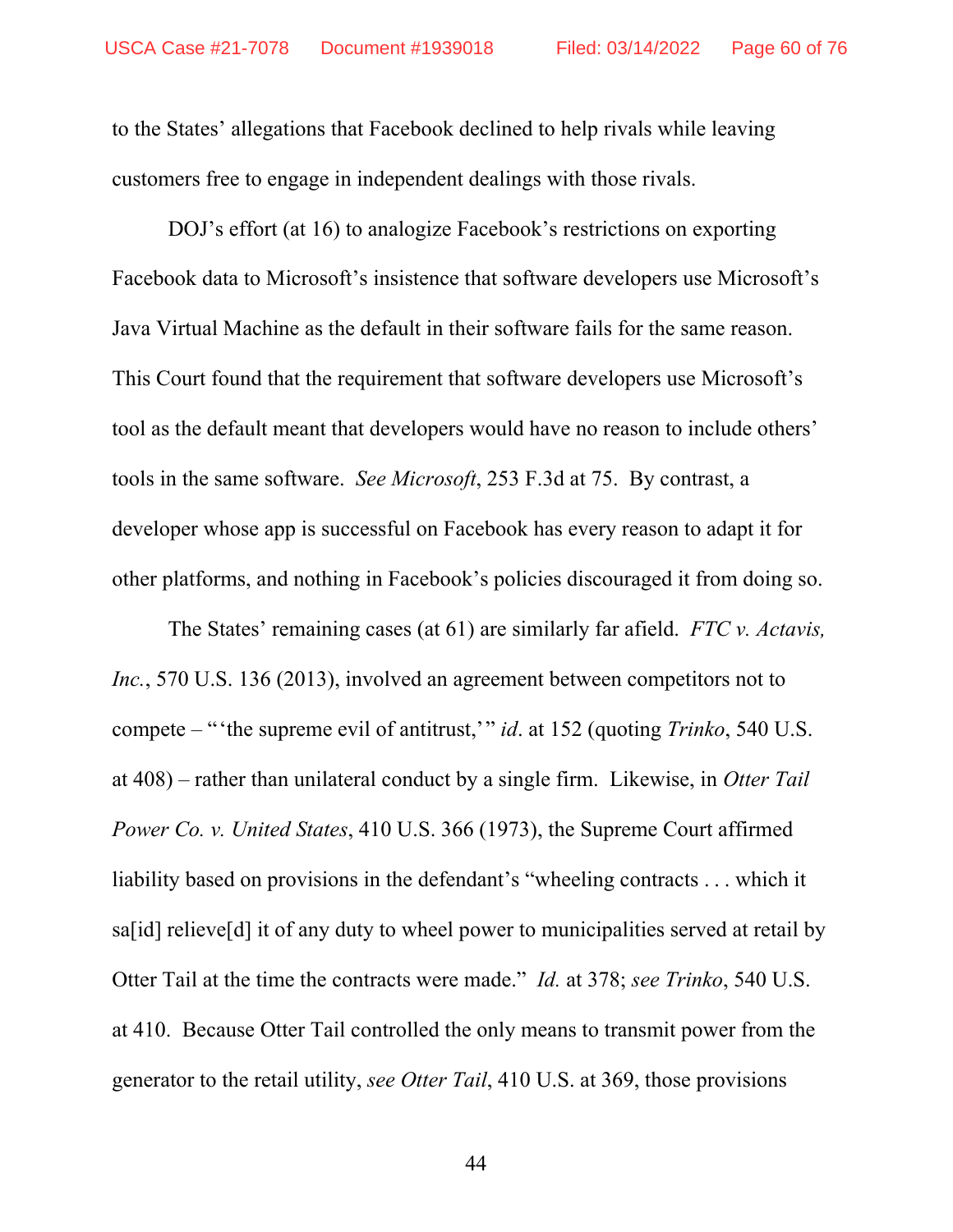constituted an agreement by the generator (Otter Tail's customer) not to deal with Otter Tail's competitors. Facebook's Platform policies are not alleged to have imposed any such prohibition.

**3.** The States cannot support any assertion that Facebook's Platform policies somehow crossed the line from controlling uses of Facebook's own facilities to imposing restrictions on others' independent conduct (the "assay . . . into the marketplace" distinguished in *Novell*, *see* DOJ Br. 15-16). The States rely (at 62) on paragraph 199 of the complaint, but all that is alleged there is that, "[i]n 2011, Facebook adopted a policy aimed at forbidding 'competing social platforms,' and any apps that linked or integrated with competing social platforms, from accessing its APIs." JA93 (¶ 199). On its face, this is an allegation that Facebook refused to deal with rivals and limited sharing of Facebook's valuable infrastructure with rivals "linked or integrated" through an app. DOJ acknowledges (at 16) that this distinction was crucial to the district court's decision, and it does not contest that "the challenged conditions did not prevent app developers from dealing with rivals outside of Facebook's platform."

The States' argument (at 50) that the district court erred in finding that the alleged restriction on "linking or integrating with competing social networks" was limited to apps operating within the Facebook site itself, *see* JA254-55 (Op. 38-39), has no force. In reaching that conclusion, the court relied on the text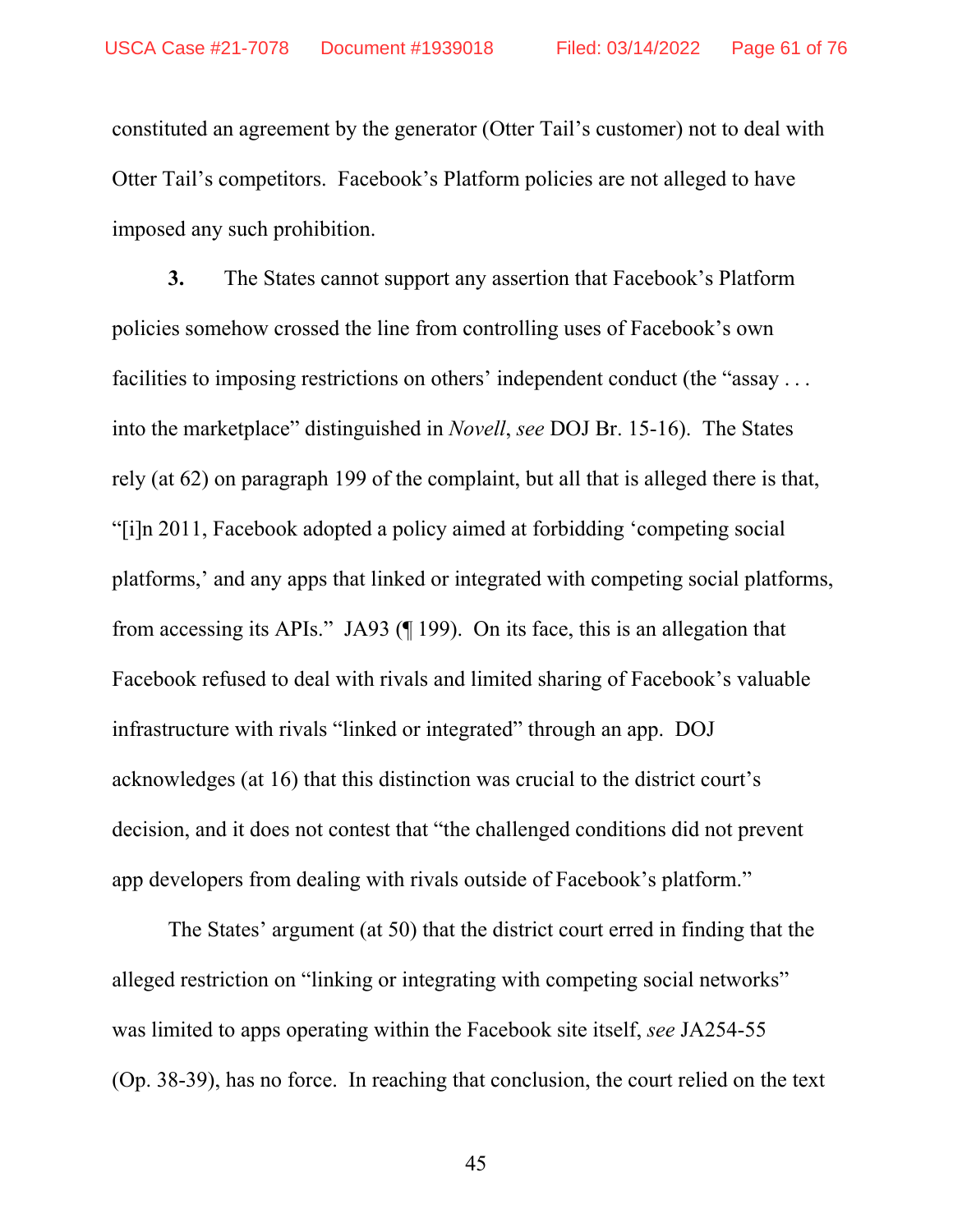of the relevant policy itself, which the States incorporated by reference in their complaint and which Facebook attached to its motions to dismiss. *Id*. The States did not below and do not now dispute that the actual text of the relevant policy is integral to their complaint and thus appropriate to consider on a motion to dismiss. *See Tellabs, Inc. v. Makor Issues & Rights, Ltd.*, 551 U.S. 308, 322 (2007).

Moreover, whether the challenged policies applied beyond apps operating within the Facebook website does not alter the legal analysis. The States allege only a refusal to allow apps to *use Facebook's Platform* to export Facebook data into rival products. JA93 (¶ 199); *see also* DOJ Br. 16-17 (arguing that Facebook allegedly "disincentivized" cross-platform and competing apps by declining to interconnect). That policy is lawful for the reasons above.

## **C. The States' "Course of Conduct" and "Intent" Arguments Cannot Undermine the Lawfulness of Facebook's Platform Policies**

**1.** The States' assertion (at 55-58) that Facebook's alleged Platform policies remain actionable as part of an overall "scheme" or "course of conduct" is incorrect because a refusal to aid a competitor is simply not unlawful. Lawful conduct does not become suspect because a defendant allegedly engaged in other challenged conduct.

As the district court explained, refusals to deal that do not independently violate *Aspen Skiing* – and thus are "clearly legal" on their own – cannot be "thrown into the mix to bolster a plaintiff's antitrust case." JA246 (Op. 30).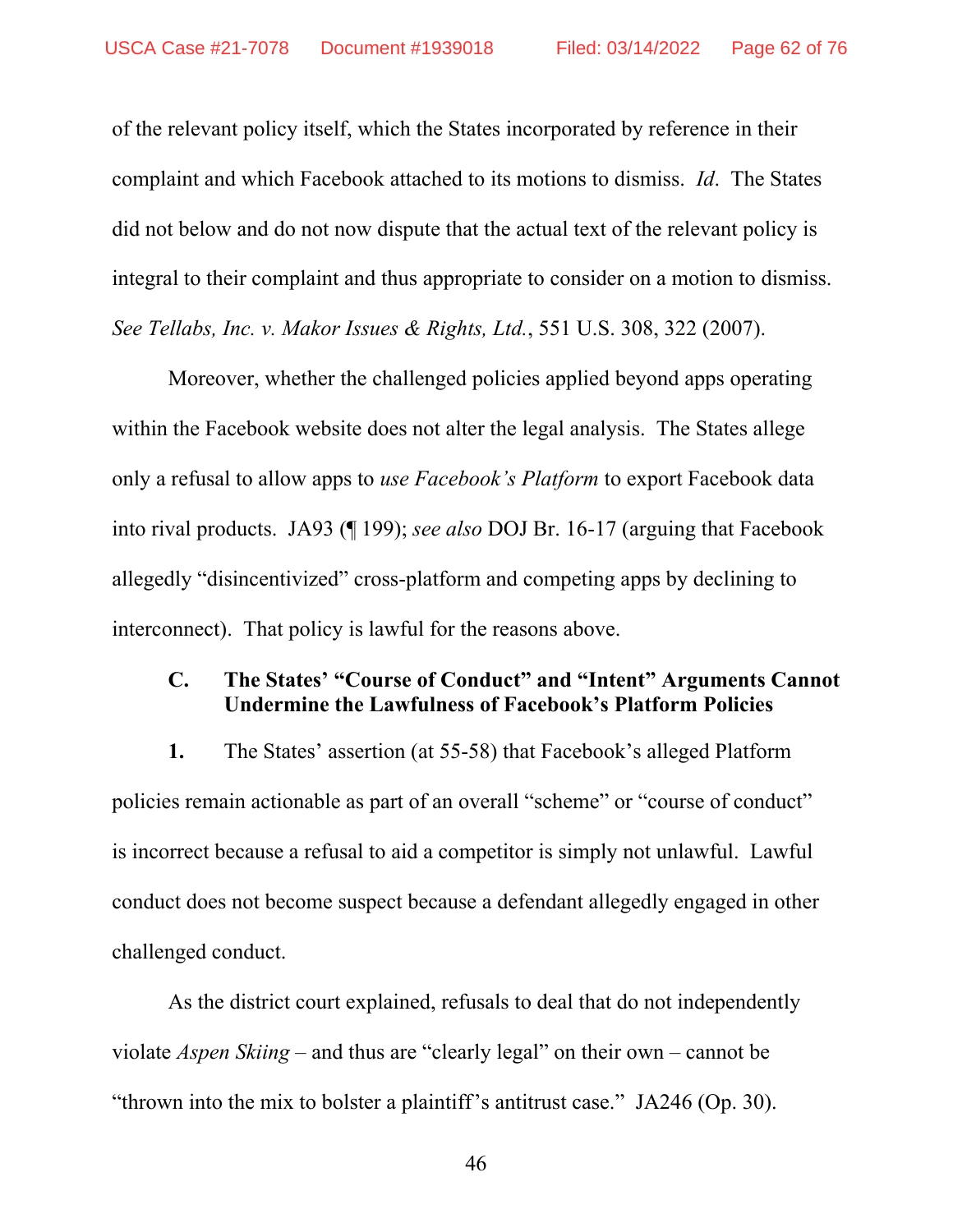"Otherwise, . . . monopolists might face liability for refusals to deal that are categorically protected from scrutiny" for sound reasons of antitrust policy. *Id.*  (citing Daniel A. Crane, *Does Monopoly Broth Make Bad Soup?*, 76 Antitrust L.J. 663, 666-69 (2010); Douglas H. Ginsburg & Koren Wong-Ervin, *Challenging Consummated Mergers Under Section 2*, Geo. Mason Univ. L. & Econ. Paper No. 20-14 (May 2020), https://bit.ly/3wPRpnx). "Any other result would recreate the negative policy consequences that the no-duty-to-deal rule is meant to avoid," JA280 (Op. 64), and would contradict the Supreme Court's separate analysis of the claims in *linkLine*, which rejected § 2 plaintiffs' attempt to "alchemize . . . a new form of antitrust liability" by "join[ing] [one] claim that cannot succeed with" another, 555 U.S. at 457.

The States cite (at 55-56) *Continental Ore Co. v. Union Carbide & Carbon Corp.*, 370 U.S. 690 (1962), but that case involved the aggregation of multiple firms' market shares to determine the market-wide impact of a conspiracy "to monopolize the vanadium market." *Id.* at 697-98. The case "does not stand for the unworkable proposition that business conduct that does not offend the antitrust laws may violate the Sherman Act once it is combined with other lawful business conduct." *Eatoni Ergonomics, Inc. v. Research In Motion Corp.*, 826 F. Supp. 2d 705, 710 (S.D.N.Y. 2011), *aff'd*, 486 F. App'x 186 (2d Cir. 2012). Nor do *LePage's Inc. v. 3M*, 324 F.3d 141 (3d Cir. 2003) (en banc), or *City of Anaheim*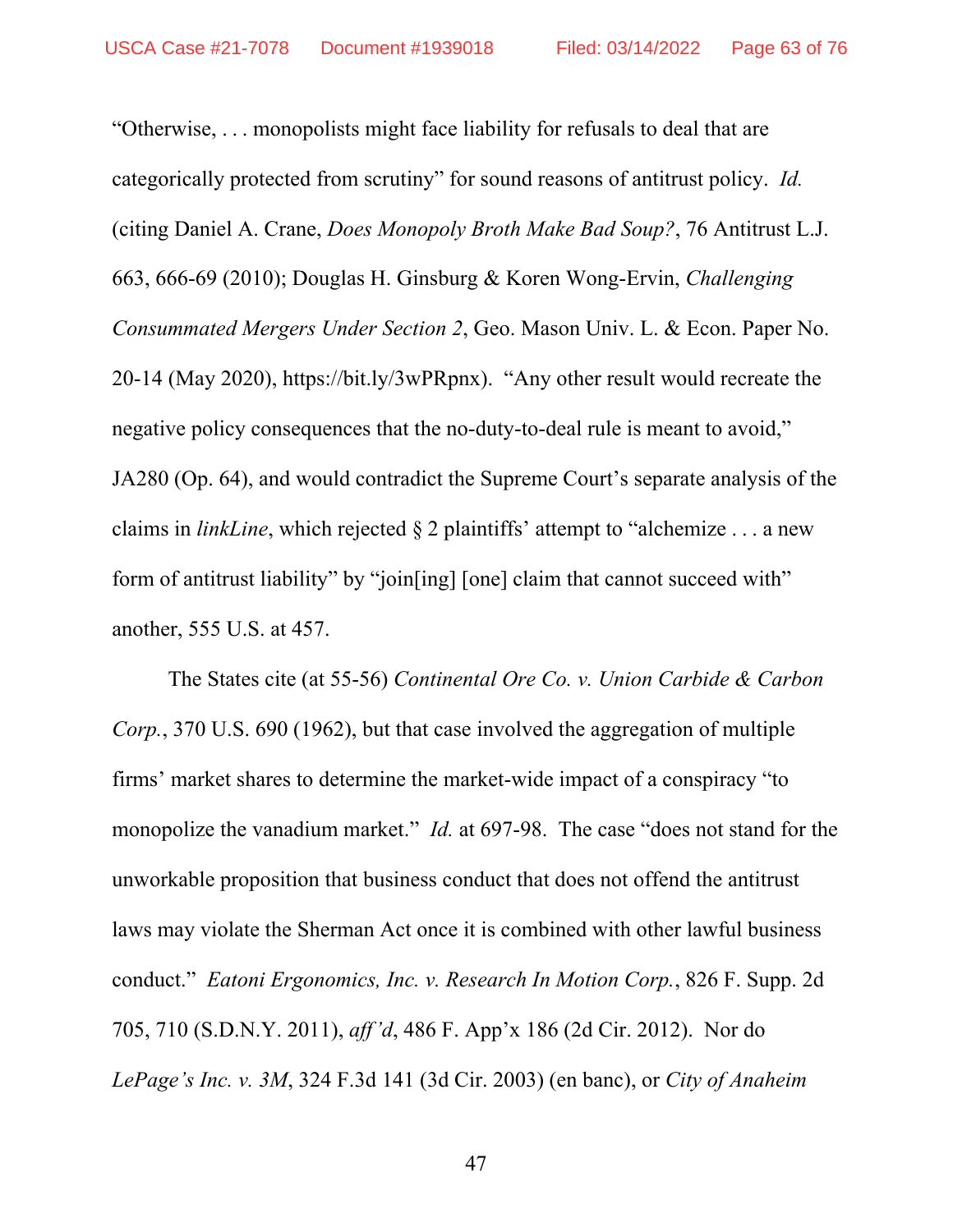*v. Southern California Edison Co.*, 955 F.2d 1373 (9th Cir. 1992), hold that categorically lawful conduct can become the basis of liability if combined with any other conduct. *City of Anaheim* even clarified that liability cannot follow from "perfectly legal acts." 955 F.2d at 1376; *see also LePage's*, 324 F.3d at 162 (aggregating the "anticompetitive effect" of "exclusionary practices" already determined unlawful).

The States assert (at 67-69) that they should be allowed to proceed past the pleadings because "applying old doctrines to new digital platforms is rarely straightforward." But *Trinko* itself was an antitrust case involving new developments in communications markets – a closer analog to the technological context here than downhill skiing – and it was resolved on the pleadings (at DOJ's urging). Every federal-court plaintiff must plead facts stating plausible claims. *See Bell Atl. Corp. v. Twombly*, 550 U.S. 544, 548 (2007).

DOJ similarly argues (at 21-22) that the economic rationality of a refusal to deal "generally" cannot be assessed "at the pleadings stage." But DOJ's stated position now contrasts with its positions in *Trinko*, *Twombly*, and *linkLine* – all antitrust cases in which DOJ urged dismissal on the pleadings.13 Facebook bears

 <sup>13</sup> Br. for United States as Amicus Curiae at 26, *Bell Atl. Corp. v. Twombly*, 550 U.S. 544 (2007), https://www.justice.gov/sites/default/files/osg/briefs/2006/ 01/01/2005-1126.mer.ami.pdf; *see also supra* note 12.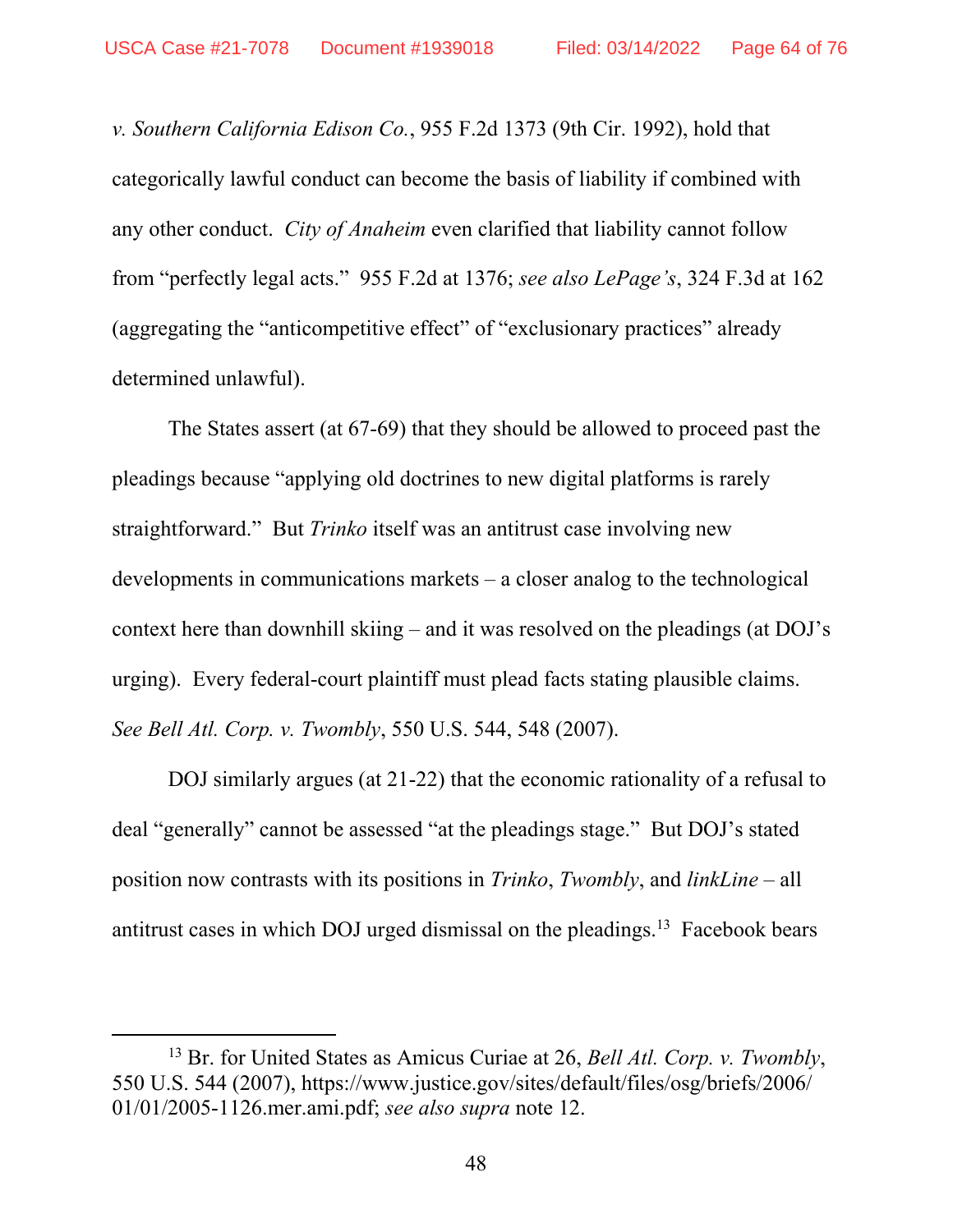no burden at the pleading stage to justify its conduct; it is incumbent on the States to plead *facts* establishing a plausible claim akin to that in *Aspen Skiing*.

DOJ's related contention (at 20) that every refusal to deal by a monopolist justifies "fact-intensive analysis" is also at odds with Supreme Court precedent. As the district court recognized, the general rule against imposing duties to deal under the antitrust laws does not rest on the view that forced dealing can never assist would-be competitors – of course it can. *See* JA240 (Op. 24). The rule rather rests on the understanding that *independent* rivalry, and the incentives to invest and innovate that the hope of competitive success creates, are far more important to competition and consumers. Those incentives are undermined not only by expansion of duties to deal, but also by subjecting businesses to the extraordinary burdens of antitrust litigation – with its costs in time, money, and attention, and its risks of false positives. That is why *Trinko* was resolved on the pleadings. *See* 540 U.S. at 414 (discussing risk of false positives); *see also Twombly*, 550 U.S. at 558-59 (discussing costs of federal antitrust litigation).

**2.** The States are likewise wrong to argue (at 64-65) that a plaintiff may state a claim by alleging that an otherwise-lawful refusal to deal was combined with "anticompetitive purpose," "malice," or a "scheme."

The choice not to deal with rivals remains permissible "even if it is motivated, as Verizon's was in *Trinko*, by a desire 'to limit entry' by new firms or impede the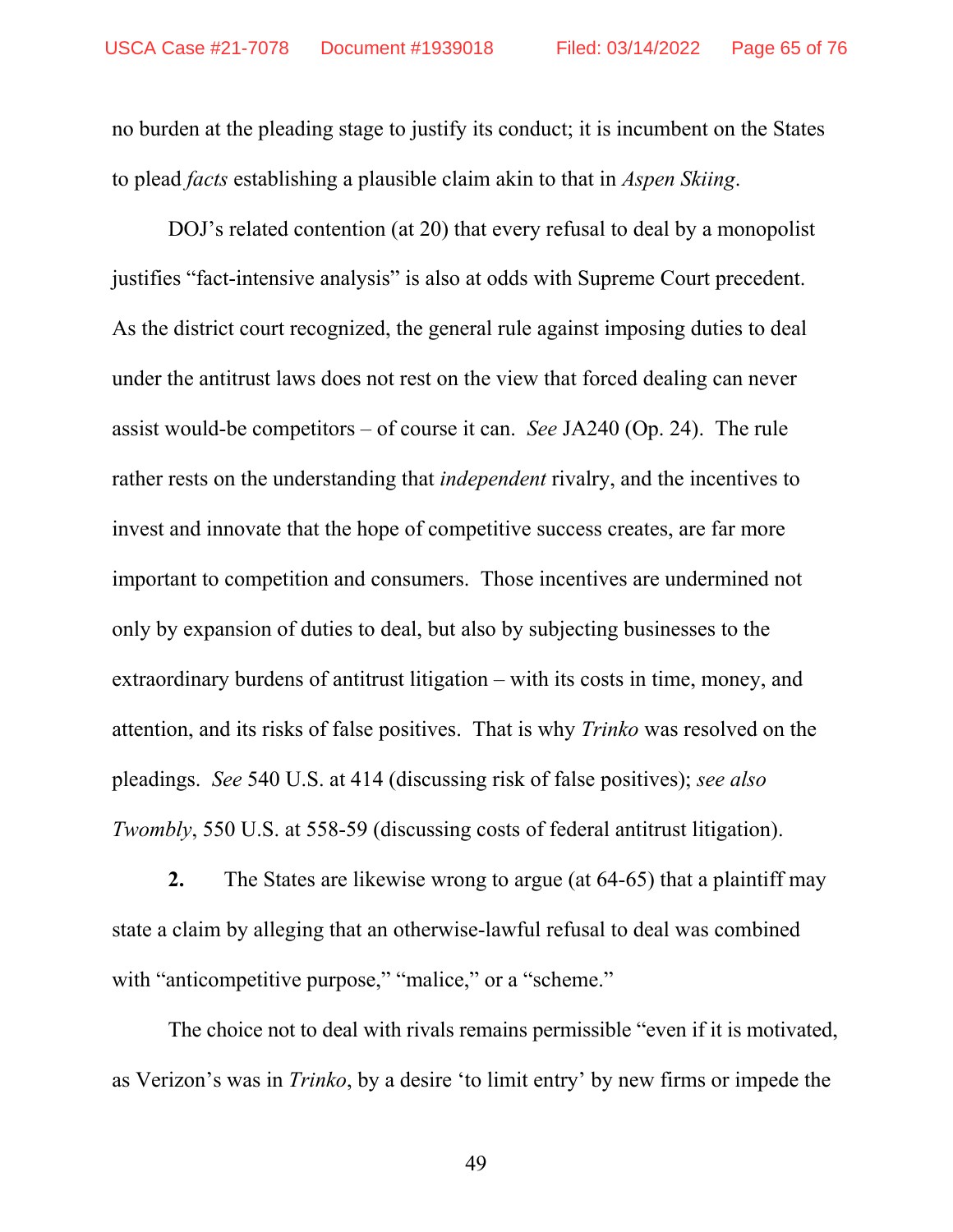growth of existing ones." JA244 (Op. 28) (quoting *Trinko*, 540 U.S. at 407); *see also Aerotec Int'l, Inc. v. Honeywell Int'l, Inc.*, 836 F.3d 1171, 1184 (9th Cir. 2016) (rejecting argument that refusal to deal is unlawful because it was motivated by "intent to foreclose competition"). The States' focus on motive – and their erroneous claim that anticompetitive motive *alone* suffices to transform lawful conduct into a  $\S 2$  violation – cannot be reconciled with antitrust law. The antitrust inquiry turns on "the effect of [the alleged] conduct, not upon the intent behind it." *Microsoft*, 253 F.3d at 59. Motive is particularly irrelevant in refusal-to-deal cases: the reasons an alleged monopolist may have for refusing to aid rivals are beside the point if there is no duty to do so in the first place.

The States are seeking to overturn settled law. In *Trinko*, for instance, the complaint alleged that Verizon's refusal to let competitive local phone carriers interconnect with its infrastructure was "an anticompetitive scheme to discourage customers from becoming or remaining customers of competitive [carriers], thus impeding the competitive [carriers'] ability to enter and compete in the market for local telephone service." 540 U.S. at 404. The Supreme Court upheld Verizon's choice and dismissed the complaint. And in *linkLine*, AT&T's *motive* for its alleged "price squeeze," *see* 555 U.S. at 443-44, did not enter the Court's analysis at all: the Court upheld AT&T's alleged conduct and dismissed the complaint because AT&T had the right (under *Trinko*) to set the terms on which it sold access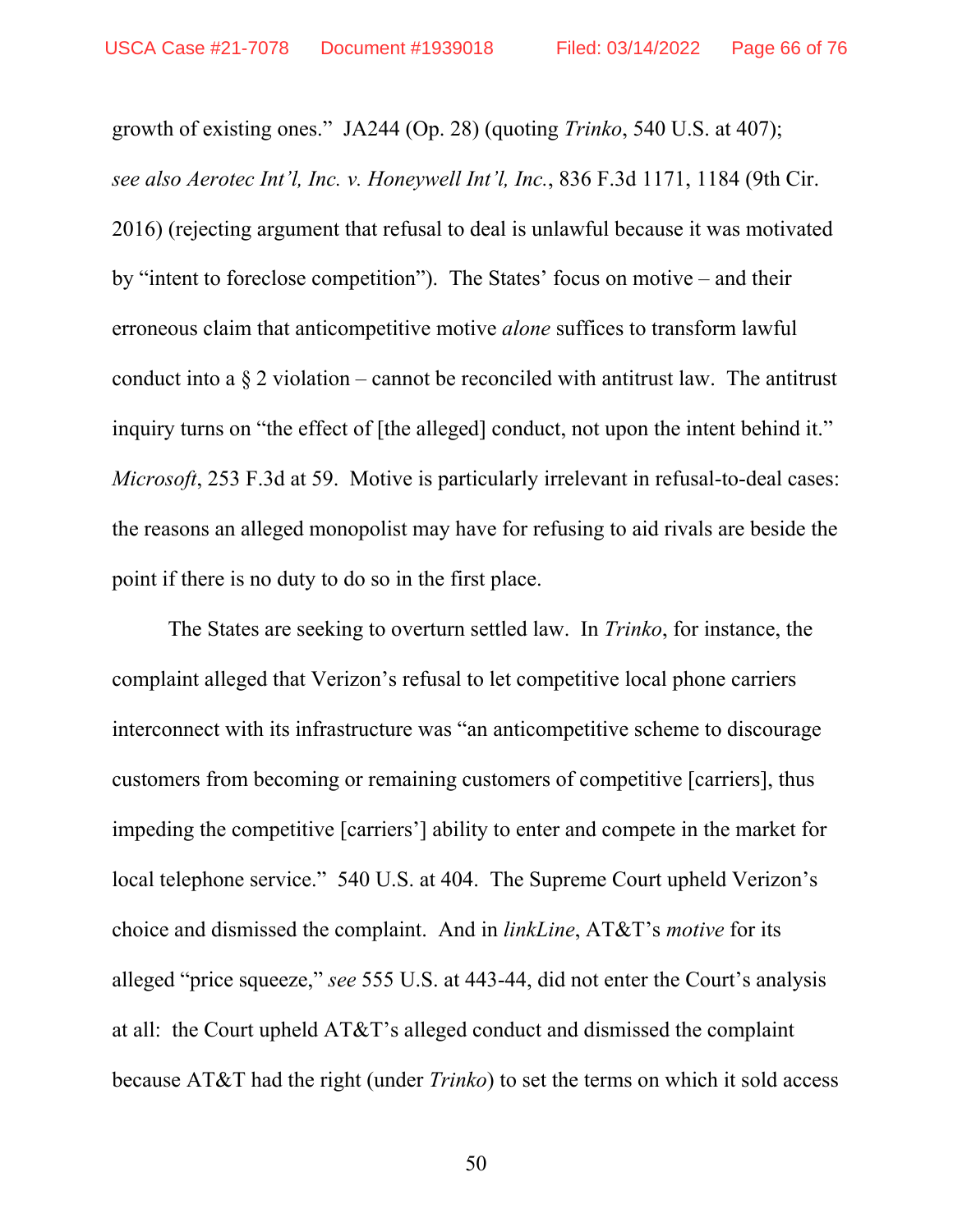to rivals and the right (under *Brooke Group*) to set any above-cost price at retail. *Id.* at 457; *see Brooke Grp. Ltd. v. Brown & Williamson Tobacco Corp.*, 509 U.S. 209, 222-24 (1993).

## **D. The District Court Correctly Found That No Remedy Is Available for Facebook's Past Policy Enforcement**

The district court correctly found that there was no remedy available for any injury from seven alleged restrictions of Platform access that occurred in 2013 (five) and 2015-2016 (two). JA247-51 (Op. 31-35). The States sought only injunctive relief, which cannot be granted for these stale claims.

**1.** As the district court held, a "preventive" injunction is unavailable because the States alleged no facts that could plausibly demonstrate that the alleged harms were "'likely to occur again.'" JA248-49 (Op. 32-33) (quoting *Wisconsin Gas Co. v. FERC*, 758 F.2d 669, 674 (D.C. Cir. 1985)). And a "reparative" injunction "aimed at prevent[ing] the future harmful effects of past acts," JA247 (Op. 31) (quotation omitted), is unavailable for an even more fundamental reason: an injunction "'would have no remedial effect whatsoever," because the court "cannot turn back the clock to 2013, 2014, or 2015 and order Facebook to provide API access" to any developer restricted at that time. JA250 (Op. 34) (quoting *In re G-Fees Antitrust Litig.*, 584 F. Supp. 2d 26, 35 (D.D.C. 2008)). Alleged "past wrongs," like Facebook's alleged restrictions, generally cannot support "the grant of an injunction," even when the allegedly unlawful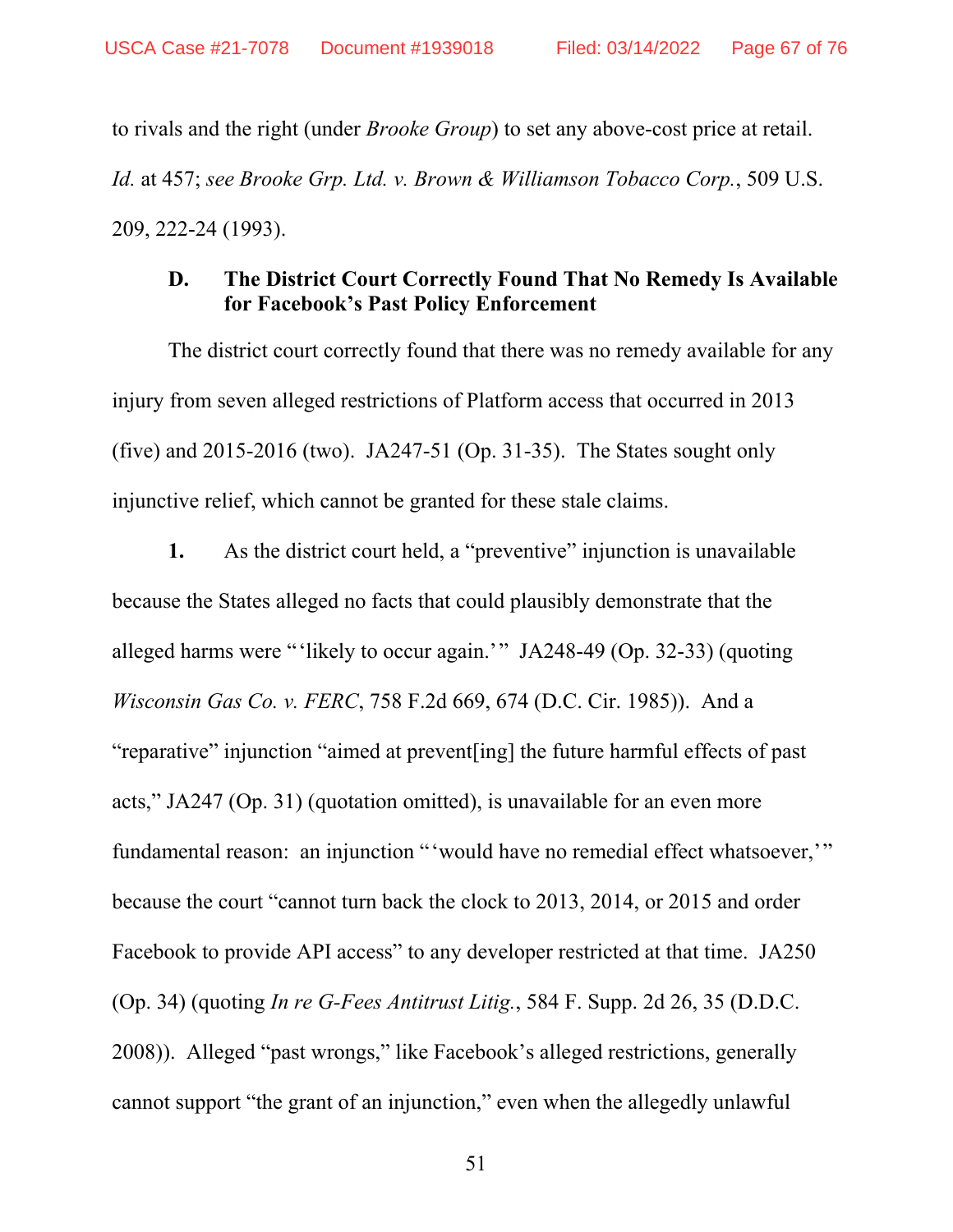conduct ceased much more recently than five years ago. *Qualcomm*, 969 F.3d at 1005 (cleaned up). "The usual remedy" for past wrongs "is damages," which the States do not seek. JA250 (Op. 34) (citing *City of Los Angeles v. Lyons*, 461 U.S. 95, 109 (1983)).

The States argue (at 44-45) that the district court erred in determining – improperly from the FTC's complaint, the States say – that Facebook ended the challenged policies in 2018. But the court determined that the challenged policies ended in 2018 based on the *States'* own opposition brief and exhibits that the *States* provided. *See* JA231 (Op. 15) (citing Dkt. 121-7 and Dkt. 122, at 13 (States' opposition brief) (noting "the retraction of this [challenged] policy" in 2018)). The court was right to rely on these exhibits and the actual policies over the States' ungrounded and conclusory allegations of ongoing conduct. *See Kaempe v. Myers*, 367 F.3d 958, 963 (D.C. Cir. 2004).

The States' complaint nowhere alleges that Facebook continued the challenged policy after it was "retracted" in 2018 or that Facebook ever even contemplated restoring it. And the States did not seek leave to amend their complaint in light of the district court's decision, which they could have done if the court had misapprehended material facts. *See also Cohen v. Capital One Funding, LLC*, 489 F. Supp. 3d 33, 46 (E.D.N.Y. 2020) (courts need not "blind themselves to integral documents that plainly undermine, or even flatly contradict, the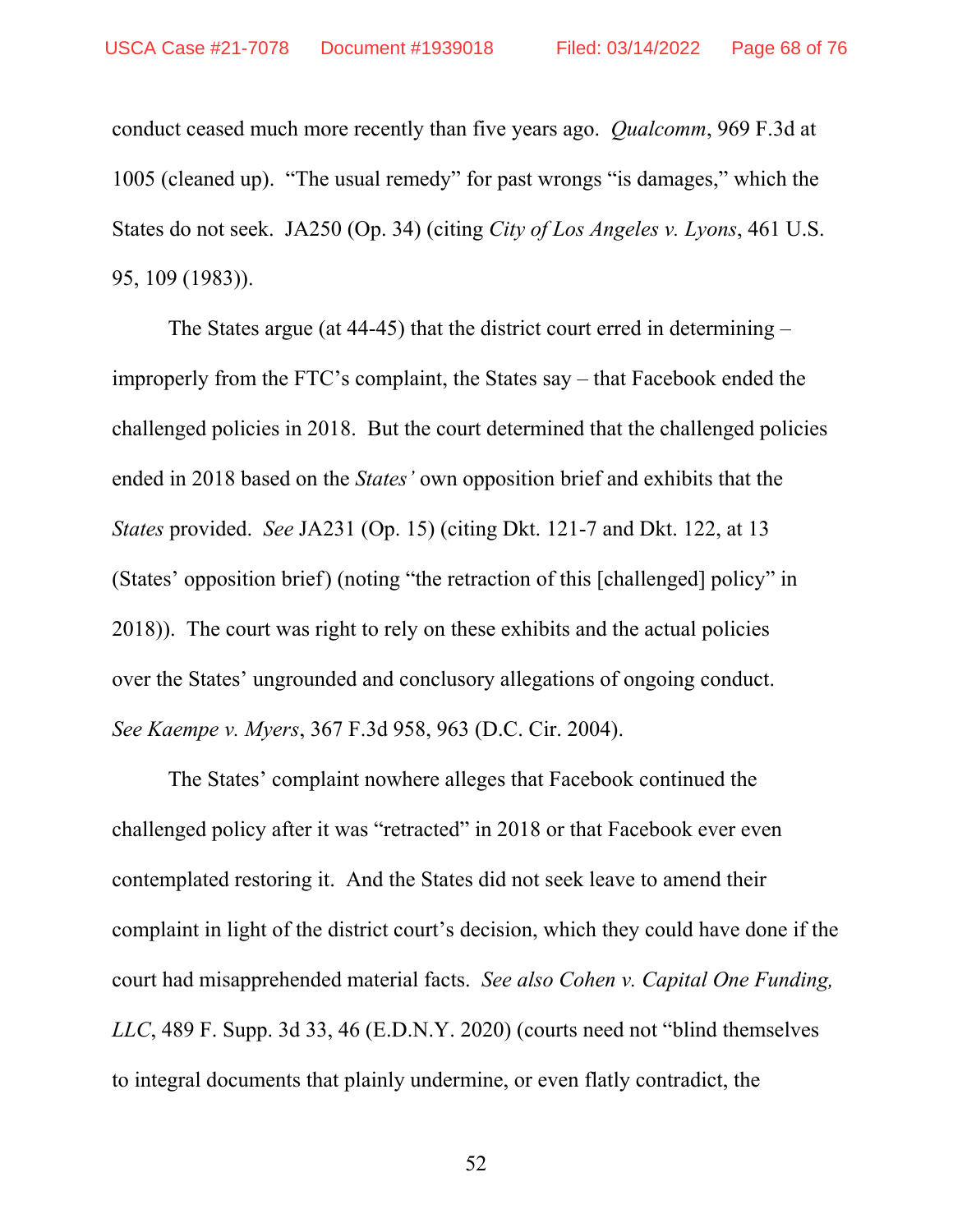allegations based on those very documents"); *cf. Covad Commc'ns Co. v. Bell Atl. Corp.*, 407 F.3d 1220, 1222 (D.C. Cir. 2005) (similar).

The States speculate (at 46-47) that, even if the challenged conduct is long past, Facebook might one day revive its Platform restrictions. That does not provide a basis for injunctive relief. As *Lyons* holds and DOJ concedes (at 28), a plaintiff must "demonstrate a significant threat of injury" from a "violation likely to continue or recur." *See Lyons*, 461 U.S. at 102-03, 109-10. The district court was right to dismiss the States' claim on the pleadings because the States alleged no *facts* that could support a claim that the policies themselves (which are lawful) are imminently likely to be implemented or that there is an imminent threat of denial of access to specific rivals that might be even conceivably unlawful. The States thus failed to meet their burden to "'substantiate the claim'" for injunctive relief with "well-pleaded allegations [of fact] 'that the harm is likely to occur again.'" JA249 (Op. 33) (quoting *Wisconsin Gas*, 758 F.2d at 674) (cleaned up); *see Reveal Chat*, 2022 WL 595696, at \*1 (dismissing similar claims).

The States' argument (at 47-49) that an injunction could eliminate the ongoing consequences of past conduct fails to respond to the barrier the district court identified: the impossible problem, after more than half a decade, of separating (and then redressing) any ongoing consequences of specific Platform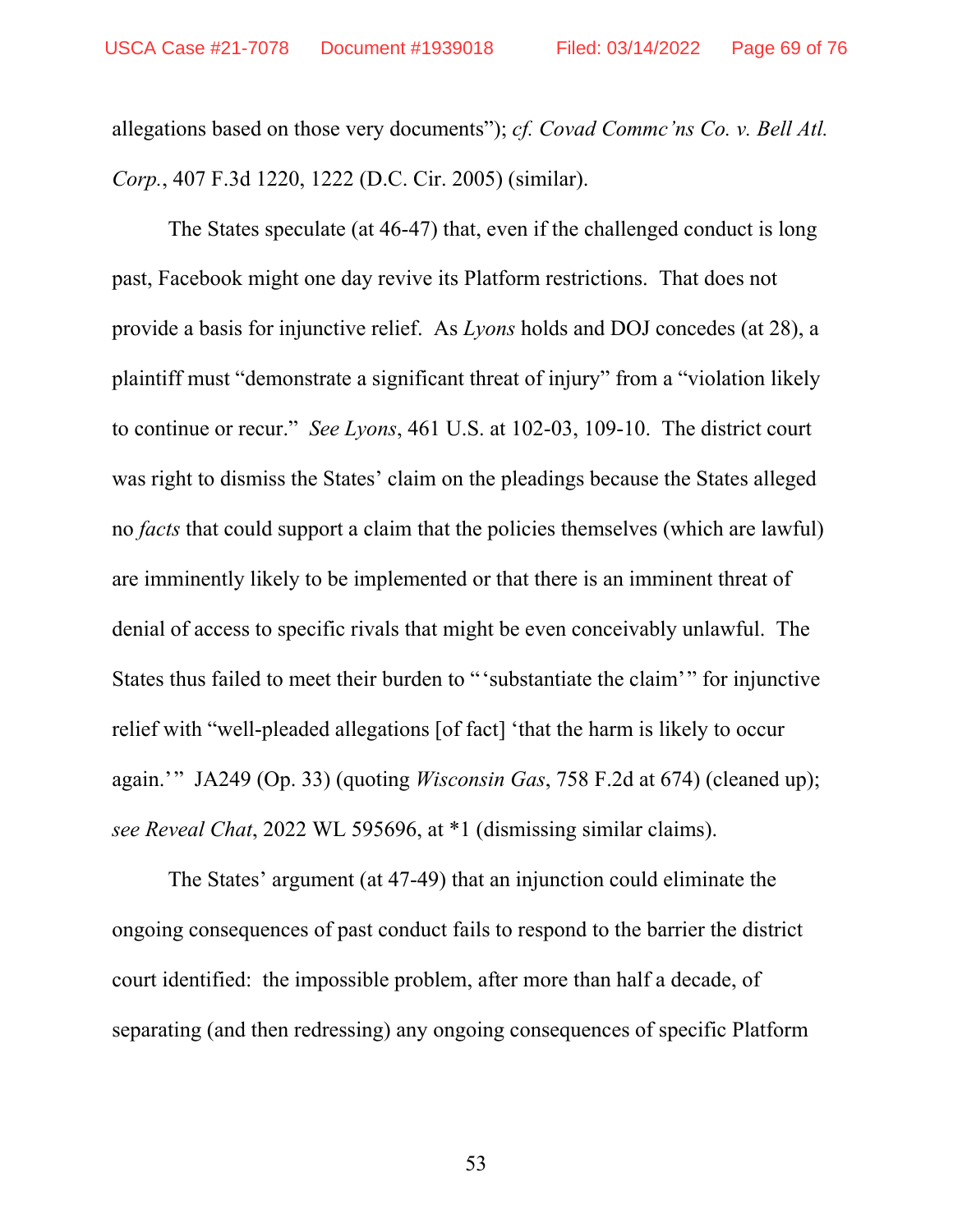policy applications found to have been wrongful from the consequences of intervening events. JA249-50 (Op. 33-34).

The States hardly attempt to show that a speculative remedy might redress the claimed relevant injury – here, the purported harm to the States' citizens' current economic well-being from Facebook's long-past Platform restrictions. *See Lujan v. Defenders of Wildlife*, 504 U.S. 555, 571 (1992) (plurality) (finding no standing where requested injunction's ability to redress the claimed injury was "entirely conjectural"); *Ginsburg*, 623 F.3d at 1233 (rejecting claim where requested remedy would be improper regardless of liability).

**2.** For related reasons, the district court's dismissal of the Platform-based claims can be affirmed on the ground that, like the acquisition-related claims, they are barred by laches.14 All of the alleged Platform-related *conduct* took place outside the four-year limitations period – the latest alleged instance of Platform restrictions occurred in mid-2016 – and the States offer no reason why they delayed in pursuing any challenge to well-publicized Platform policies that, they say, Facebook instituted no later than 2013.

The States allege that Facebook spent years developing its Platform to make its products more engaging. JA48 (¶ 14). The States do not dispute that Facebook

<sup>&</sup>lt;sup>14</sup> This Court can affirm on this alternative ground even though the district court did not decide the issue. *See Skinner v. United States Dep't of Justice*, 584 F.3d 1093, 1100 (D.C. Cir. 2009).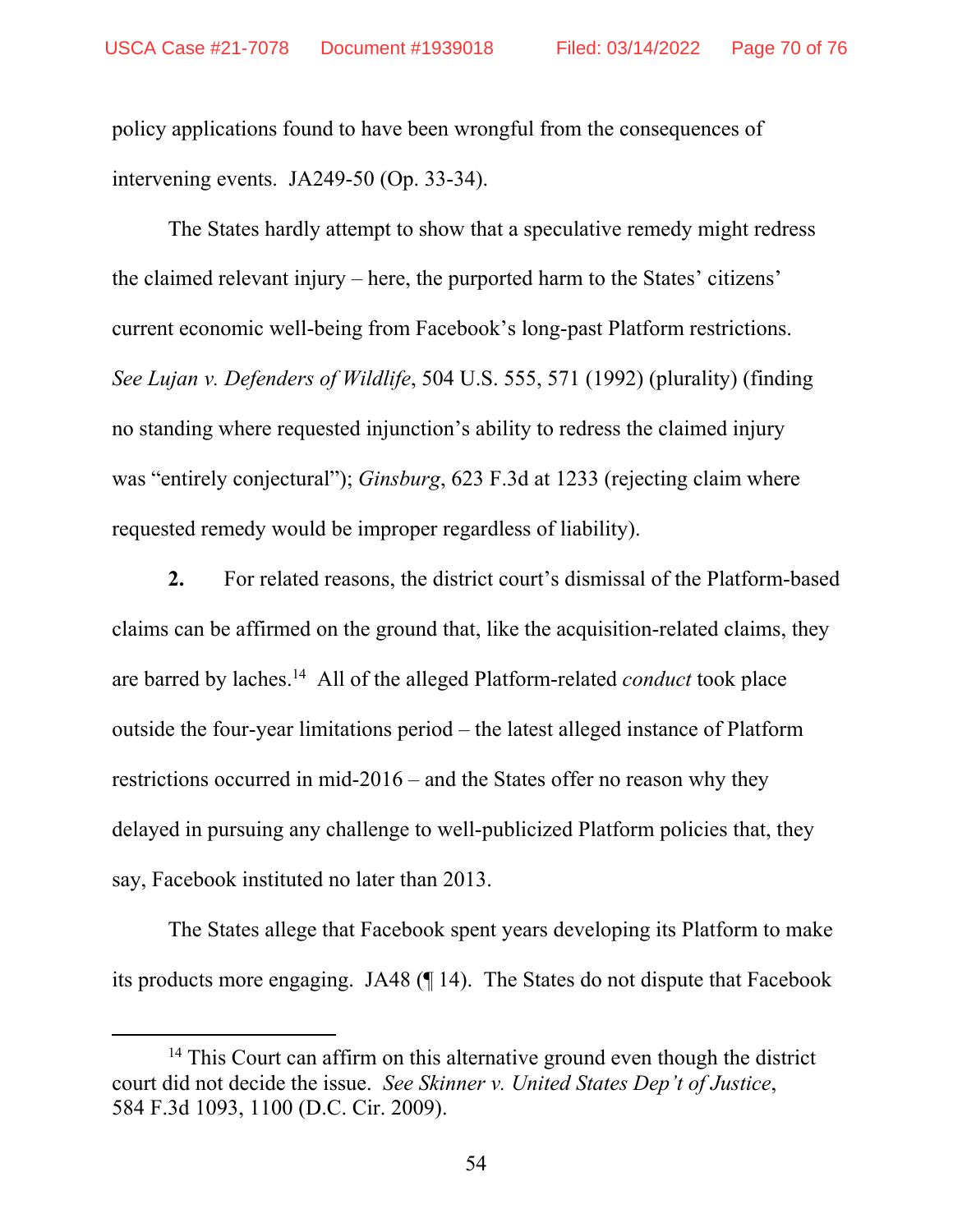developed its strategies from 2011 onward in reliance on maintaining its Platform

for the benefit of *its* customers and business, not as a free resource for rivals.

Subjecting Facebook to an equitable remedy now for these long-ago applications

of the policies would be presumptively prejudicial. *See IT&T*, 518 F.2d at 926.

# **CONCLUSION**

The judgment of the district court should be affirmed.

Respectfully submitted,

 /s/ *Mark C. Hansen* MARK C. HANSEN AARON M. PANNER JULIUS P. TARANTO ALEX A. PARKINSON KELLOGG, HANSEN, TODD, FIGEL & FREDERICK, P.L.L.C. 1615 M Street, N.W., Suite 400 Washington, D.C. 20036 (202) 326-7900 mhansen@kellogghansen.com apanner@kellogghansen.com jtaranto@kellogghansen.com aparkinson@kellogghansen.com

*Counsel for Defendant-Appellee* 

March 14, 2022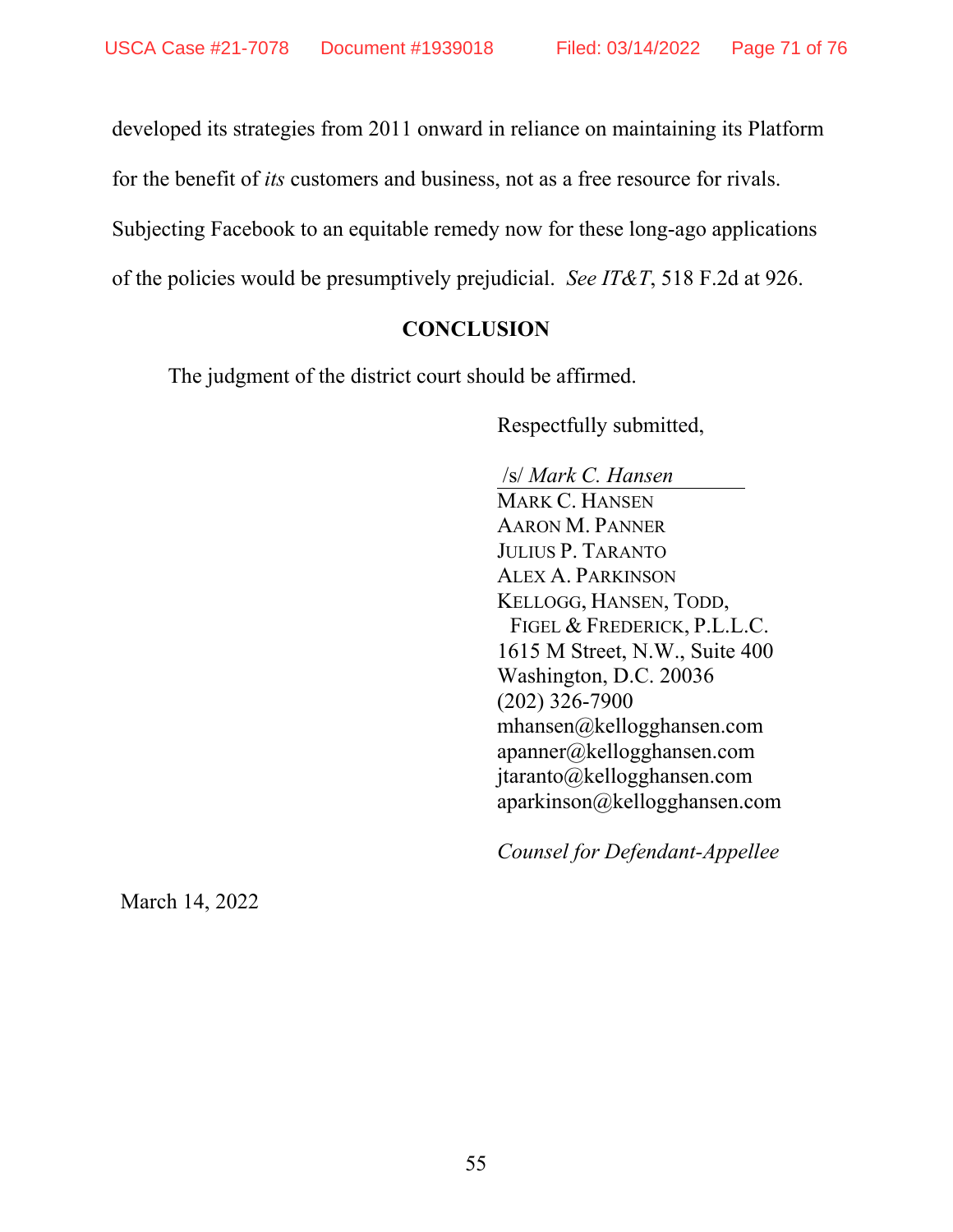#### **CERTIFICATE OF COMPLIANCE**

I certify, pursuant to Federal Rule of Appellate Procedure  $32(g)$ , that this brief complies with the type-volume limitation of Federal Rule of Appellate Procedure  $32(a)(7)(B)(i)$  because, excluding the portions of the brief exempted by Federal Rule of Appellate Procedure 32(f) and D.C. Circuit Rule 32(e)(1), the brief contains 12,938 words.

I further certify that this brief complies with the typeface and type style requirements of Federal Rule of Appellate Procedure 32(a)(5) and (a)(6) because it has been prepared using Microsoft Word 2016 in a proportionally spaced typeface (Times New Roman, 14 point).

/s/ *Mark C. Hansen* 

Mark C. Hansen

March 14, 2022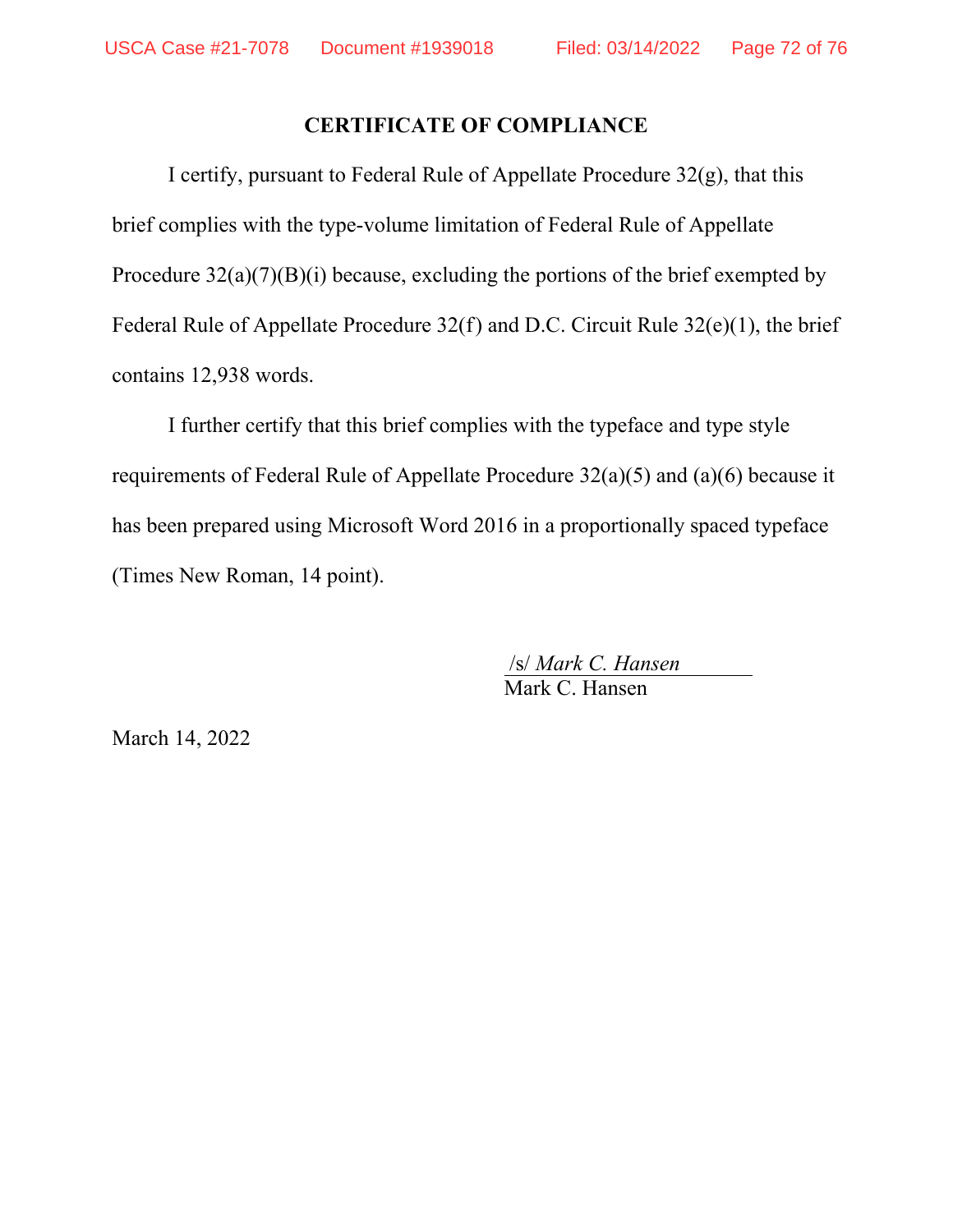# **ADDENDUM**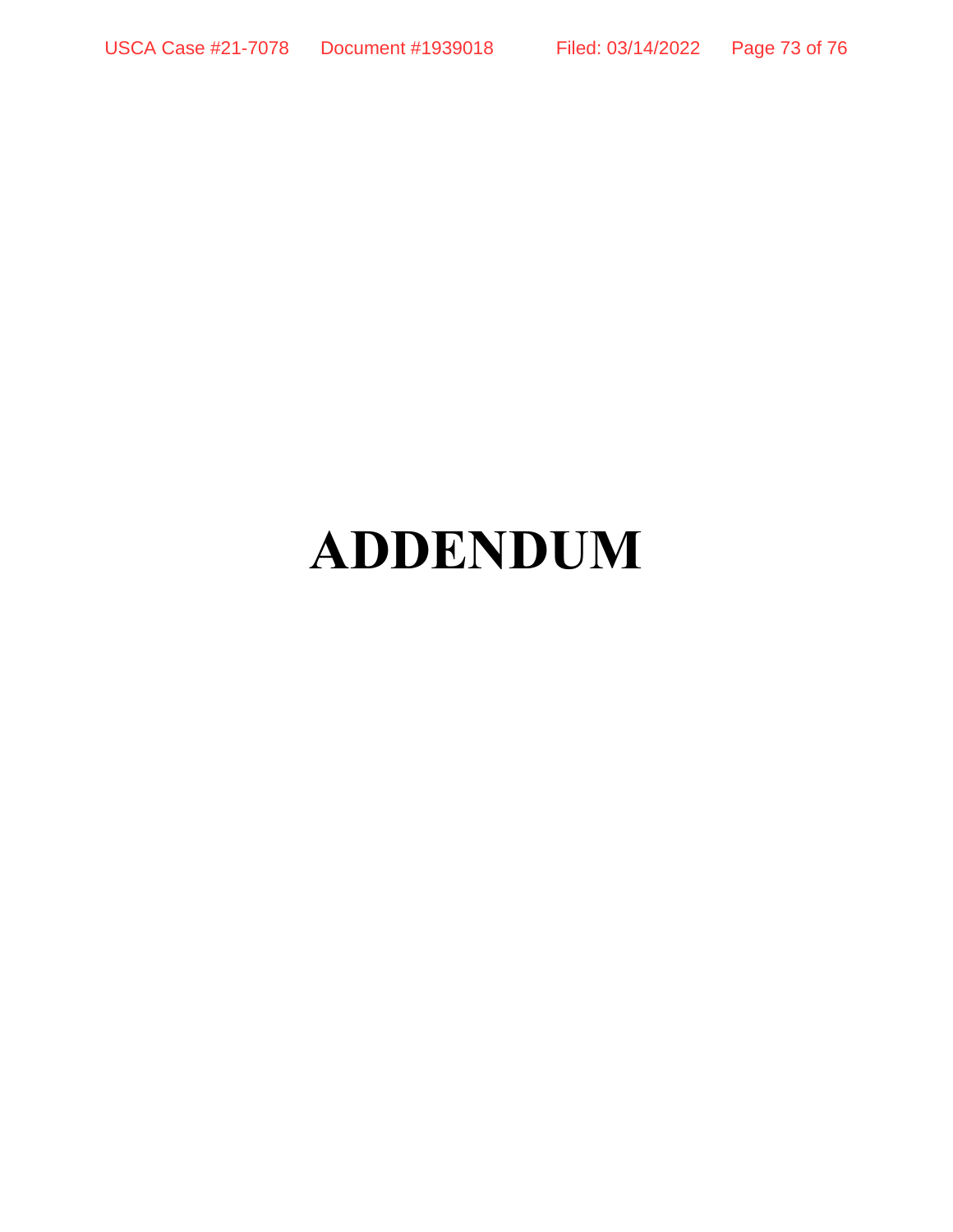# **TABLE OF CONTENTS**

Page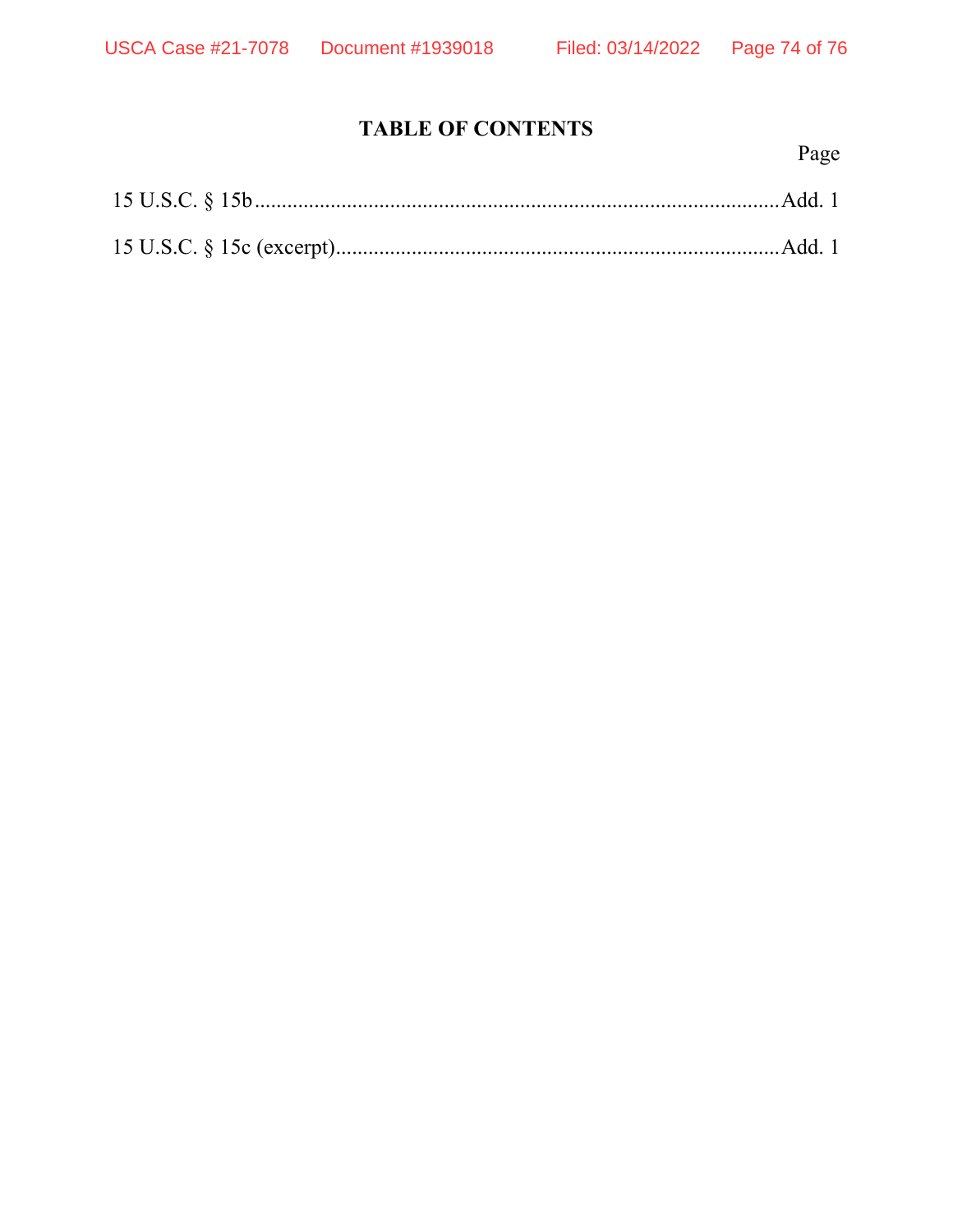## **15 U.S.C. § 15b**

#### **§ 15b. Limitation of actions**

Any action to enforce any cause of action under section 15, 15a, or 15c of this title shall be forever barred unless commenced within four years after the cause of action accrued. No cause of action barred under existing law on the effective date of this Act shall be revived by this Act.

## **15 U.S.C. § 15c**

### **§ 15c. Actions by State attorneys general**

### **(a) Parens patriae; monetary relief; damages; prejudgment interest**

(1) Any attorney general of a State may bring a civil action in the name of such State, as parens patriae on behalf of natural persons residing in such State, in any district court of the United States having jurisdiction of the defendant, to secure monetary relief as provided in this section for injury sustained by such natural persons to their property by reason of any violation of sections 1 to 7 of this title. The court shall exclude from the amount of monetary relief awarded in such action any amount of monetary relief (A) which duplicates amounts which have been awarded for the same injury, or (B) which is properly allocable to (i) natural persons who have excluded their claims pursuant to subsection (b)(2) of this section, and (ii) any business entity.

\* \* \* \* \*